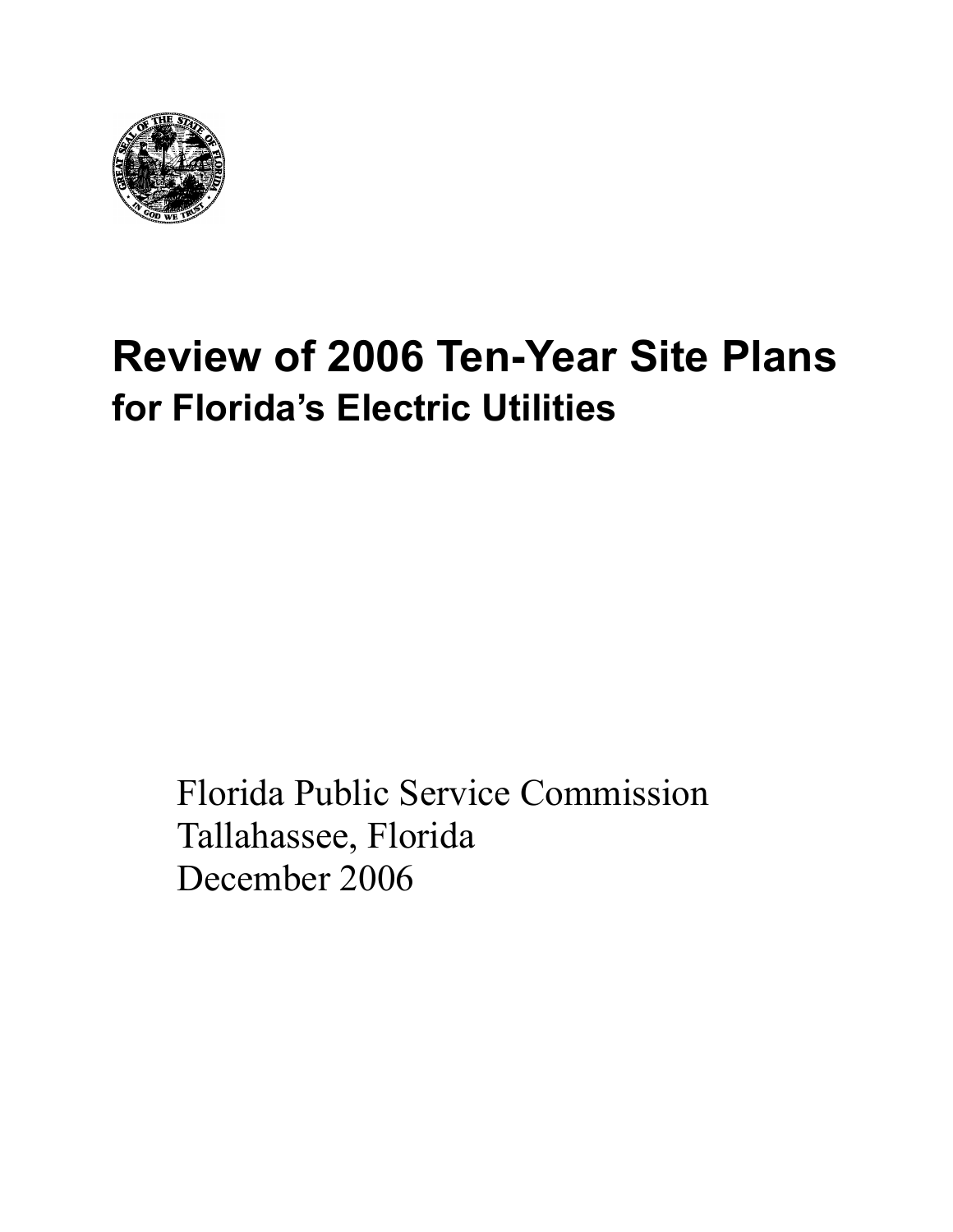## **TABLE OF CONTENTS**

| 1.               |  |
|------------------|--|
| 2.               |  |
|                  |  |
|                  |  |
|                  |  |
| 3.               |  |
|                  |  |
|                  |  |
|                  |  |
|                  |  |
| $\overline{4}$ . |  |
|                  |  |
|                  |  |
|                  |  |
|                  |  |
|                  |  |
| 5.               |  |
|                  |  |
|                  |  |
|                  |  |
|                  |  |
| 6.               |  |
|                  |  |
|                  |  |
|                  |  |
|                  |  |
| 7.               |  |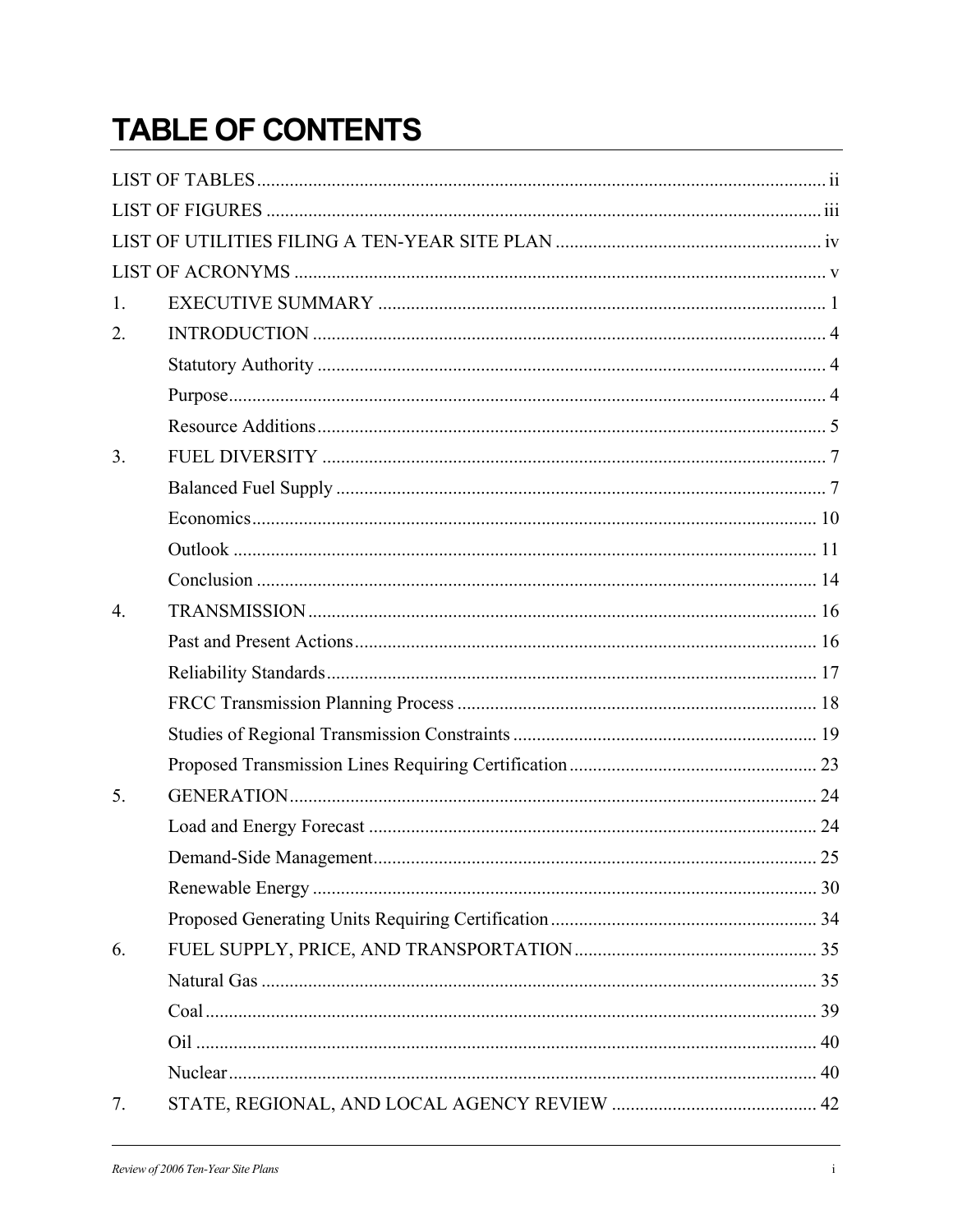## **LIST OF TABLES**

| Table 2: Florida Central Coordinated Study – Needed Transmission Projects  20             |  |
|-------------------------------------------------------------------------------------------|--|
|                                                                                           |  |
|                                                                                           |  |
|                                                                                           |  |
| Table 6: Projected Growth Rates of DSM Savings Compared to Demand and Energy28            |  |
| Table 7: Reporting Utilities – Contribution of Renewable Energy to Net Energy for Load 30 |  |
| Table 8: State of Florida - Self-Service and Non-Firm Renewable Energy Sources31          |  |
| Table 9: State of Florida - Renewable Energy Sources Providing Firm Capacity 32           |  |
|                                                                                           |  |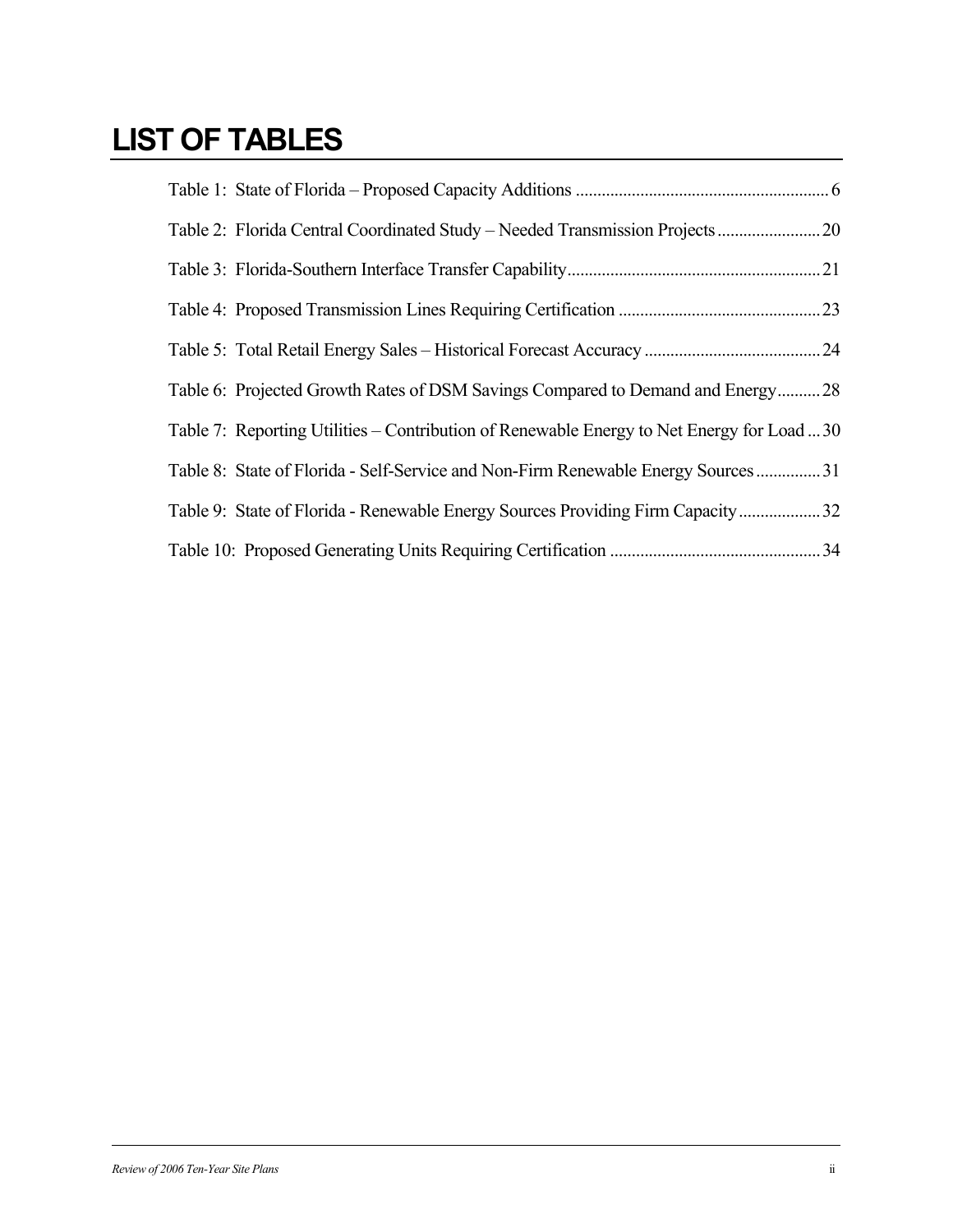## **LIST OF FIGURES**

| Figure 4: State of Florida – Energy Generation by Fuel Type – 1990, 2005, and 2015 8      |  |
|-------------------------------------------------------------------------------------------|--|
|                                                                                           |  |
|                                                                                           |  |
| Figure 7: PEF - Breakeven Analysis of Coal and Natural Gas Expansion Plans 11             |  |
| Figure 8: State of Florida – Forecasts of Energy Generation from Natural Gas and Coal  12 |  |
|                                                                                           |  |
|                                                                                           |  |
|                                                                                           |  |
|                                                                                           |  |
|                                                                                           |  |
|                                                                                           |  |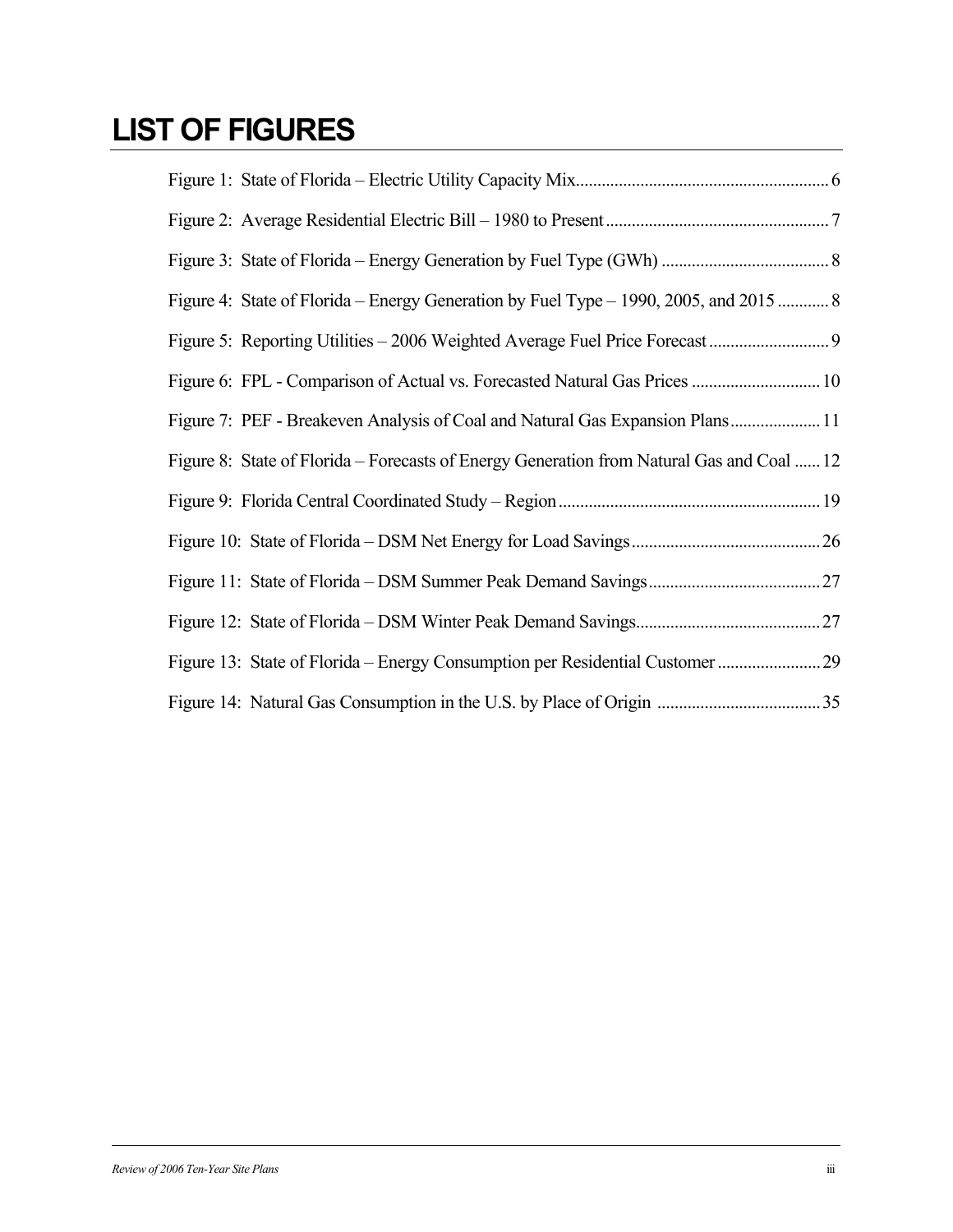## **LIST OF UTILITIES FILING A TEN-YEAR SITE PLAN**

| <b>FPL</b>  | Florida Power & Light Company                  |
|-------------|------------------------------------------------|
| Gulf        | <b>Gulf Power Company</b>                      |
| <b>PEF</b>  | Progress Energy Florida                        |
| <b>TECO</b> | Tampa Electric Company                         |
| <b>FMPA</b> | Florida Municipal Power Agency                 |
| <b>GRU</b>  | Gainesville Regional Utilities                 |
| <b>JEA</b>  | JEA (formerly Jacksonville Electric Authority) |
| <b>LAK</b>  | City of Lakeland                               |
| <b>OUC</b>  | <b>Orlando Utilities Commission</b>            |
| <b>TAL</b>  | City of Tallahassee                            |
| <b>SEC</b>  | Seminole Electric Cooperative                  |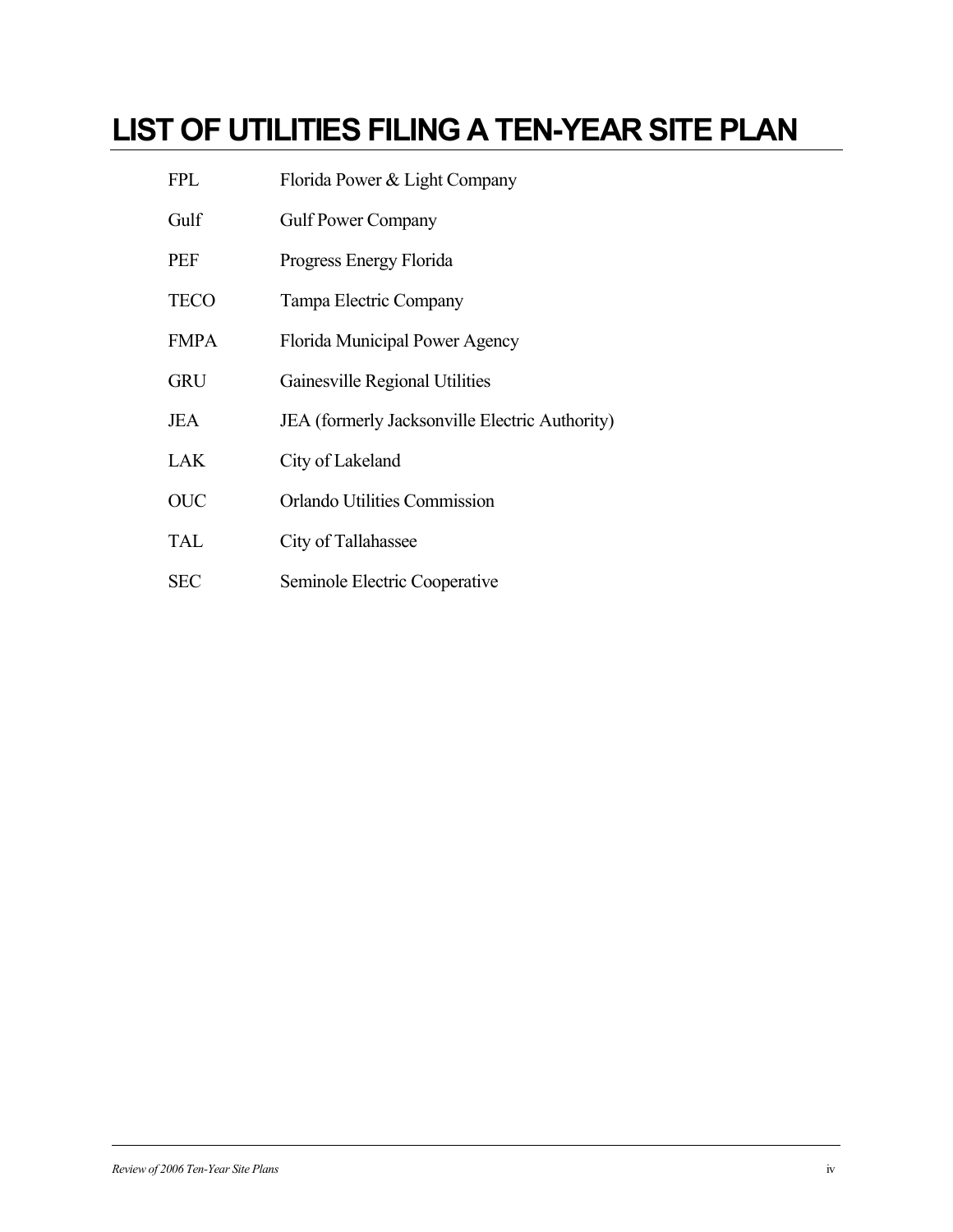## **LIST OF ACRONYMS**

| CC           | Combined Cycle generating unit                              |
|--------------|-------------------------------------------------------------|
| Commission   | Florida Public Service Commission                           |
| <b>CT</b>    | Combustion Turbine generating unit                          |
| <b>DEP</b>   | Florida Department of Environmental Protection              |
| <b>DOE</b>   | United States Department of Energy                          |
| <b>DSM</b>   | Demand-Side Management                                      |
| <b>ECCR</b>  | <b>Energy Conservation Cost Recovery Clause</b>             |
| <b>EIA</b>   | <b>Energy Information Administration</b>                    |
| <b>ERO</b>   | Electric Reliability Organization                           |
| <b>EUE</b>   | <b>Expected Unserved Energy</b>                             |
| <b>FEECA</b> | Florida Energy Efficiency and Conservation Act              |
| <b>FRCC</b>  | Florida Reliability Coordinating Council                    |
| <b>IGCC</b>  | Integrated Coal Gasification Combined Cycle generating unit |
| <b>LNG</b>   | <b>Liquefied Natural Gas</b>                                |
| <b>LOLP</b>  | Loss of Load Probability                                    |
| <b>MSW</b>   | Municipal Solid Waste                                       |
| <b>MW</b>    | Megawatt                                                    |
| <b>NEL</b>   | Net Energy for Load                                         |
| <b>NERC</b>  | North American Electric Reliability Council                 |
| PC           | Pulverized Coal generating unit                             |
| <b>PPSA</b>  | Power Plant Siting Act                                      |
| <b>RFP</b>   | <b>Request for Proposals</b>                                |
| <b>RTO</b>   | Regional Transmission Organization                          |
| <b>TLSA</b>  | <b>Transmission Line Siting Act</b>                         |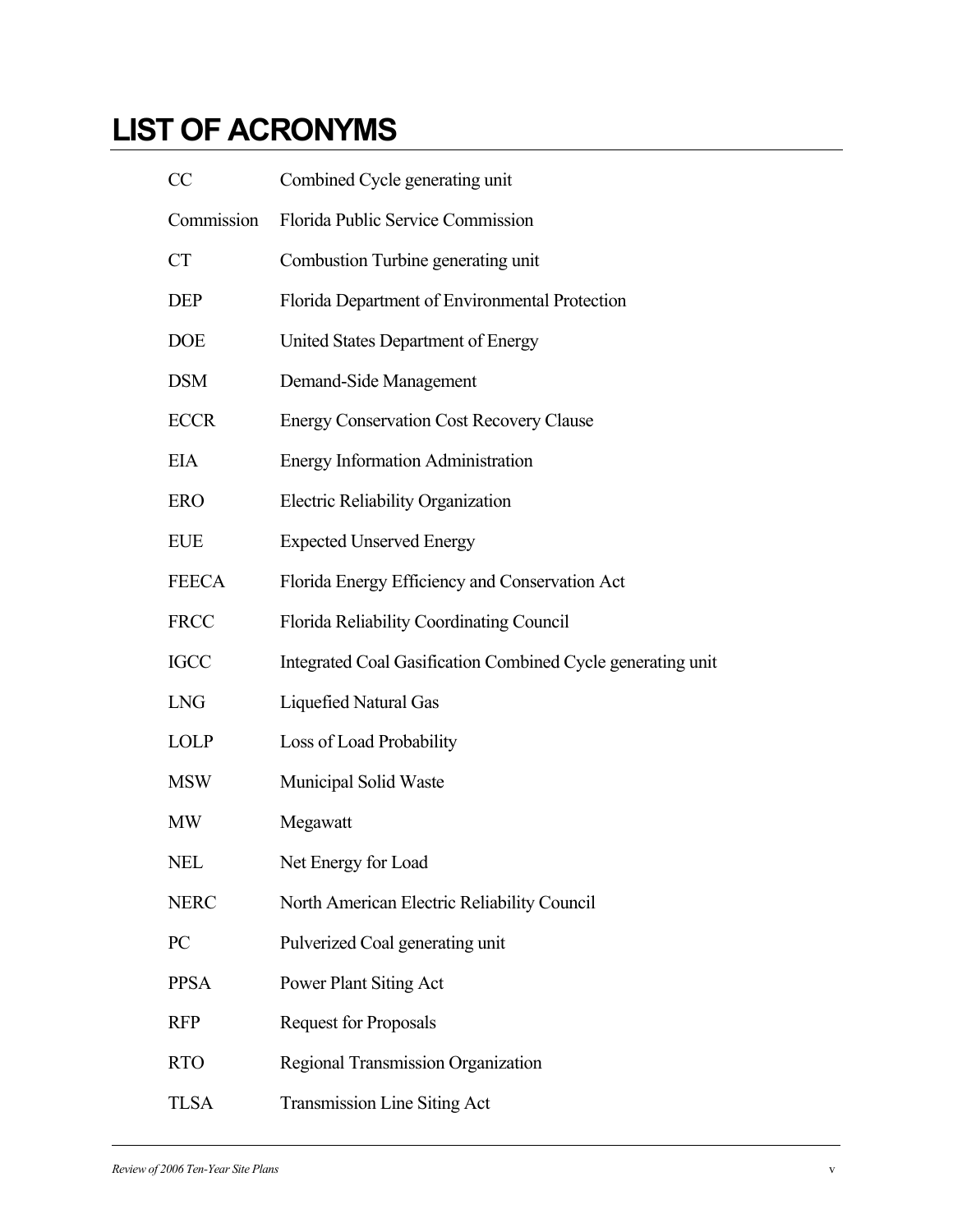## **1. EXECUTIVE SUMMARY**

#### **Suitability**

Pursuant to Section 186.801, Florida Statutes, the Florida Public Service Commission (Commission) has reviewed the Ten-Year Site Plans filed by the eleven reporting utilities and finds them to be **suitable**. Two areas of concern discussed within this report are the need for fuel diversity and the need for coordinated transmission planning. The Commission will continue to closely monitor the progress of Florida's utilities to increase fuel diversity within the state, as well as utility efforts with regard to coordinated transmission planning.

#### **Areas of Concern**

#### *Fuel Diversity*

Maintaining a balanced fuel supply adds value in terms of supply reliability and price stability. Fuel diversity is not always a cost-savings measure, but rather a risk mitigation strategy. Maintaining a balanced mix of fuel sources allows utilities to shield ratepayers from volatile price fluctuations and enhances reliability of supply.

Chapter 3 addresses the issue of fuel diversity in Florida. A summary of this issue is as follows:

- In light of recent volatility in natural gas availability and price, the generation expansion plans of Florida's utilities need to reflect the benefits of a more balanced fuel supply. Florida's utilities plan to construct approximately twice as much new gas-fired capacity as solid fuel capacity during the planning horizon.
- A first step towards attaining fuel diversity is the pursuit of non-generating alternatives to new construction, such as energy conservation and demand-side management (DSM). During 2006, the Commission approved two new DSM programs for electric utilities, as well as modifications to 14 existing electric utility DSM programs. Both of these actions should result in greater customer participation, with corresponding demand and energy savings.
- Renewable generation is another key component of a diversified generation mix. Over the past year, the Commission approved two negotiated purchased power contracts with renewable generators totaling approximately 120 MW. The Commission also approved two Green Pricing conservation programs to further encourage the development of renewable generation.
- To protect the viability of Florida's existing renewable generation and to promote the development of new renewables, the Commission has initiated a multi-pronged approach. The Commission is pursuing rule revisions to require investor-owned utilities (IOUs) to enter into contracts for the purchase of capacity and energy from renewable generators. Though preliminary, the proposed rules require utilities to provide tariffs for a portfolio of standard offer contracts that allows renewable energy providers to choose an avoided unit type from among all of a utility's planned generating units. This is significant because the tariffs allow renewable providers to select the standard offer contract that best fits their specific operating and financial requirements.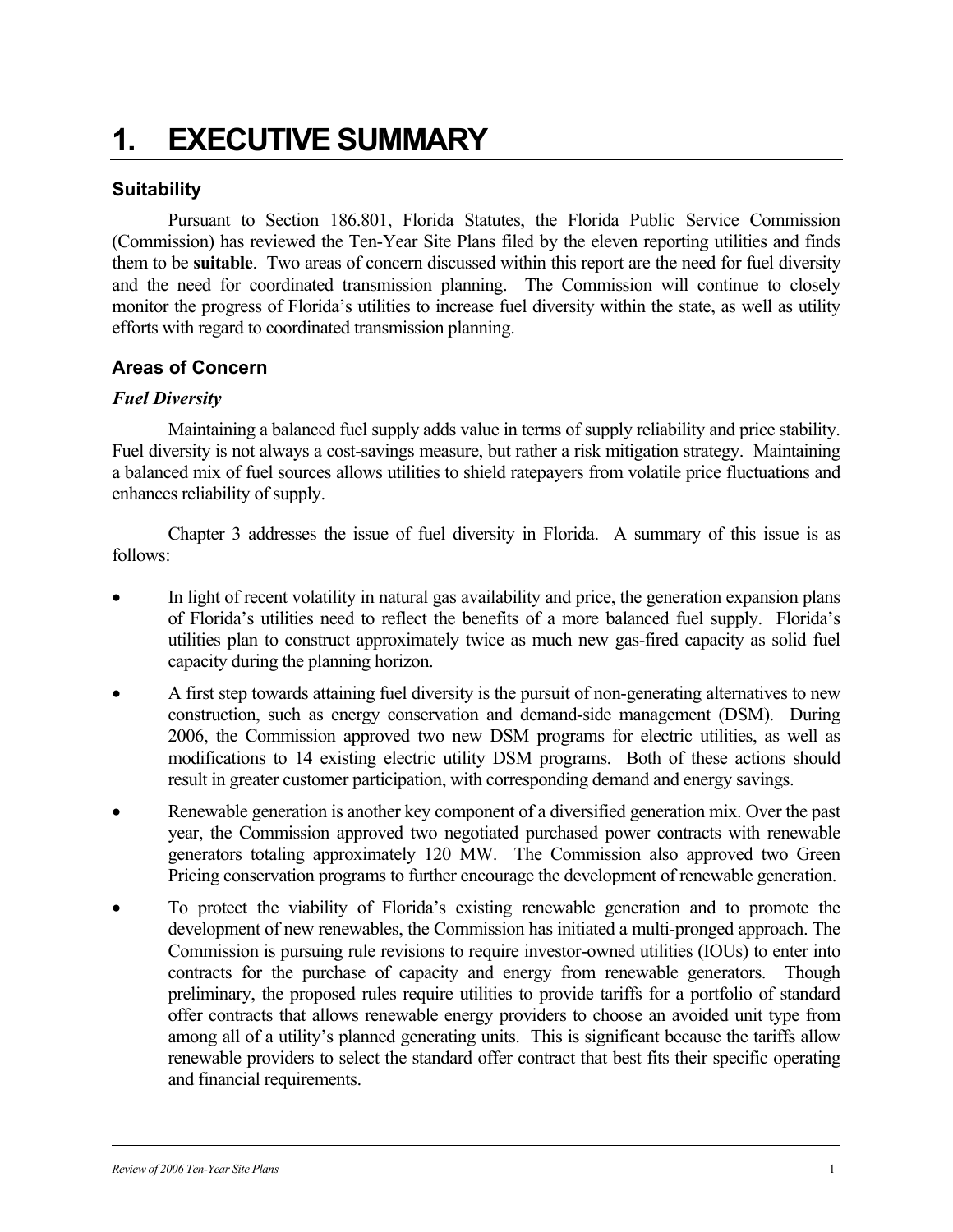- The Commission will hold a workshop in January 2007 to obtain information on the types of renewable resources that are viable in Florida and to discuss ways to facilitate the development of those resources. Based on the information gained from the workshop, staff will take specific recommendations to the Commission for consideration.
- Utilities should continue to increase the supply of solid fuel generation, including clean coal technologies and nuclear, in Florida. Planned coal-fired generating units in 2012 and 2013 are a reasonable step toward fuel diversity. The Commission approved two of these units in 2006 and is currently evaluating the need for a third unit.
- FPL and PEF have announced plans to evaluate nuclear units as an option to meet capacity needs outside of the ten-year planning horizon. If constructed and placed into service, these units would further diversify Florida's generation mix.
- Recent legislation encourages nuclear generation by allowing utilities to begin recovering costs while the proposed unit is still under construction. The Commission recognizes the large capital investment required and is currently pursuing rule revisions to implement the legislation.
- Utilities should continue to evaluate diversity within a fuel type, such as liquefied natural gas (LNG) and gas storage, as options to traditional sources and delivery methods for natural gas.
- Several interstate pipeline companies have proposed new projects to deliver additional natural gas to the state from diverse sources. One of these projects will be the first to deliver LNG into the state.

#### *Transmission*

The primary focus of this report is to review proposed generation additions by Florida's electric utilities. However, a strong, coordinated transmission system is essential for ensuring reliability of the electric grid.

Chapter 4 addresses the issue of coordinated transmission planning in the state. A summary of this issue is as follows:

- One of the benefits attributed to the formation of a regional transmission organization (RTO) is centralized, coordinated transmission planning. In April 2006, the Commission closed a lengthy investigation into the prudence of forming an RTO, known as GridFlorida, because it did not appear to be cost-effective. The Commission directed Peninsular Florida's utilities to coordinate their transmission planning activities through the FRCC in an effort to capture some benefits of an RTO.
- The FRCC has begun development of a coordinated transmission planning process among Peninsular Florida's electric utilities and recently completed a major assessment of transmission constraints in Central Florida. Four utilities have agreed to fund and build an estimated \$277 million worth of transmission facilities that are expected to enter service between 2008 and 2011.
- The FRCC is also evaluating power flows in Northwest Florida, transmission impacts associated with the Taylor Energy Center coal unit, and the transfer capability at the FRCC's boundary with the Southern Company.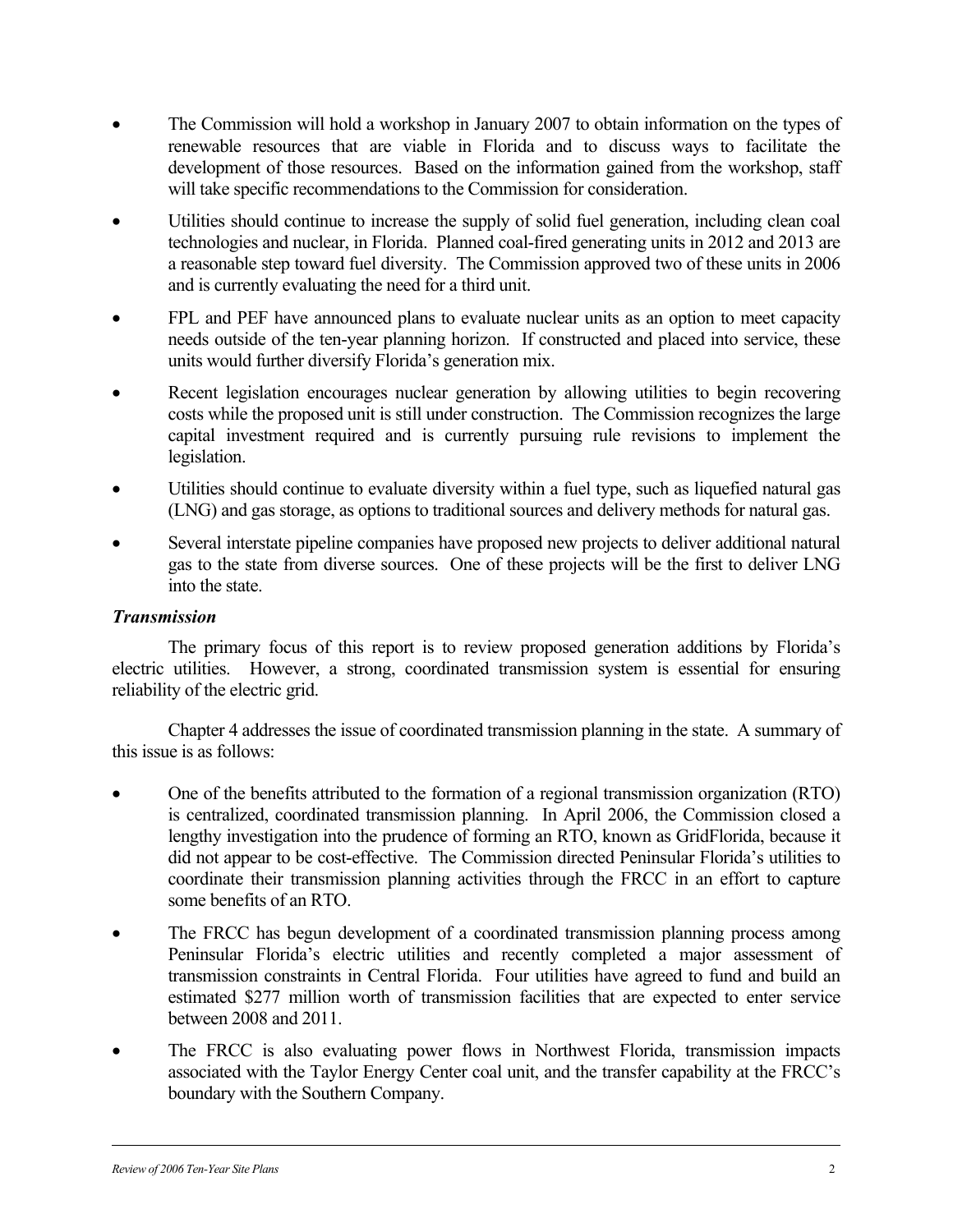- Until needed transmission projects are completed, utilities must use mitigation strategies such as uneconomic dispatch, voltage reduction, and line switching to address contingency overloads. While essential to the reliable operation of a transmission system under contingencies, uneconomic dispatch results in higher fuel costs that are borne by ratepayers through higher bills.
- The Commission will continue to participate in and monitor coordinated transmission planning efforts, exercising its Grid Bill authority to ensure the adequacy of Florida's transmission system if necessary.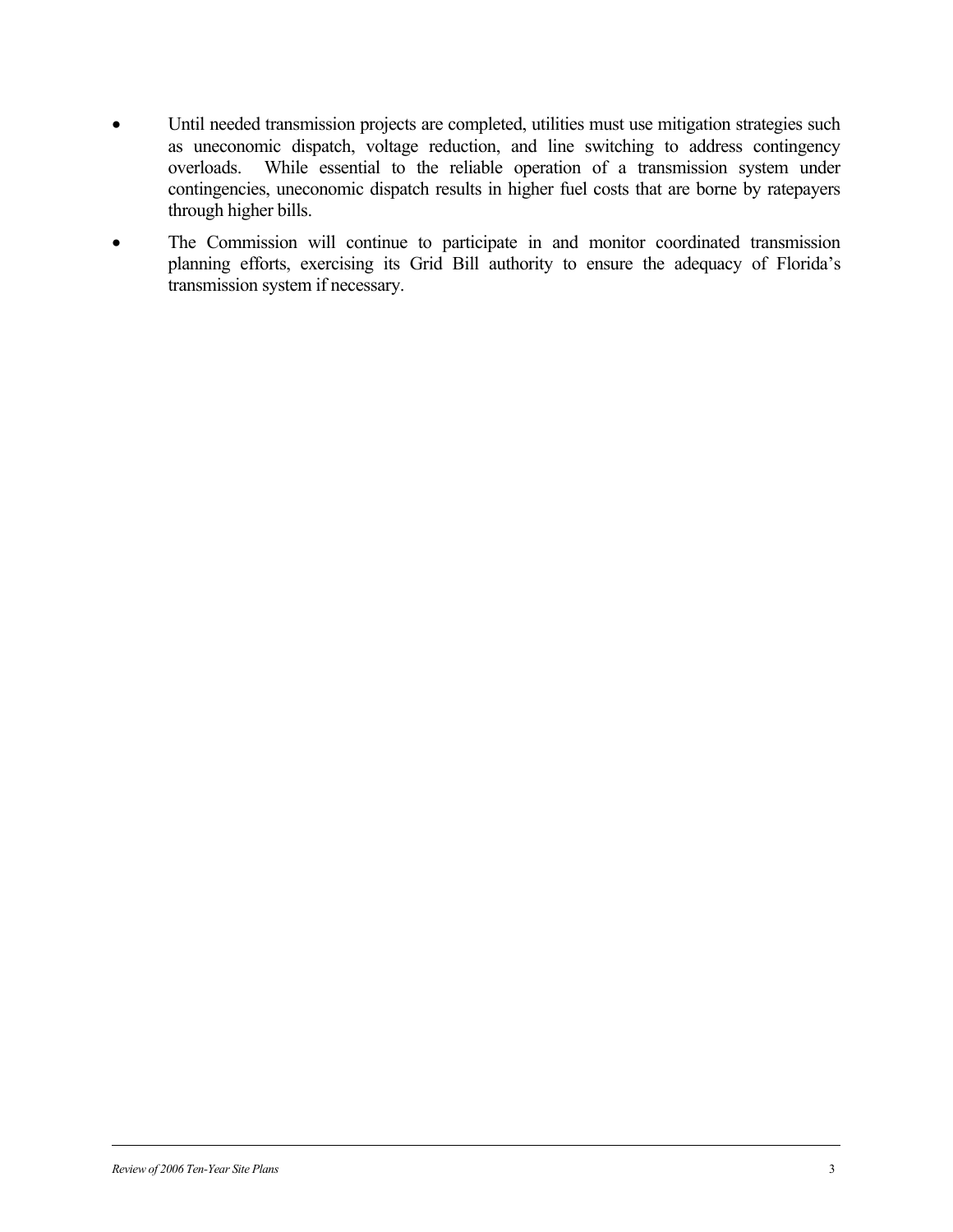## **2. INTRODUCTION**

## **STATUTORY AUTHORITY**

Section 186.801, Florida Statutes, requires that all major generating electric utilities in Florida submit a Ten-Year Site Plan to the Commission for review. Section 377.703(e), Florida Statutes, requires the Commission to analyze and provide natural gas and electricity forecasts to the Florida Department of Environmental Protection (DEP).

Each utility's Ten-Year Site Plan contains projections of the utility's electric power needs, fuel requirements, and the general location of proposed power plant sites and major transmission facilities. In accordance with the statute, the Commission performs a preliminary study of each Ten-Year Site Plan and must determine whether it is "**suitable**" or "**unsuitable**." The Commission receives comments from state, regional, and local planning agencies regarding various issues of concern. These comments are summarized in Chapter 7. The results of the Commission's study are contained in this report, the *Review of 2006 Ten-Year Site Plans*, which is forwarded to the DEP for use in subsequent power plant siting proceedings.

To fulfill the requirements of Section 186.801, Florida Statutes, the Commission has adopted Rules 25-22.070 through 25-22.072, Florida Administrative Code. Electric utilities must file an annual Ten-Year Site Plan by April 1. Utilities whose existing generating capacity is below 250 megawatts (MW) are exempt from this requirement unless the utility plans to build a new unit larger than 75 MW within the ten-year planning period.

### **PURPOSE**

The Commission has broad-based authority over the reliability of Florida's electric system pursuant to Chapter 366, Florida Statutes, known as the "Grid Bill." The Grid Bill gives the Commission jurisdiction over the "planning, development, and maintenance of a coordinated electric power grid throughout Florida to assure an adequate and reliable source of energy for operational and emergency purposes in Florida." This *Review of 2006 Ten-Year Site Plans* serves as a foundation for exercising the Commission's authority under the Grid Bill.

A Ten-Year Site Plan gives state, regional, and local agencies advance notice of proposed power plants and transmission facilities. Since the Ten-Year Site Plan is not a binding plan of action on electric utilities, the Commission's classification of a Ten-Year Site Plan as **suitable** or **unsuitable** has no formal effect on the utility. Such a classification does not constitute a finding or determination in docketed matters before the Commission. The Commission may address any concerns raised by a utility's Ten-Year Site Plan at a public hearing.

Because a utility's Ten-Year Site Plan is a planning document containing tentative data, it may not contain sufficient information to allow regional planning councils, water management districts, and other review agencies to evaluate site-specific issues within their jurisdictions. Each utility must provide detailed data, based on in-depth environmental assessments, during certification proceedings under the Power Plant Siting Act (PPSA), Sections 403.501 - 403.518, Florida Statutes, or the Transmission Line Siting Act (TLSA), Sections 403.52 - 406.5365, Florida Statutes.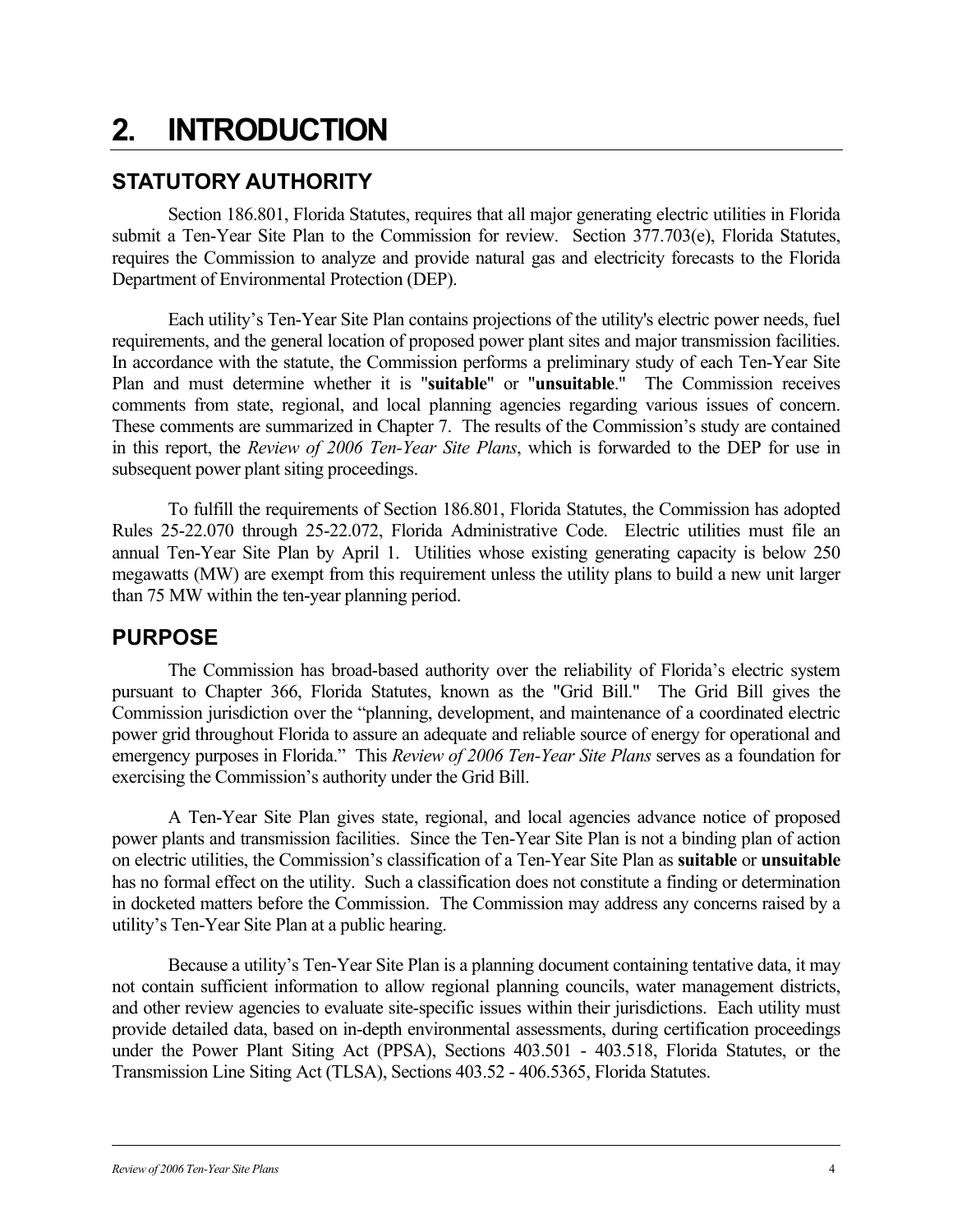#### **Information Sources**

For 2006, eleven utilities filed Ten-Year Site Plans on April 3, 2006. The Commission held a public workshop on September 7, 2006 to facilitate discussion of the plans.

In addition to the individual utility filings, the Commission also relies on its supplemental data requests made to the reporting utilities, as well as other sources. The FRCC annually publishes several documents that assess the adequacy and reliability of Peninsular Florida's generating units and transmission system. The Commission used the following documents to supplement its *Review of 2006 Ten-Year Site Plans*:

- The 2006 *Regional Load and Resource Plan* contains aggregate data on demand and energy, capacity and reserves, and proposed new generating unit and transmission line additions for Peninsular Florida as well as statewide. The FRCC submitted this study on June 22, 2006.
- The 2006 *Reliability Assessment* is an aggregate study of generating unit availability, forced outage rates, load forecast methodologies, and gas pipeline availability. The FRCC submitted this study on September 7, 2006.
- The *Long Range Transmission Reliability Study* is an assessment of the adequacy of Peninsular Florida's bulk power and transmission system. The study includes both short-term (1-5 years) detailed analysis and long-term (6-10 years) evaluation of developing trends that would require transmission additions or other corrective action. The FRCC submitted an executive summary of this study on September 7, 2006.
- The *Florida Central Coordinated Study* is a regional transmission study that identifies and addresses transmission system constraints in Central Florida. The FRCC submitted an executive summary of this study on September 7, 2006.

### **RESOURCE ADDITIONS**

Table 1, on the next page, contains the 2006 aggregate plan of capacity additions, by generating unit type, during the ten-year planning horizon. The state's electric utilities plan to add a net capacity of 16,362 MW over the next ten years. As in past years, the state's utilities expect the majority of new capacity to come from gas-fired combined cycle units. While Florida's utilities plan to construct approximately twice as much new gas-fired capacity as solid fuel capacity during the planning horizon, coal and coal gasification should contribute a larger amount to the state's proposed capacity additions than was projected in the past. Negative values in the table reflect the retirement of fossil steam units, the expiration of firm capacity interchange contracts, and the expiration of firm capacity contracts with independent power producers, qualifying facilities, and renewable energy providers. If new contracts are signed in the future to replace those that expire, these resources will once again be included in the state's capacity mix.

Figure 1, on the next page, illustrates the present and future aggregate capacity mix. The capacity values in Figure 1 incorporate all proposed additions, changes, and retirements from Table 1.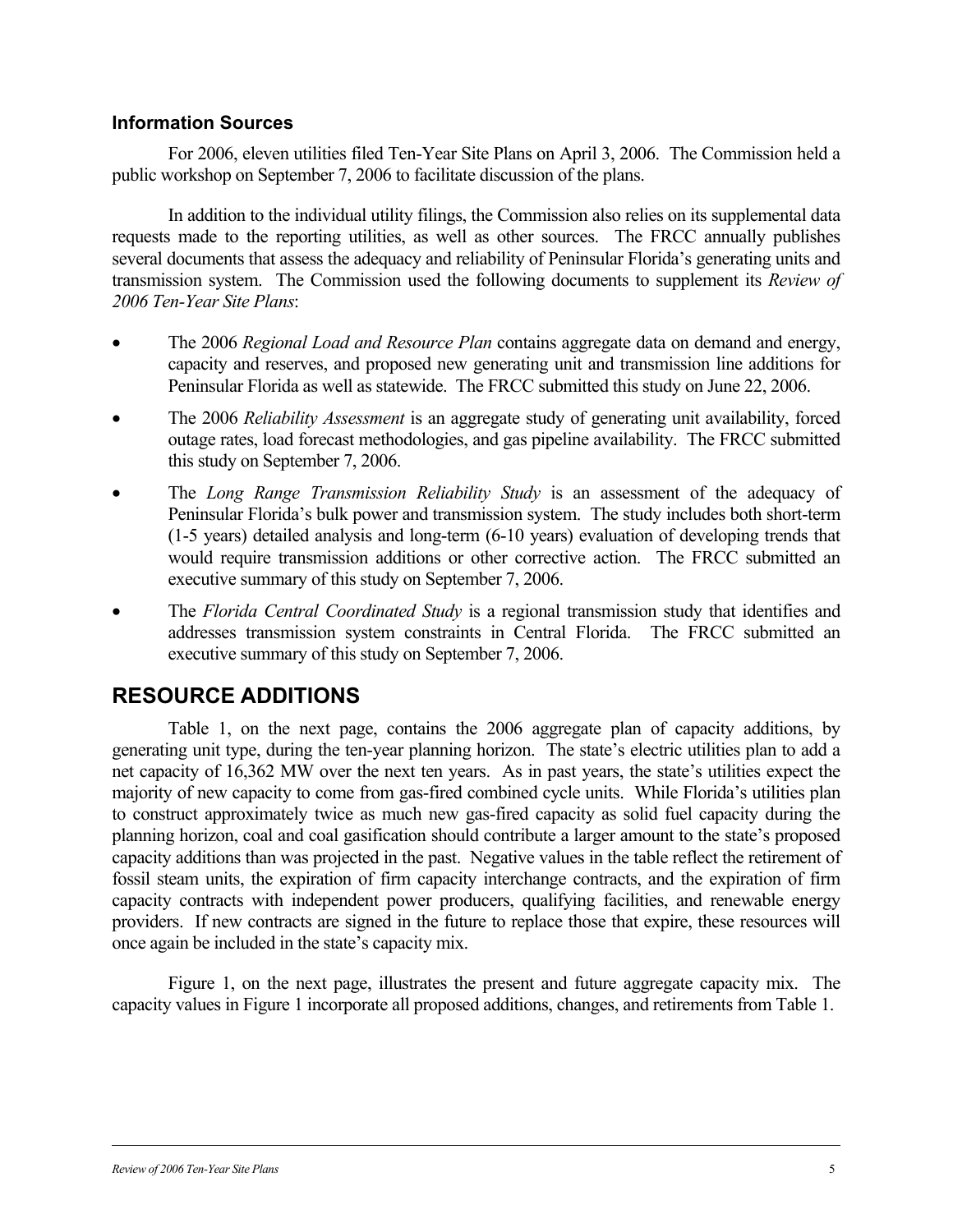| <b>UNIT TYPE</b>                             | <b>WINTER CAPACITY</b><br><b>ADDITIONS (MW)</b> |
|----------------------------------------------|-------------------------------------------------|
| Combined Cycle                               | 10,048                                          |
| Coal                                         | 5,273                                           |
| Integrated Coal Gasification, Combined Cycle | 913                                             |
| Oil and Gas Fossil Steam                     | $-535$                                          |
| Combustion Turbine & Diesel                  | 2,520                                           |
| Nuclear                                      | $\theta$                                        |
| Firm Purchases - Independent Power Producers | -395                                            |
| Firm Purchases – Interchange                 | $-622$                                          |
| Firm Purchases - Qualifying Facilities       | $-620$                                          |
| Firm Purchases – Renewables                  | $-220$                                          |
| NET CAPACITY ADDITIONS                       | 16,362                                          |

**Table 1: State of Florida – Proposed Capacity Additions <sup>1</sup>**

**Figure 1: State of Florida – Electric Utility Capacity Mix** 



 $1$  Negative values reflect the retirement of fossil steam units and the expiration of firm capacity purchase contracts with other utilities and with independent power producers (IPPs), qualifying facilities (QFs), and renewable generators. As the term of existing contracts for purchased power from IPPs, QFs, and renewable generators expire, it is anticipated that new contracts will be signed. Hence, the actual contribution of these types of generators in the future to the state's capacity mix is likely to be significantly greater than shown in Table 1 and Figure 1.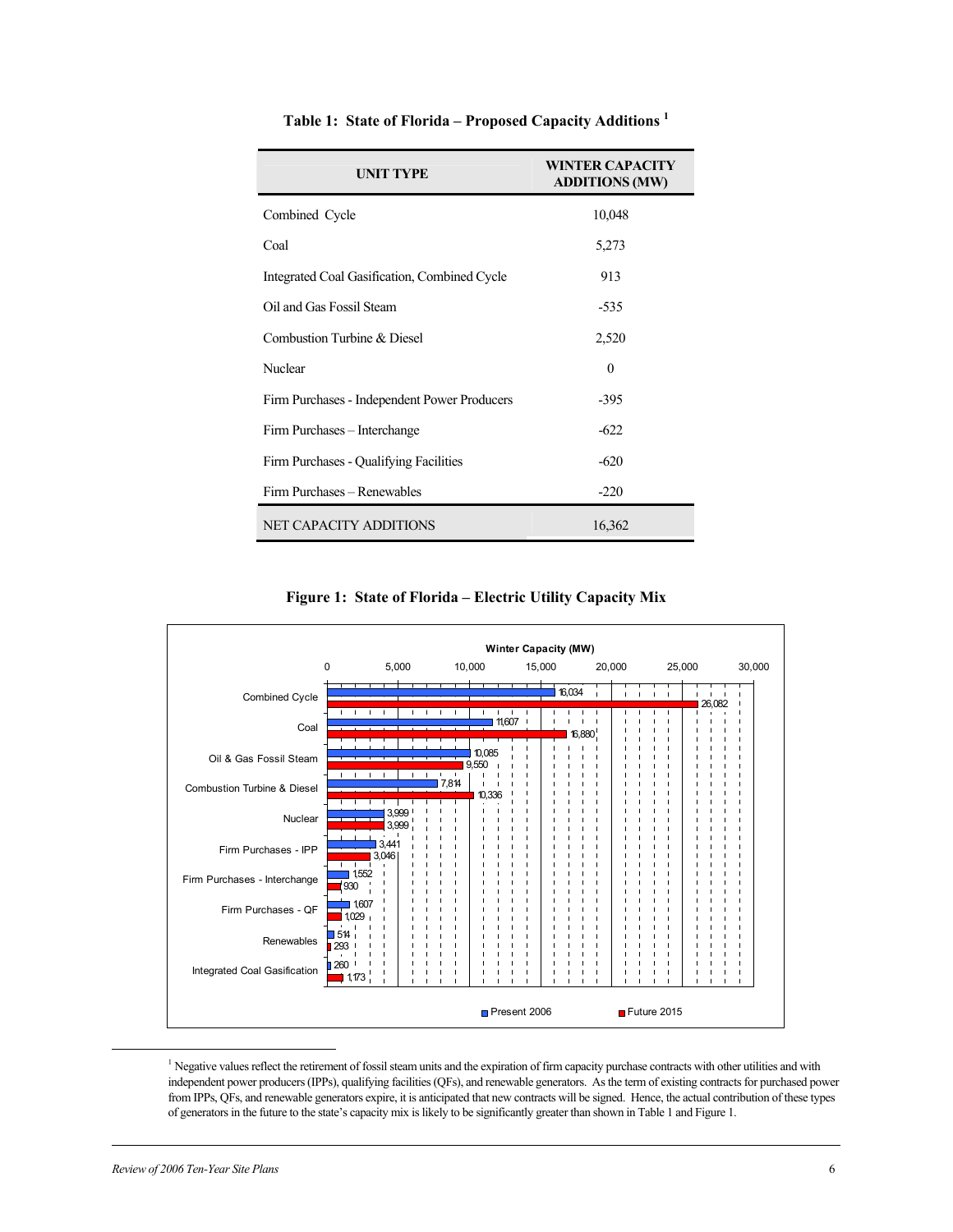## **3. FUEL DIVERSITY**

## **BALANCED FUEL SUPPLY**

Maintaining a balanced fuel supply adds value in terms of supply reliability and price stability. As Florida has become more dependent on liquid and gas fuels, supply disruptions due to lightning or hurricanes can cause severe price increases and power disruptions. Having a diverse fuel mix can mitigate the impacts of such events. Fuel diversity provides a type of insurance for unforeseen events affecting fuel price and supply. Fuel diversity is not always a cost-savings measure, but rather a risk mitigation strategy. Fuel diversity provides a dampening effect on fuel price volatility caused by daily market conditions. Maintaining a balanced mix of fuel sources allows utilities to shield ratepayers from volatile price fluctuations.

Prior to the late 1970s, Florida's utilities used oil as the primary fuel source for generating electricity. Following the dramatic increase in oil prices in the 1970s, Florida's utilities made a concerted effort to add generating units that used solid fuels. One early response was the purchase of "coal-by-wire" from the Southern Company, which had a temporary surplus of coal-fired generation resources already constructed. The Commission supported the utilities' efforts to maintain fuel diversity with regulatory programs such as the Oil Backout Cost Recovery Factor, which gave utilities an incentive to recover costs of converting from oil-based generation, and the Energy Broker, a computerized system which matched buyers and sellers of economy energy.

Prior to Congressional repeal of the Power Plant and Industrial Fuel Use Act in 1987, natural gas demand had declined substantially because of restrictions on usage as a boiler utility fuel. These restrictions contributed to a significant oversupply of gas, resulting in falling prices. Shortly after the repeal, a new era of highly efficient, flexible, environmentally preferred combustion turbine (CT) and combined cycle (CC) units entered the market. The addition of these technologies by Florida's utilities fed the increasingly prominent role played by natural gas in the production of electricity. Combined with moderate fuel prices that occurred between 1980 and 2000, the balanced approach to planning used by Florida's utilities resulted in relatively stable average electricity prices for Florida's ratepayers during the period, with real (inflation-adjusted) prices declining as shown in Figure 2.



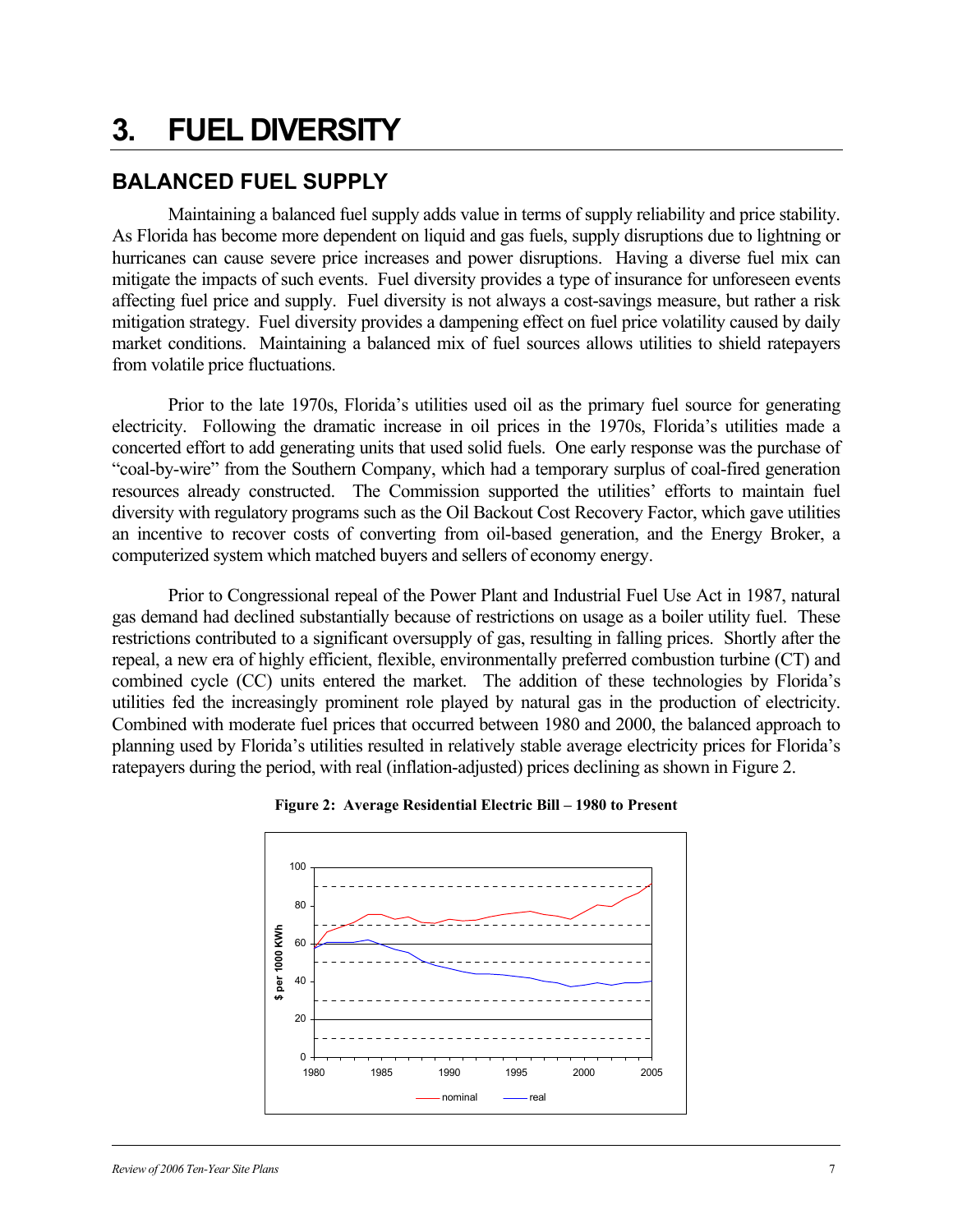Due to the state's continuing increased demand for electricity, as well as relatively low natural gas prices, Florida's utilities turned to gas-fired generating units to satisfy economic and reliability needs. Between 1990 and 2005, the vast majority of new generating capacity constructed in Florida was natural gas-fired, which led to an increase in the percentage of the state's energy generated by gas. Current utility plans indicate a level of dependence on natural gas that mirrors Florida's dependence on oil during the 1970s. Natural gas-fired energy is expected to comprise 43.7% of total energy generated in the state by 2015. Figures 3 and 4 illustrate the past, current, and future generation mix by fuel type for Florida's electric utilities.





**Figure 4: State of Florida – Energy Generation by Fuel Type – 1990, 2005, and 2015** 

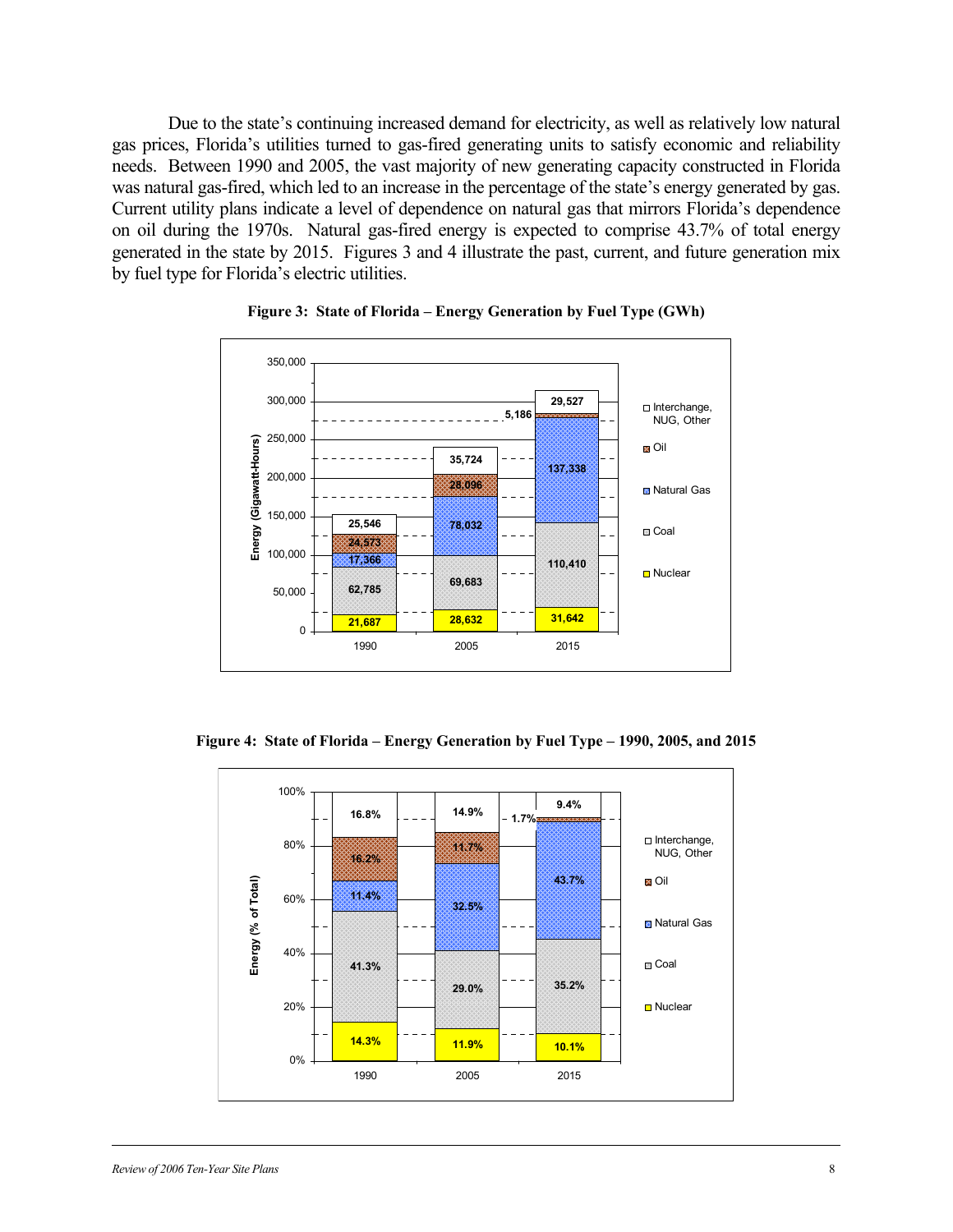Figure 5 illustrates the weighted average forecasted fuel price for the eleven reporting utilities. The forecasted price for each fuel type is weighted by energy generation, meaning that utilities that generate large amounts of electricity for a particular fuel type will have more of an influence on the average. Prices for solid fuels such as nuclear and coal are forecasted to remain stable compared to oil and natural gas prices. Such a relationship highlights the importance of maintaining a balanced fuel supply.



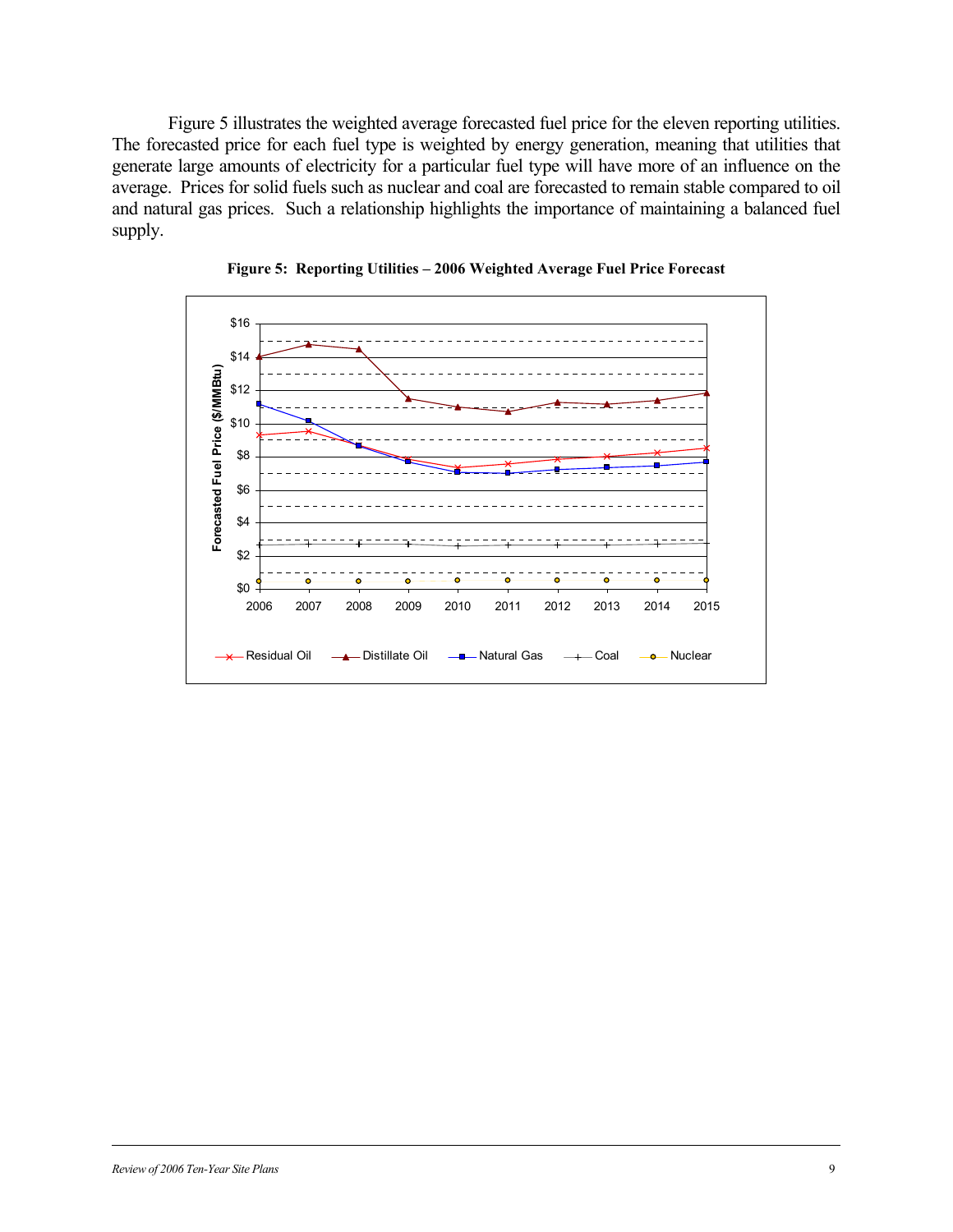#### **ECONOMICS**

Starting in 2001, natural gas prices began to increase nationwide despite electric utility forecasts of flat prices with moderate growth rates. For example, FPL's actual cost of natural gas nearly doubled between 2001 and 2005, rising from approximately \$4.50 per MMBtu in 2001 to \$8.55 per MMBtu in 2005. Figure 6 compares past FPL natural gas price forecasts to actual prices since 2001. In 2005, hurricanes and tropical storms in the Gulf of Mexico caused short-term spikes as high as \$12 per MMBtu due to gas supply disruptions. The effects of higher, volatile gas prices on customer bills can be dramatic. Between 2003 and 2005, Florida's IOUs experienced record fuel cost under-recoveries compared to forecasts. Under-recoveries of fuel costs totaled approximately \$670 million in 2003, \$353 million in 2004, and \$1.564 Billion in 2005. The three years of higher than predicted fuel costs alone are approximately the same as the capital cost of a new coal-fired plant.



**Figure 6: FPL - Comparison of Actual vs. Forecasted Natural Gas Prices** 

Several areas of uncertainty influence a utility's decision to build a coal–fired power plant: capital costs, fuel price differential, competitive fuel transportation, environmental compliance costs, and licensing requirements. These areas illustrate the complexity involved in the generation planning process. The main key factor affecting a utility's decision to build a new solid fuel plant is the number of years required for the plant to become cost-effective. Solid fuel plants have higher capital costs. As the price difference between coal and natural gas fuels widens, as has occurred in recent years, the break-even period decreases. If the fuel price differential between natural gas and coal does not materialize, the higher fixed capital costs may saddle ratepayers for 30 or more years without realizing any fuel savings. However, even long break-even periods may be desirable to obtain fuel diversity.

In response to the Commission's supplemental data request, PEF compared the costs of two generation expansion plans, one containing only gas-fired units and one having a coal-fired unit enter service in 2014. A coal-fired plant could produce cumulative net benefits by 2018 using PEF's base case fuel price assumptions. The cumulative net benefits of coal could occur as early as 2014, the first year of operation, using PEF's high case natural gas price forecast. Therefore, even a small change in a utility's fuel price forecast can have a large impact on the amount of benefits of a generating unit choice, and how soon these benefits occur. This is shown in Figure 7.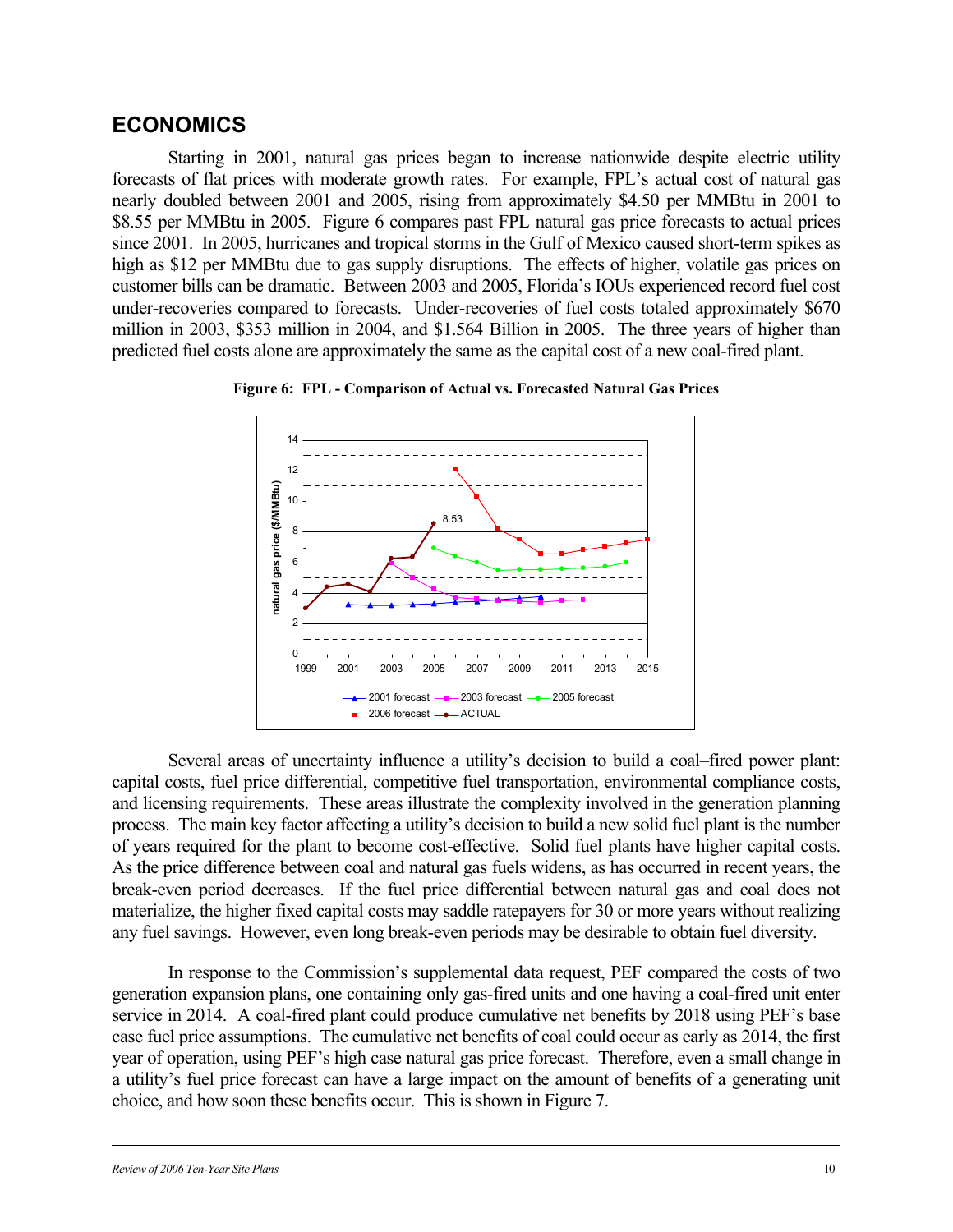

**Figure 7: PEF - Breakeven Analysis of Coal and Natural Gas Expansion Plans** 

Historically, utilities having dual delivery options, such as rail and barge, for coal deliveries have experienced lower fuel costs. Fuel transportation is a large cost component for solid fuel plants, primarily because of the long distances to the source. If Florida's utilities expect to build more solid fuel plants, infrastructure expansions in rail facilities and shipping ports may be required.

Environmental costs have increased for all types of generating plants. Coal and nuclear plants in particular have to overcome a high societal hurdle. At the national level, discussions are underway for new emission requirements for substances such as mercury and carbon dioxide. Incremental environmental costs are a risk borne by ratepayers because Florida's IOUs may recover the costs of incremental environmental requirements through the Commission's Environmental Cost Recovery Clause. Because of past societal stigmas of coal and nuclear plants, licensing processes may be prolonged, causing delays that could also increase costs or hinder reliability. Utilities must consider all these factors before seeking the permitting and construction of a new solid fuel plant.

## **OUTLOOK**

The Commission has expressed concern about Florida's increasing reliance on natural gasfired generation, saddling customers with fuel costs that continue to rise and experience volatile swings. For this reason, last year's *Review of 2005 Ten-Year Site Plans* stated that utilities should not assume the automatic approval of gas-fired plants in future determination of need proceedings.

However, the return to a more conservative balanced fuel supply cannot be made overnight. Solid fuel units raise environmental concerns over the use of coal as a fuel, although these units meet or exceed stringent emissions requirements. Solid fuel units require large plant sites with access to sufficient fuel transport systems, such as rail or barge, to deliver coal to the sites. Additional issues include a site's feasibility for multiple fuel usage, such as the ability to convert an existing gas-fired plant to coal gasification in the future if cost-effective. From a reliability perspective, solid fuel plants require long lead times of as much as seven years for regulatory approval and construction. Given that a number of solid fuel units appeared for the first time in the 2005 Ten-Year Site Plans, all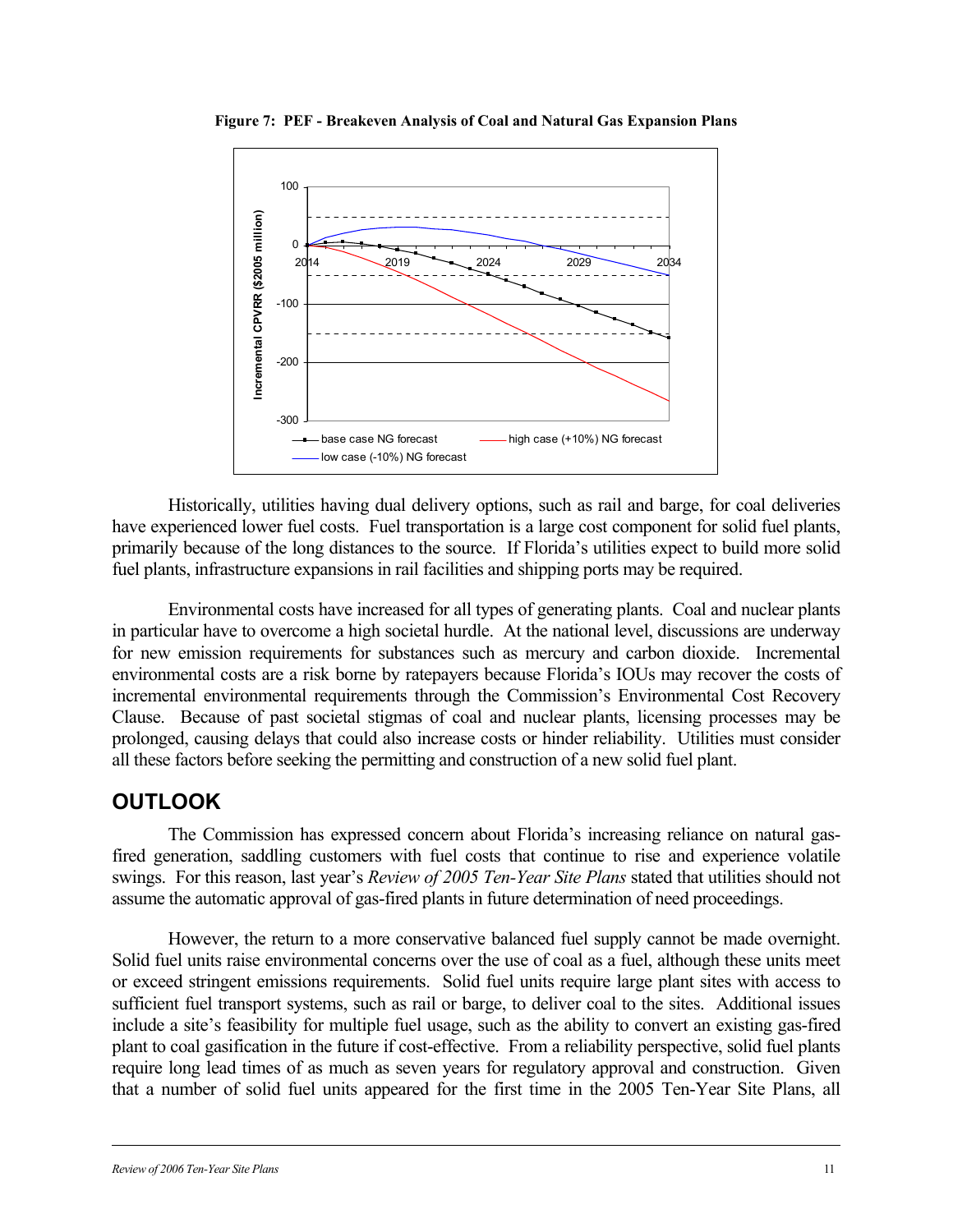generation additions proposed prior to 2009 are natural gas-fired units that are under construction or have been certified under the PPSA.

In response to the Commission's concerns regarding fuel diversity, Florida's utilities have taken actions towards achieving a balanced fuel supply. The 2006 Ten-Year Site Plans contain ten proposed solid fuel units scheduled to enter service during the planning horizon. OUC's integrated coal gasification combined cycle (IGCC) unit, scheduled to enter service in 2010, and SEC's coalfired unit, scheduled to enter service in 2012, were recently approved by the Commission and are awaiting PPSA certification. Both of these units are planned for existing plant sites. The Commission is currently evaluating the need for Taylor Energy Center, a coal-fired unit proposed by four municipal utilities to enter service in 2012. A hearing is scheduled for January 2007. As part of the Commission's approval of FPL's two gas-fired West County Energy Center units, scheduled to enter service starting in 2009, FPL agreed to an aggressive timeline to pursue solid fuel options for its system. In September 2006, the Commission granted FPL a waiver of the requirement to issue a request for proposals (RFP) for its proposed coal-fired units scheduled for 2012 and 2013. Removing the administrative hurdle of an RFP will provide FPL with the opportunity to stay on schedule to meet a June 2012 in-service date. Early in 2007, FPL plans to seek Commission approval of two new coalfired plants in Glades County. Statewide, four additional coal-fired units and an additional IGCC unit are scheduled to enter service starting in 2012.

Reflecting the utilities' proposed addition of solid fuel units, the 2006 Ten-Year Site Plans indicate a decreasing dependence on natural gas generation, with a corresponding increasing reliance on coal generation, compared to 2004 and 2005 projections. These trends are illustrated in Figure 8.



**Figure 8: State of Florida – Forecasts of Energy Generation from Natural Gas and Coal** 

While Peninsular Florida's utilities as a whole have reduced their expected reliance on natural gas from prior projections, current forecasts for FPL (59.0%), LAK (65.4%), and TAL (96.0%) indicate that natural gas generation will still contribute more than half of all energy generated in 2015. FPL's plans to add the two new coal-fired units in Glades County in 2012 and 2013 are an attempt to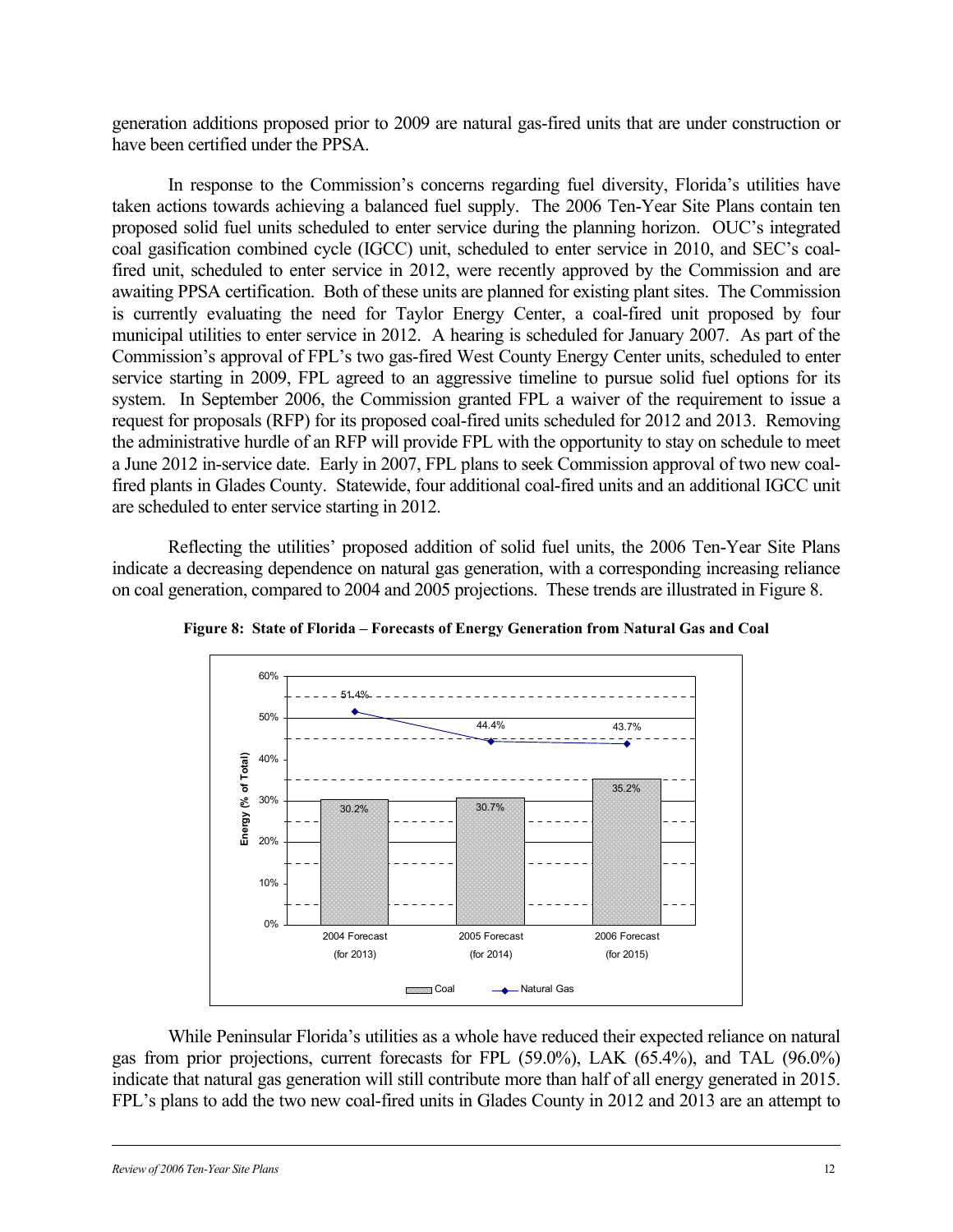mitigate this trend. The balance of LAK's energy generation not fired by natural gas comes from coal-fired sources, and LAK does not need new generating units during the planning horizon. TAL is in the process of evaluating renewable and demand-side options in addition to its proposed participation in the Taylor Energy Center coal-fired plant.

FPL and PEF have announced long-term plans to investigate the addition of new nuclear units to the state's generation mix. These nuclear units do not appear in the Ten-Year Site Plans at this time because they are proposed to meet needs outside of the ten-year planning horizon. Recent legislation contained in Section 403.519(4), Florida Statues, encourages nuclear generation by allowing utilities to begin recovering costs for a new unit while still under construction. The legislation requires the Commission to consider fuel diversity in the determination of need process and exempts utilities from the requirement to issue a request for proposals for nuclear units. While currently pursuing rule revisions to implement the legislation, the Commission has always considered fuel diversity when evaluating utility resource plans.

Utilities are also evaluating options to increase fuel source diversity within fuel types, such as LNG, alternate gas pipelines, and natural gas storage. PEF recently contracted to purchase LNG from the Elba Island terminal near Savannah, Georgia. PEF will take delivery of the LNG via the new Cypress pipeline connecting Elba Island to the Florida Gas Transmission system. As discussed in Chapter 6, several interstate pipeline companies have proposed new pipeline projects and expansions to deliver natural gas to the state from diverse sources.

In 2005, FPL and PEF attempted to extend their "coal-by-wire" purchased power agreements, totaling over 1,300 MW, with the Southern Company. The seller reduced the amount of coal-fired capacity available under the contracts to approximately 230 MW, with the remainder coming from gas-fired units. Such a drop in available coal capacity is indicative of how valuable a resource solidfuel generation has become in recent years. Nonetheless, firm capacity and non-firm, economy energy purchases from Southern provide fuel source diversity for Florida.

Utility efforts to develop cost-effective alternatives to traditional generating resources, such as energy conservation, DSM, and renewable supply-side technologies, are also an important contribution to fuel diversity. In 2006, the Commission approved two new DSM programs and revisions to nine additional programs offered by FPL. These actions could increase statewide demand savings by over 300 MW during the planning horizon. PEF and TECO also received Commission approval for modifications to its DSM programs, while FPL and TECO have green pricing programs in which voluntary contributions fund utility purchases of clean renewable energy. PEF and TECO both recently pursued renewable energy options. PEF received Commission approval to purchase 116 MW of biomass-fired capacity and energy from a renewable energy provider, Florida Biomass, in Central Florida. TECO received Commission approval to purchase an additional 3.5 MW from the City of Tampa's solid waste facility.

In an effort to encourage renewable energy resources, the 2005 Florida Legislature enacted section 366.91, Florida Statutes. The statute requires the FEECA utilities to continuously provide a contract for purchasing capacity and energy from renewable energy resources. The Commission, in an attempt to encourage renewables beyond the requirements of the statute, directed the IOUs to file standard offer contracts for renewable energy providers based on a portfolio of generating unit types. FPL, PEF, and TECO were required to file a standard offer contract based on the first coal, combined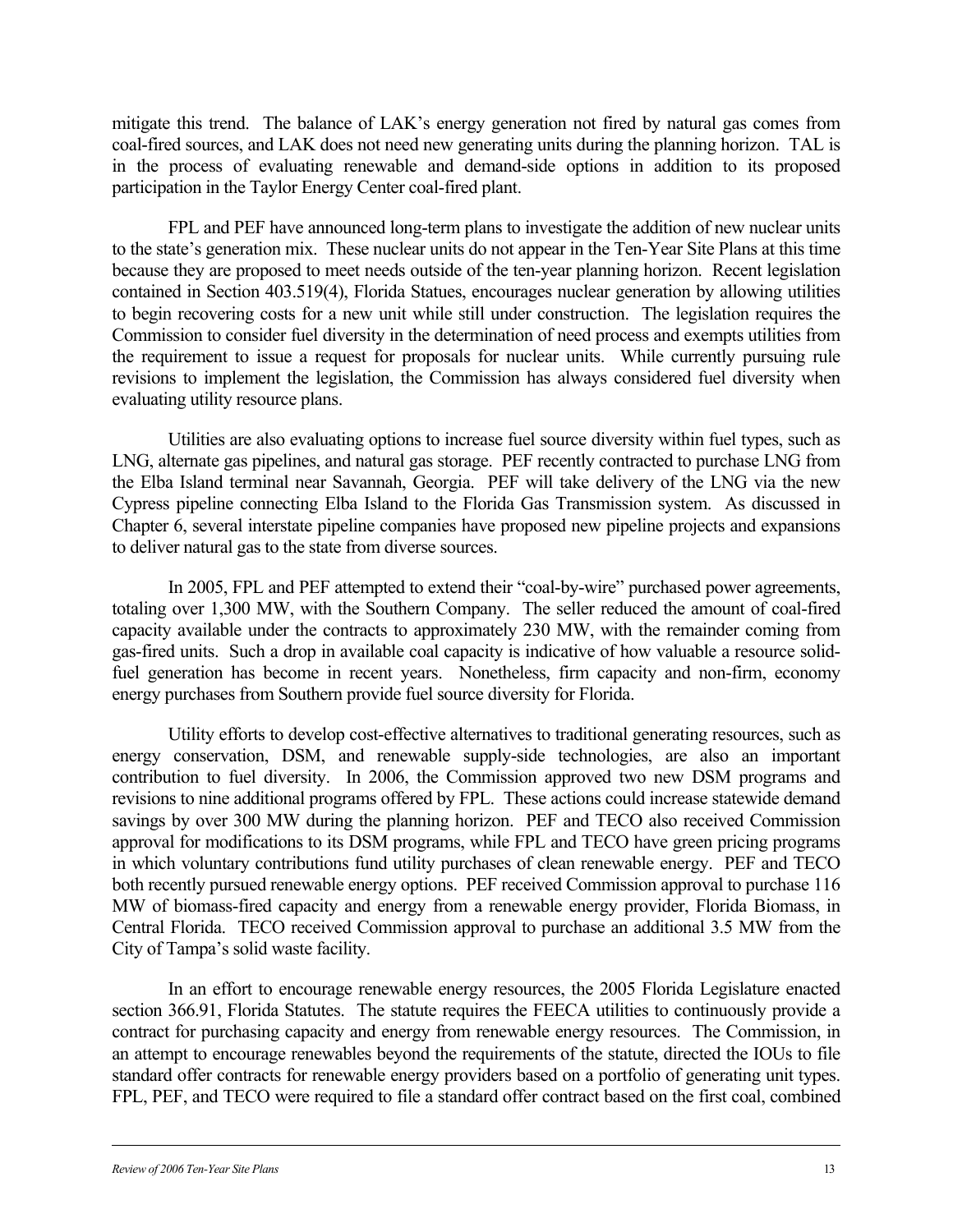cycle, combustion turbine, or IGCC unit contained in each company's Ten-Year Site Plan. The Commission's approval was appealed by a group of industrial cogenerators, making the tariffs unavailable and preventing other renewable generators from taking advantage of standard offer contracts. Rather than acting on the proposed tariffs, the Commission decided first to pursue proposed revisions to its standard offer contract rules to codify the Legislature's intent to encourage renewable generation. The Commission held a hearing on the proposed rule in November 2006, and will adopt a final rule early next year. Upon final rule adoption, the Commission will again direct the IOUs to file standard offer contracts for renewable energy providers.

In 2006, the Commission gathered additional data on current renewable energy projects in Florida. As part of the Ten-Year Site Plan process, the Commission will continue its ongoing efforts to gather data on renewable energy developments in the state. In January 2007, the Commission will conduct a public workshop to investigate how to facilitate the development of additional renewable generation.

### **CONCLUSION**

The stability of retail rates enjoyed by ratepayers over the past twenty years was primarily due to stable fuel prices and to utilities maintaining a diverse and balanced fuel supply. As gas price volatility has shown, over-dependence on a single fuel can lead to unacceptable risk of rate increases if a balance is not maintained.

Recent utility plans indicated a level of dependence on natural gas that mirrors Florida's dependence on oil during the 1970's. Historically, natural gas has been plentiful and moderately priced, and forecasts nationwide predicted stable prices and sufficient supplies. However, events of the last few years indicate an entirely different future in which volatility in natural gas prices and supplies appears to be the norm. Per-capita energy use and total demand continue to grow. Energy conservation, DSM, and renewable generation cannot keep pace with Florida's continued explosive growth. Even if new interstate transmission lines could be economically constructed between Florida and the Southern Company, the primary available option for purchased power appears to be more gasfired generation.

Following the Commission's direction, Florida's utilities have taken actions to move towards greater fuel diversity in the state's generation mix. The Ten-Year Site Plans contain ten proposed solid fuel units scheduled to enter service in 2010 and beyond. Two of these units were approved by the Commission during 2006. The Commission granted FPL a waiver of the RFP requirement for its coal units proposed for 2012 and 2013. FPL and PEF have announced long-term plans to investigate the addition of new nuclear units to the state's generation mix. Utilities are evaluating options to increase fuel source diversity within fuel types, such as LNG, alternate gas pipelines, and natural gas storage. FPL and PEF recently extended 1,300 MW of capacity purchase contracts with the Southern Company, with 230 MW coming from coal-fired capacity and the remainder from gas-fired units. Utilities have also pursued conservation, DSM, and renewable generation where cost-effective and feasible. During 2006, the Commission approved new and modified DSM programs to increase statewide demand savings. The Commission also approved two requests by utilities to purchase biomass-fired capacity and energy from renewable energy providers. Recent legislation further encourages fuel diversity and promotes renewable resources. The Commission will continue its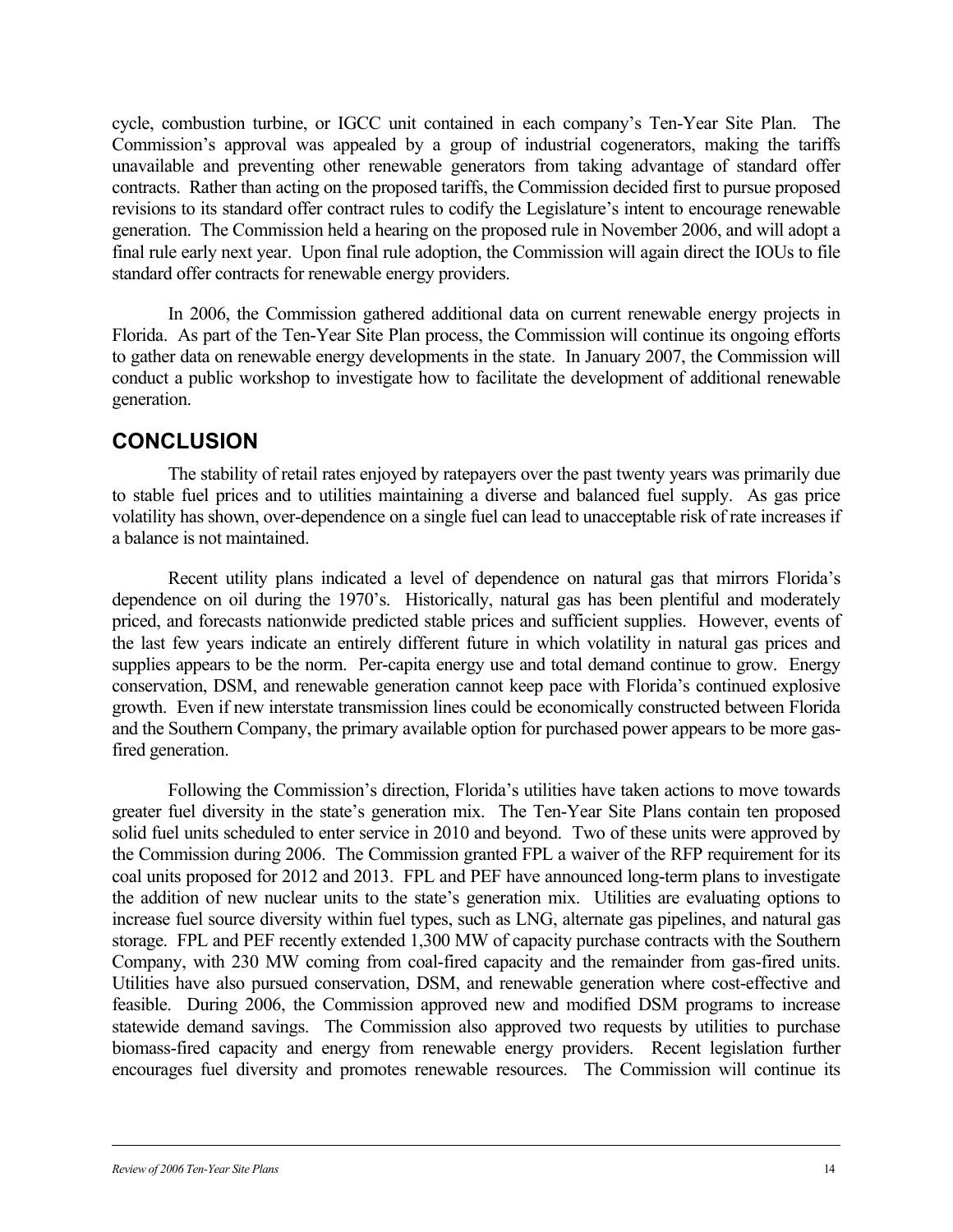ongoing efforts to gather data on renewable energy developments in the state as part of the Ten-Year Site Plan process.

A return to a balanced fuel supply approach to generation planning will help mitigate volatile increases in fuel costs that are borne by ratepayers in Florida. Maintaining a diverse fuel supply will also enhance the reliability of the entire electric system in Florida. Florida's utilities should continue to pursue the benefits of a balanced fuel supply approach to utility planning.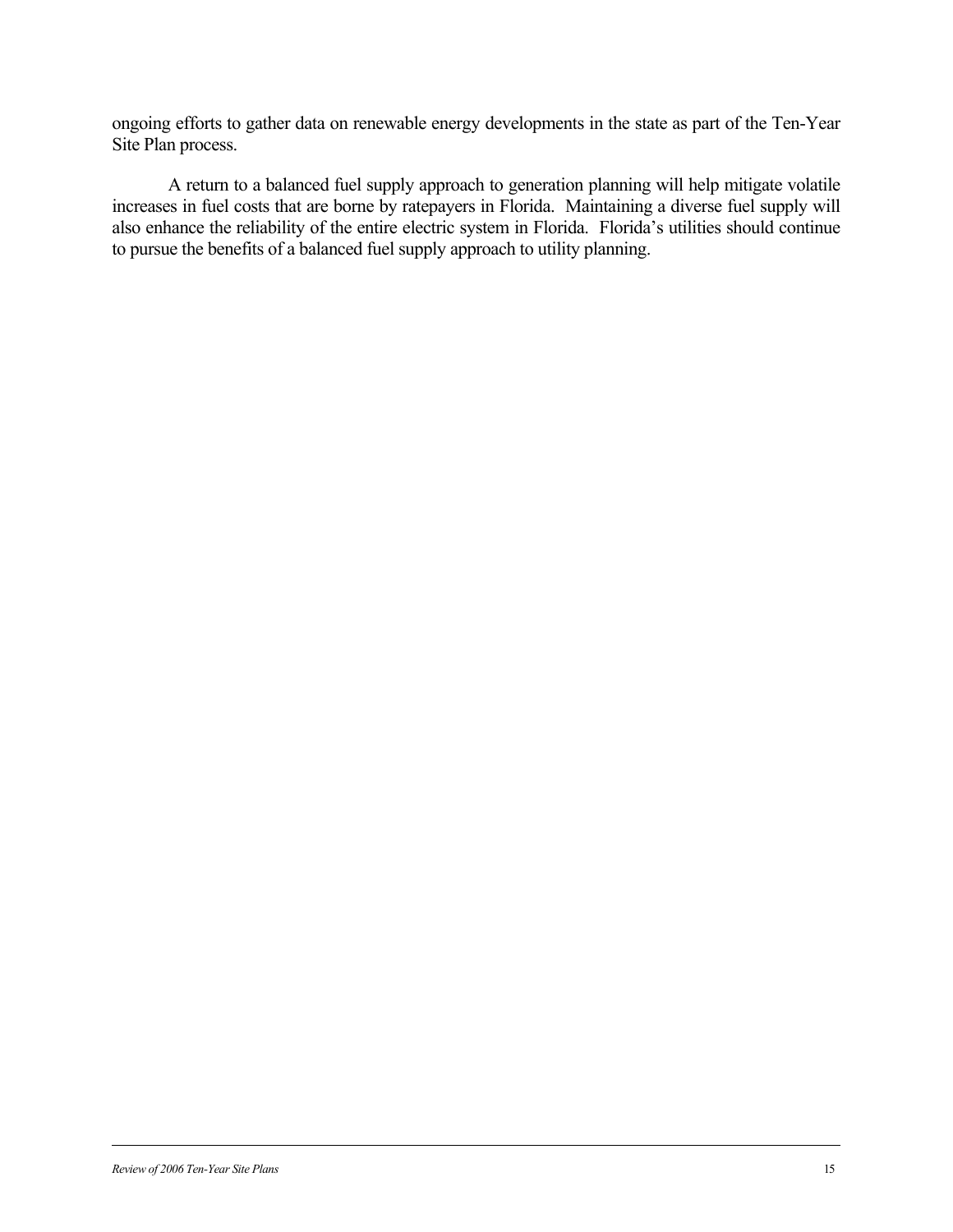## **4. TRANSMISSION**

While generating units supply the energy needs of all Floridians, the transmission system is the backbone that delivers the energy to end users. Utilities must coordinate their individual generation and transmission plans to ensure that needed capacity can be moved from power plant sites to load centers throughout the state. The Commission has broad authority under certain sections of Chapter 366, Florida Statutes, known as the Grid Bill, to require reliability within Florida's coordinated electric grid and to ensure the planning, development, and maintenance of adequate generation, transmission, and distribution facilities within the state. The Commission will continue to monitor coordinated planning efforts by Florida's utilities and, if necessary, will exercise its Grid Bill authority to ensure the adequacy and reliability of Florida's transmission system.

### **PAST AND PRESENT ACTIONS**

Prior to 1980, Peninsular Florida's transmission interconnections to the rest of the nation were limited, consisting of only a few 69 kV, 115 kV, and 230 kV ties at the Florida-Southern interface. These limited ties allowed Peninsular Florida's utilities to import a maximum of only 400 MW of capacity into the region. Practically speaking, Peninsular Florida was an "electrical island," a region susceptible to disturbances when large generating units such as nuclear units experienced forced, unplanned outages. These outages often caused Peninsular Florida's loads to exceed generation available in the region, which in turn increased the flow of electricity over the limited Florida-Southern interface. Such a scenario frequently caused Peninsular Florida to disconnect from the rest of the nation, further aggravating the problem in the state and increasing the magnitude of customer blackouts.

In response to reliability concerns caused by limitations of the Florida-Southern interface, the Commission worked with Peninsular Florida's utilities to evaluate the feasibility and cost of strengthening transmission interties between the regions. From these evaluations, FPL and JEA agreed to construct two parallel 500 kV transmission lines connecting Peninsular Florida with the Southern Company. Completed in 1982, the new 500 kV lines increased Peninsular Florida's maximum import capability to its present level of 3,600 MW. The intertie supports capacity exports of as much as 2,600 MW out of the region. The import capability normally represents approximately 7.5% of Peninsular Florida's peak demand for winter 2006.

The two 500 kV lines, along with additions to the internal Florida and Southern transmission systems, strengthen the Florida-Southern interface, reduce the incidence of separation, and allow the Florida systems to import significant amounts of low-cost coal energy. In addition, the FCG Operating Committee monitors imports on a real-time basis and determines the hour-by-hour safe import levels. Under these limits, Peninsular Florida should not separate from the Southern Company upon loss of the single largest generating unit or any single transmission line or transformer.

In the early 1990s, FPL and PEF performed studies to determine the cost-effectiveness of constructing a third 500 kV transmission line to increase the import capability of the Florida-Southern interface. However, Federal Energy Regulatory Commission (FERC) wholesale pricing policies and changing economics caused the project to be abandoned. Siting of new transmission facilities has become controversial nationwide, and right-of-way has grown more expensive to purchase. Despite these obstacles, Florida's utilities have added substantial amounts of transmission at 230 kV and lower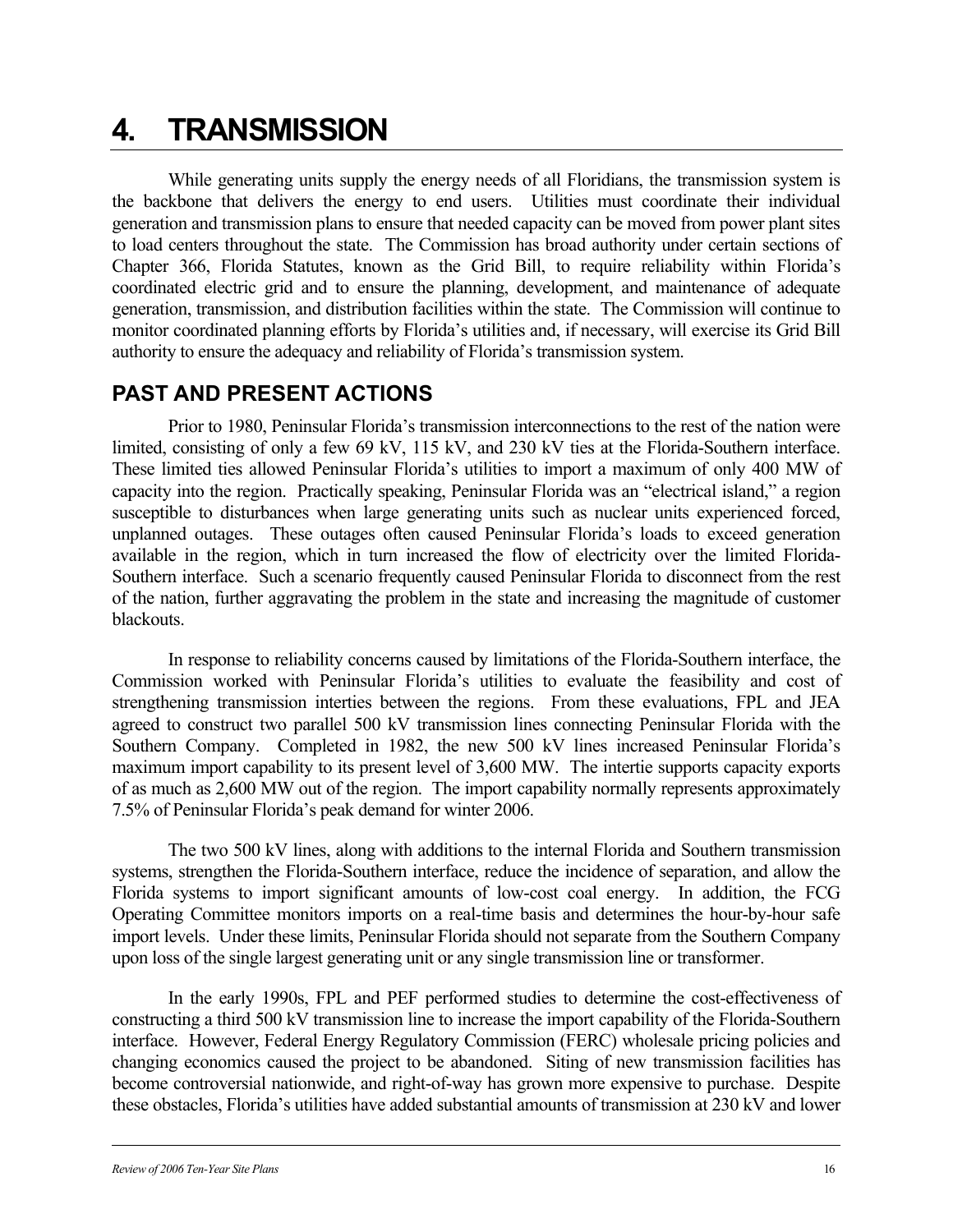levels within the state over the years. Given the obstacles to obtaining additional transmission from outside the state, Florida's utilities must continue to seek out self-sustaining solutions to meet the ever growing demand for electricity in the state.

### **RELIABILITY STANDARDS**

Nationwide, electric utilities plan their bulk power systems to comply with NERC and regional reliability standards. NERC's mission is to ensure that the bulk electric system in North America is reliable, adequate and secure. Since its formation in 1968, NERC operated successfully as a self-regulatory organization, and the electric industry voluntarily complied with NERC reliability standards. However, changes in the electric industry have rendered the voluntary compliance system no longer adequate. In response to these changes, Congress required the FERC to develop a new mandatory system of reliability standards and compliance. The Energy Policy Act of 2005 authorized the creation of an electric reliability organization (ERO) with the statutory authority to enforce compliance with reliability standards among all market participants. NERC received certification as the ERO from the FERC in July 2006.

NERC works with all stakeholder segments of the electric industry, including electricity users, to develop standards for the reliable planning and operation of the bulk power systems. Fundamentally, a power system should always operate in such a way that no credible contingency could trigger cascading outages or another form of instability. Reliability standards are generally applied as follows:

- Under a single-contingency criterion, a utility's transmission system experiences no equipment overloads, voltage violations or instability following a contingency outage of the single most crucial element, whether that piece of equipment is a generator, a transmission line, or a transformer. The N-1 criterion is generally the minimum reliability standard at which electric utilities plan their bulk power systems.
- Under a multiple-contingency criterion, a utility's transmission system must withstand the simultaneous failure of two or more elements with a controlled loss of load and no cascading outages which affect neighboring utilities. The transmission system must subsequently be able to adjust such that that all elements operate within their emergency ratings for the duration of the outage.

In response to Congressional actions to require mandatory reliability standards, which were supported by the Commission, the FRCC has implemented a compliance program that will monitor and enforce compliance with NERC and FRCC reliability standards. The program relies on selfassessment, periodic reporting, and on-site audits to ensure compliance. In administering the compliance program, the FRCC works closely with all owners, operators and users of the state's bulk electric system. The Commission staff attends FRCC meetings and maintains an open dialog with the FRCC on reliability matters affecting the state. The Commission will continue to work closely with the FRCC, NERC, and FERC to ensure the adequacy and reliability of Florida's electric grid.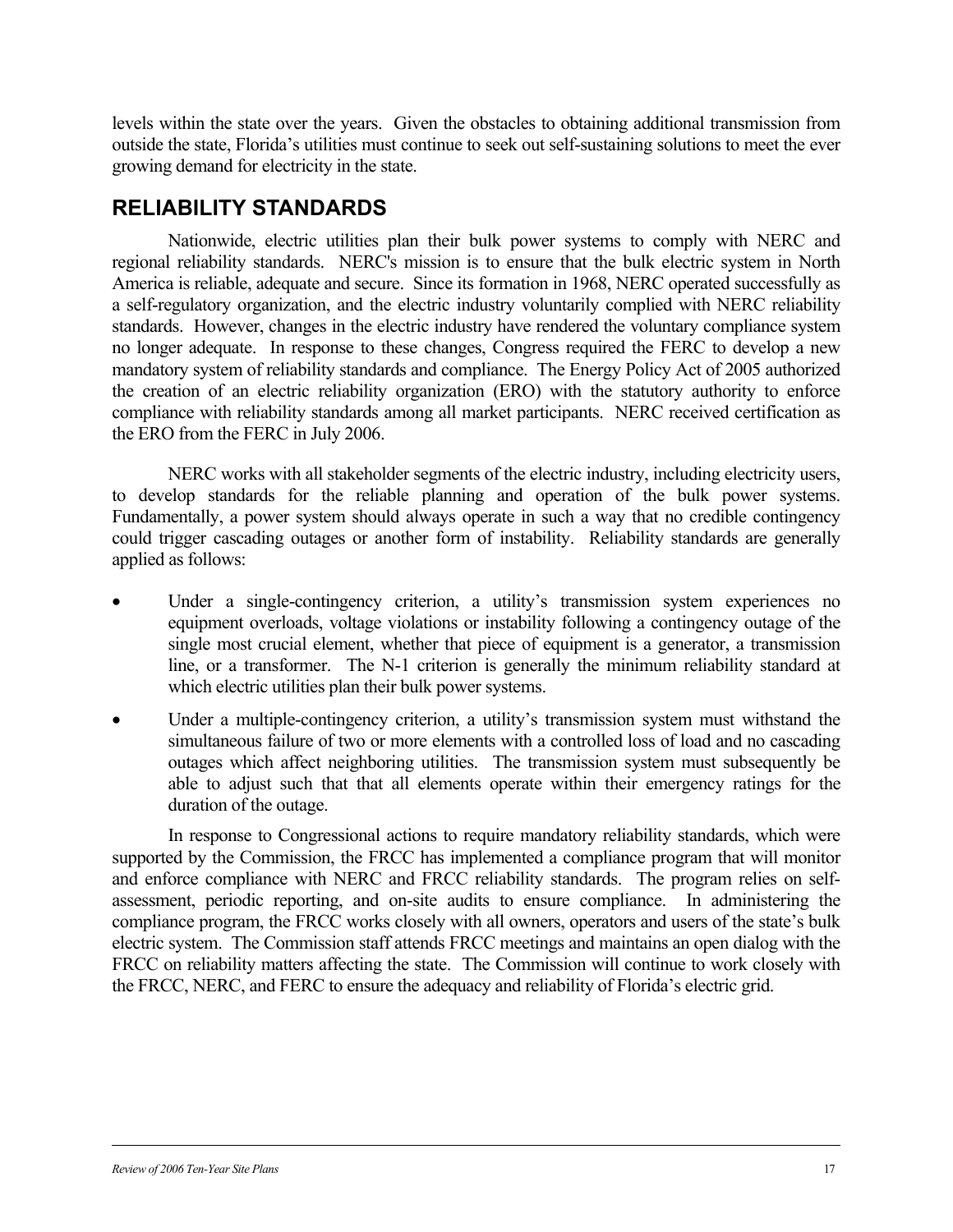### **FRCC TRANSMISSION PLANNING PROCESS**

One of the benefits attributed to the formation of a regional transmission organization (RTO) is centralized, coordinated transmission planning. In April 2006, the Commission closed a lengthy investigation into the prudence of forming an RTO, known as GridFlorida, because it did not appear to be cost-effective. The Commission directed Peninsular Florida's utilities to coordinate their transmission planning activities through the FRCC in an effort to capture some benefits of an RTO. The FRCC's transmission planning process is expected to yield a more complete transmission expansion plan from a peninsular perspective. The process will ensure that the reliability standards and criteria established by the NERC and the FRCC are met, and will utilize the specific design, operating, and planning criteria used by Peninsular Florida transmission owners. The Commission staff has actively participated in the FRCC's meetings on transmission planning. The Commission will continue to monitor coordinated planning efforts by Florida's utilities and, if necessary, will exercise its Grid Bill authority to ensure the adequacy and reliability of Florida's transmission system.

Through the FRCC's coordinated transmission planning process, Peninsular Florida's utilities recently completed a long-range transmission study for the 2005-2014 period. The long-range transmission study is a single-contingency assessment of Peninsular Florida's transmission system to ensure that it experiences no equipment overloads, voltage violations, or instability at peak demand conditions following the loss of a single transmission line, generating unit, or transformer. The process begins with the consolidation of the long-term transmission plans of all Peninsular Florida transmission owners. All transmission facilities 69 kV and above are included. The first five years of the study are a detailed evaluation and analysis of these independently developed transmission plans, while the second five years are a generalized, long-term evaluation due to the many uncertainties occurring in the latter years of the planning horizon. The FRCC normally begins its annual transmission planning studies in June of each year and completes them by March of the following year. A 2006 update of the recently completed study, comprising new data for already identified critical congestion areas, is scheduled for completion by March 2007.

The FRCC also performs sensitivity studies to test the robustness of Peninsular Florida's transmission system under various conditions. Examples of sensitivities studied are as follows:

- Weather extremes for summer and winter periods;
- Different load levels (e.g., 100%, 80%, 60%, 40%) and/or seasons of the year;
- Various generation dispatches that will test or stress the transmission system;
- Reactive supply and demand assessment (generator reactive limits, power factor); and,
- Other scenarios or system conditions, such as stability analysis.

Consistent with the FRCC transmission planning process, these sensitivity studies will not necessarily call for the construction of transmission facilities identified in the studies. However, these sensitivities will provide insight into how robust the planned transmission system is expected to be. The FRCC plans to complete the sensitivity studies by the spring of 2007 and forward the results of these studies to the Commission.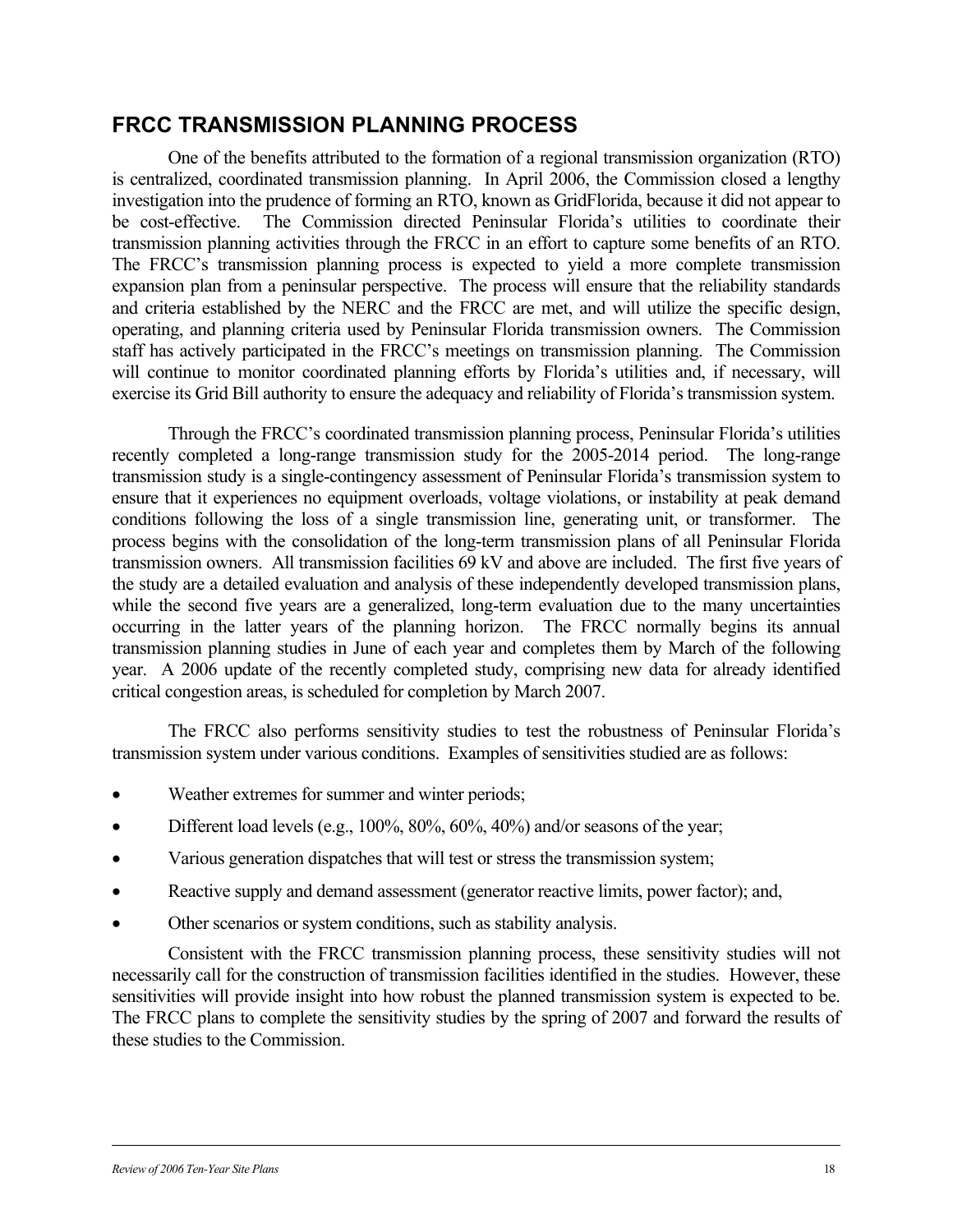### **STUDIES OF REGIONAL TRANSMISSION CONSTRAINTS**

#### **Florida Central Coordinated Study**

Utilities in central Florida have not added enough transmission capacity in the region in recent years to keep pace with sustained customer load growth in the Greater Orlando area. The result is transmission congestion that prevents the full utilization of generating capacity in the Polk County region. At the urging of the Commission, the FRCC recently completed a major planning assessment known as the *Florida Central Coordinated Study*. The assessment identified an immediate need for additional transmission transfer capability along the Interstate 4 corridor, to move electricity generated in the Polk county region to load centers in the Greater Orlando area. The region is shown in Figure 9. The need for additional transmission transfer capability, which cannot be met until 2008 at the earliest, is further exacerbated in 2011 when additional generating capability in the Polk County area is scheduled to enter service.



**Figure 9: Florida Central Coordinated Study – Region** 

The *Florida Central Coordinated Study* identified approximately \$277 million in transmission projects that would address future needs in the region. Eight of these projects are expected to be needed before 2008 but not completed until 2009 or later. Permitting activities, as well as construction activities in active transmission corridors, are expected to cause all projects to be completed by 2011. Therefore, the region's utilities anticipate continuing the use of operational strategies such as uneconomic dispatch, voltage reduction, and line switching to mitigate contingency overloads. The Commission believes that operational strategies are essential to the operation of a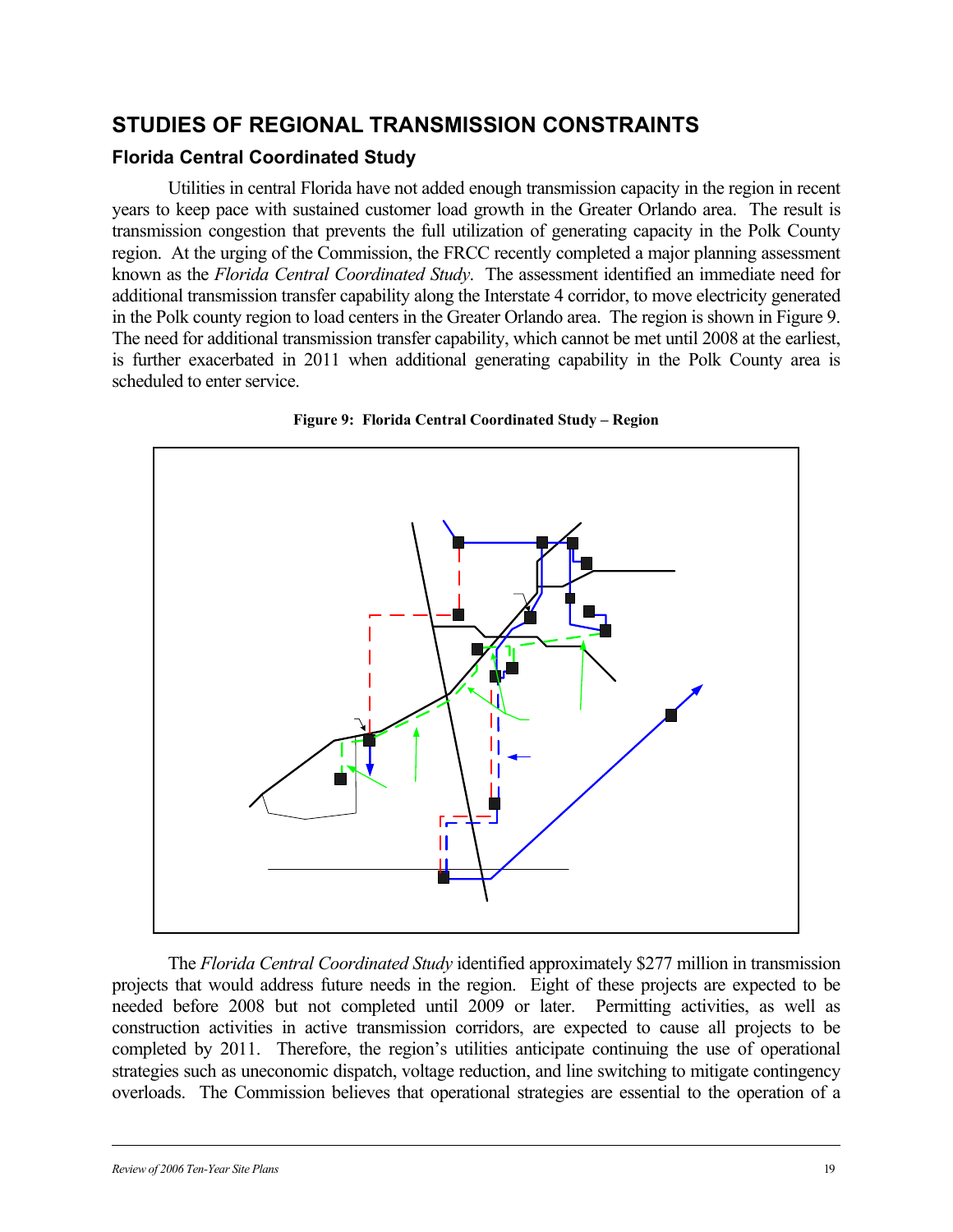transmission system under contingencies, but such actions are not appropriate to address transmission needs known through planning studies. Uneconomic dispatch results in higher fuel costs that are borne by ratepayers through higher bills.

FPL, FMPA, the Kissimmee Utility Authority  $(KUA)^2$ , OUC, PEF, and TECO are responsible for the projects identified in the *Florida Central Coordinated Study*. These projects are listed in Table 2. The proposed Lake Agnes - Gifford line is the only project expected to require certification under the TLSA.

| <b>LINE</b><br><b>OWNER</b> | <b>TRANSMISSION LINE</b>          | <b>PROJECT</b><br><b>TYPE</b> | <b>LINE</b><br><b>LENGTH</b><br>(MILES) | <b>NEEDED IN-</b><br><b>SERVICE</b> | <b>PLANNED</b><br>IN-<br><b>SERVICE</b> | <b>EST. COST</b><br>(SM) |
|-----------------------------|-----------------------------------|-------------------------------|-----------------------------------------|-------------------------------------|-----------------------------------------|--------------------------|
| <b>PEF</b>                  | West Lake Wales - Dundee #2       | <b>New</b>                    | 13.2                                    | Before 2008                         | 6/2009                                  | 28.5                     |
| <b>PEF</b>                  | Dundee - Intercession City #2     | <b>New</b>                    | 25.9                                    | Before 2008                         | 6/2010                                  | 54.1                     |
| <b>PEF</b>                  | West Lake Wales - Dundee #1       | Rebuild                       | 9.7                                     | Before 2008                         | 6/2011                                  | 20.5                     |
| <b>PEF</b>                  | Dundee - Intercession City #1     | Rebuild                       | 20.3                                    | Before 2008                         | 6.2011                                  | 40.5                     |
| PEF                         | Avalon - Gifford                  | <b>New</b>                    | 7.0                                     | Before 2008                         | 6/2008                                  | 33                       |
| <b>FPL</b>                  | Vandollah - Charlotte             | Terminal                      | --                                      | 12/2008                             | 12/2008                                 | 0.1                      |
| <b>FPL</b>                  | Poinsett - Holopaw                | Terminal                      | --                                      | 12/2008                             | 12/2008                                 | 0.1                      |
| <b>TECO/PEF</b>             | LAKE AGNES - GIFFORD <sup>3</sup> | <b>NEW</b>                    | 32.4                                    | <b>BEFORE 2008</b>                  | 6/2011                                  | 67.5                     |
| <b>OUC</b>                  | McIntosh - Lake Agnes             | Reconductor                   | 9.4                                     | Before 2008                         | 6/2011                                  | 6.1                      |
| <b>FMPA/KUA</b>             | Cane Island - CI North Tap        | Reconductor                   | 6.0                                     | 6/2011                              | 6/2010                                  | 3.0                      |
| <b>OUC</b>                  | CI North Tap - Taft               | Reconductor                   | 11.2                                    | 6/2011                              | 6/2010                                  | 7.3                      |
| <b>OUC/TECO</b>             | Lake Agnes - Osceola              | Reconductor                   | 21.5                                    | Before 2008                         | 6/2008                                  | 14.0                     |
| <b>OUC/TECO</b>             | Osceola - CI North Tap            | Reconductor                   | 4.1                                     | 6/2011                              | 6/2009                                  | 2.7                      |
|                             |                                   |                               |                                         |                                     | <b>TOTAL COST</b>                       | 277.4                    |

|  |  |  | Table 2: Florida Central Coordinated Study - Needed Transmission Projects |  |
|--|--|--|---------------------------------------------------------------------------|--|
|  |  |  |                                                                           |  |

The Commission urges Peninsular Florida's utilities to continue working together through the FRCC to identify and address all reliability issues caused by transmission system limitations before operational strategies are needed. The Commission commends the FRCC for its efforts in coordinating the transmission plans of Peninsular Florida's utilities. However, the *Florida Central Coordinated Study* identified two areas in which the FRCC can improve its process: (1) formation of a cost allocation methodology for new transmission projects and (2) establishment of a uniform process for queuing transmission service requests made to utilities. The Commission will continue to monitor coordinated planning efforts by Florida's utilities and, if necessary, will exercise its Grid Bill authority to ensure the adequacy of Florida's transmission system.

 $\frac{1}{2}$ <sup>2</sup> KUA is an all-requirements member of FMPA. KUA does not file a *Ten-Year Site Plan*.

Lake Agnes - Gifford line will require certification under the TLSA.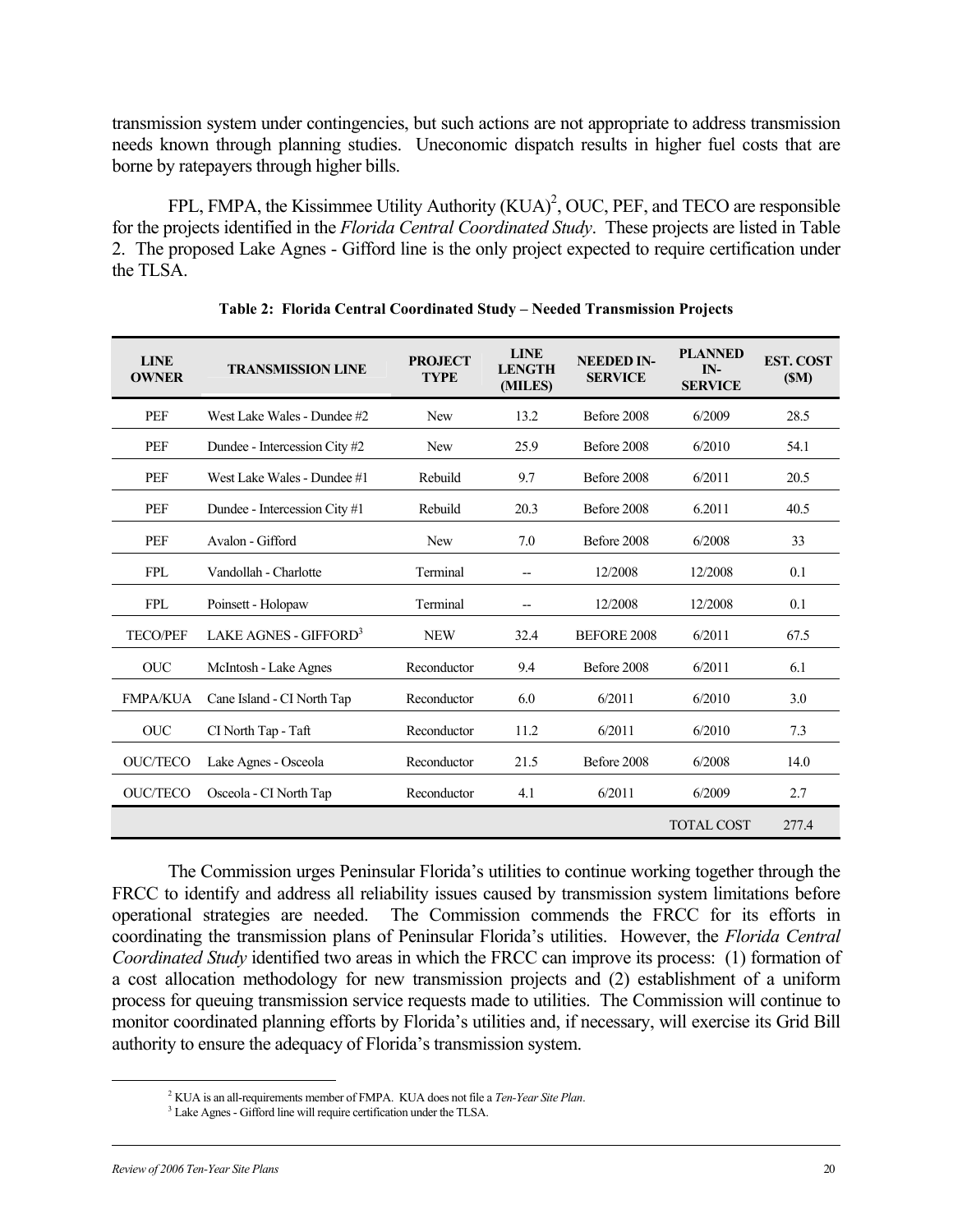#### **Taylor Energy Center Transmission Study**

Four municipal utilities have announced a plan to jointly own, construct, and operate the Taylor Energy Center, an 800 MW coal-fired generating unit in Taylor County. The utilities petitioned the Commission for a determination of need for the Taylor Energy Center in September 2006, and a decision on the need is scheduled in February 2007. The proposed plant would be the largest generating plant in Northwest Florida, causing a considerable impact on power flows in the region. The four municipal utility owners, as well as FPL and PEF, are currently performing a coordinated, detailed analysis of several potential transmission alternatives to connect the Taylor Energy Center to the state's transmission system. The feasibility and system impact studies were completed in October 2006. The recommended alternatives will enter the annual FRCC transmission planning process and will be used to complete the North Florida Transmission Study discussed below.

#### **North Florida Transmission Study**

Continued growth in North Florida, combined with a lack of new transmission line construction, have resulted in increased power flows across TAL's system from the Southern Company to PEF and SEC. This has been a growing concern for TAL, as the inadvertent power flows have caused imbalances which adversely affect TAL's ability to economically serve its own load. As a result, TAL, PEF, and SEC began the North Florida Transmission Study in 2005 to assess the reliability of the transmission system in the region. For any identified transmission system additions, cost allocation could be an issue, as there might be uncertainty over which utility causes any system imbalances. The North Florida Transmission Study has been put on hold pending the completion of the Taylor Energy Center Transmission Study. Upon completion of the North Florida Transmission Study, the recommended alternatives will enter the annual FRCC transmission planning process.

#### **Florida-Southern Interface Transfer Capability Study**

Currently, Peninsular Florida's utilities use approximately two-thirds of the total Florida-Southern interface capability to import firm capacity into the FRCC region. Firm capacity exports to Southern do not occur at this time, nor are they forecasted to occur during the planning horizon. The FRCC and Southern annually perform an interregional transmission study to confirm the maximum import and export capability between the two regions and to ensure that the transmission plans of both regions jointly meet the NERC reliability standards. Based on studies performed by the FRCC and Southern, there does not appear to be any reliability constraints at the Florida-Southern interface at this time based on the current use of interface capacity. The 2006 study confirmed the total transfer capabilities between the FRCC and Southern, which are contained in Table 3.

| <b>TRANSFER</b>              | <b>TRANSFER CAPABILITY (MW)</b> |                     |  |  |
|------------------------------|---------------------------------|---------------------|--|--|
|                              | <b>SUMMER</b>                   | WINTER <sup>4</sup> |  |  |
| (import) Southern to Florida | 3600                            | 3700                |  |  |
| (export) Florida to Southern | 1300                            | 1700                |  |  |

|  | Table 3: Florida-Southern Interface Transfer Capability |  |  |  |
|--|---------------------------------------------------------|--|--|--|
|--|---------------------------------------------------------|--|--|--|

4

Winter import and export values are slightly higher in cooler weather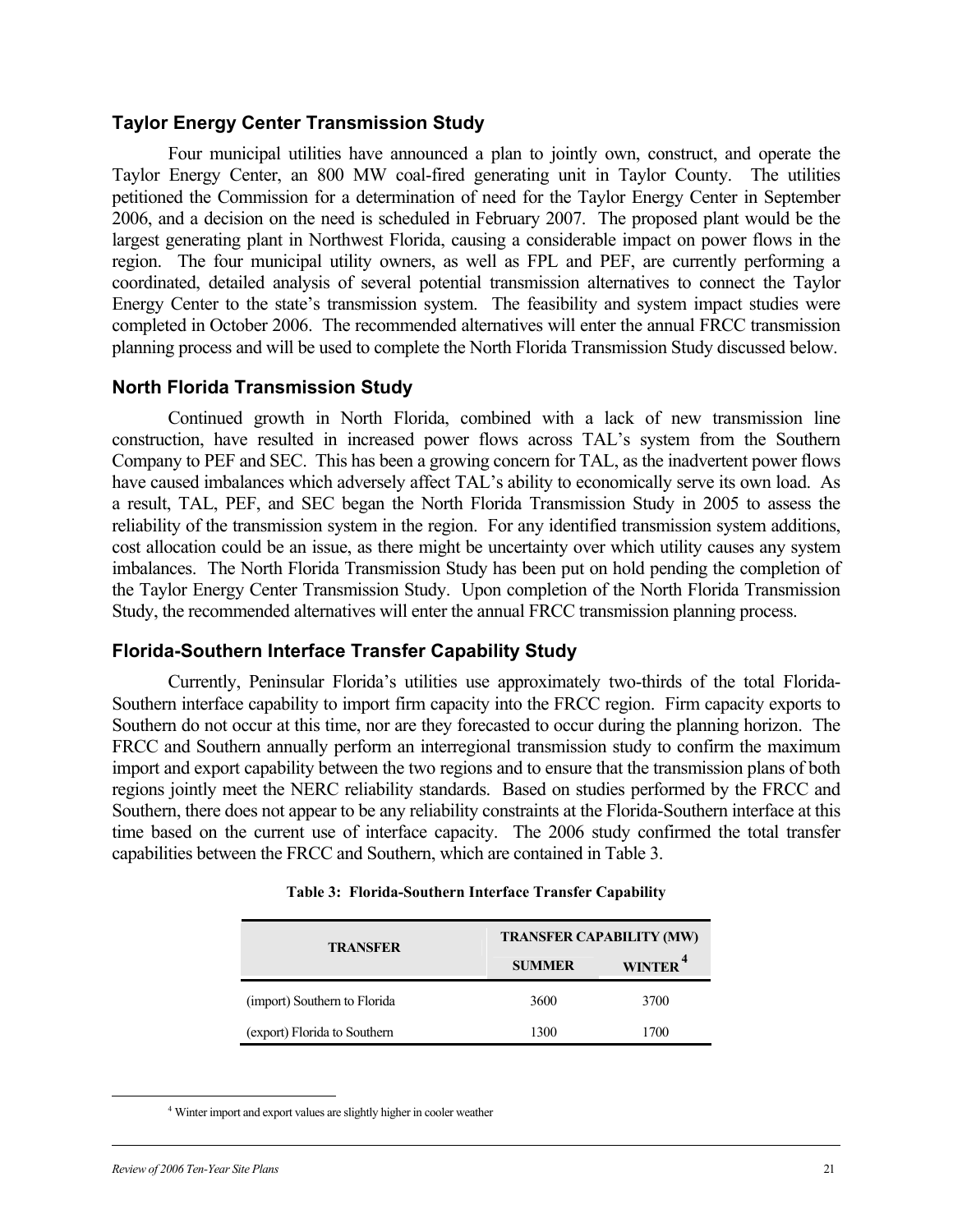In a report required by the Energy Policy Act of 2005, the U.S. Department of Energy (DOE) identified the Florida-Southern interface as "having higher line loadings and numbers of binding hours than are reflected in available regional analyses" indicating that there was not enough transmission capacity to bring additional power generation into Florida from other southeastern states. The DOE Study<sup>5</sup> used simplified assumptions such as average retail rates and average line losses to reach its tentative conclusion that congestion existed at the Florida-Southern interface. Subsequently, the Commission had discussions with the DOE about their concerns, pointing out problems with some of the basic study assumptions regarding the availability of additional low cost power from other states and current use patterns of the transmission interface. In concluding its report, the DOE did not identify the Florida-Southern interface as a critically constrained transmission corridor.

Seminole Electric Cooperative (SEC) has also raised concerns regarding its ability to obtain firm transmission rights to import firm capacity for the benefit of its member rural electric cooperatives in peninsular Florida. SEC, which does not own transmission facilities associated with the Florida-Southern interface, alleges that transfer capability is insufficient to allow its members to purchase firm capacity and energy over the interface. In comments to the FERC, SEC has asserted that some non-firm transmission has been made available to non-owners for economy transactions, but the four owners (FPL, JEA, PEF, and TAL) of the remaining one-third of total interface capability reserve their share to cover contingencies on their systems. SEC's comments further assert that the current usage of the Florida-Southern interface capacity should be reexamined and that nontransmission owners such as SEC should be allocated firm transmission rights. To date, the FERC has not taken action on SEC's comments.

One alternative to reallocating existing uses of the Florida-Southern transmission interface is to construct additional transmission capacity. The existing transmission interface has a finite capability that can only be increased by substantial additional transmission line construction. Because of the long distances between load and generation centers in Florida and Georgia, prior studies to determine the feasibility of expanding the interstate transfer capability between Florida and Georgia have shown that such transmission line expansion would not be cost-effective. For example, FPUC recently located a source of wholesale capacity in Southern's territory that was comparably priced to in-state sources. However, when FPUC investigated the addition of a new transmission line at the interface, its cost (approximately \$20 million) was too high to render Southern's bid economical. Therefore, FPUC selected an in-state provider for its power needs.

The Commission will continue to closely monitor the actions of the DOE, the FERC, and the FRCC, and will continue to provide input into any federal and state matters pertaining to the adequacy and reliability of Florida's transmission grid. In addition, the Commission will continue to examine the feasibility of expanding Florida's transmission capacity, where cost-effective, in its oversight of the transmission planning processes of individual utilities and the state as a whole.

 $\frac{1}{5}$ <sup>5</sup> ""National Electric Transmission Congestion Study," U.S. Department of Energy, August 2006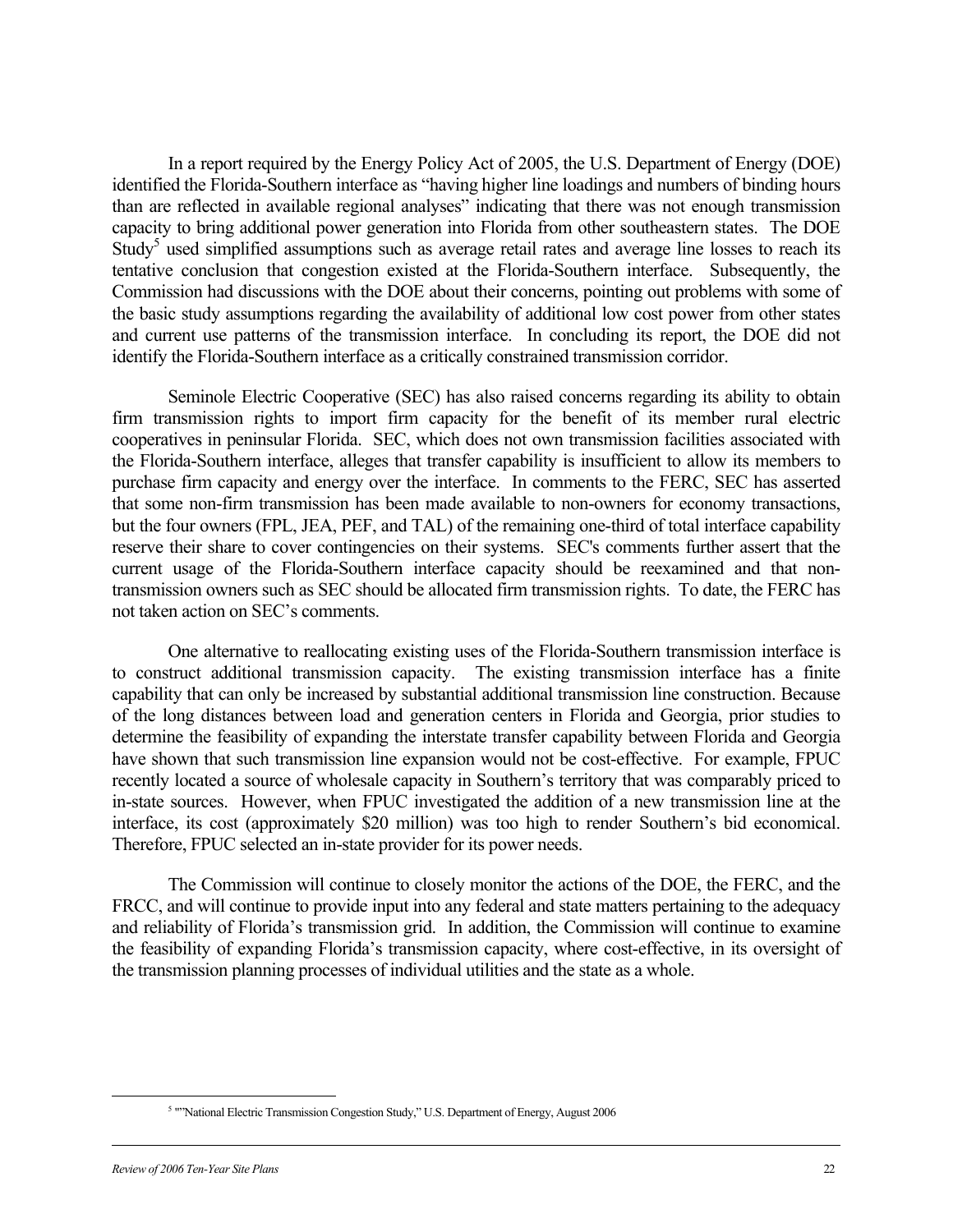#### **PROPOSED TRANSMISSION LINES REQUIRING CERTIFICATION**

To require certification under Florida's TLSA, a proposed transmission line must meet the following criteria: a rating of at least 230 kV, crosses a county line, and a length of at least fifteen miles. Proposed lines in an existing corridor are exempt from TLSA requirements. The Commission determines the need for proposed transmission lines requiring TLSA certification. The Determination of Need process determines the proposed line's starting and ending points, but the proposed corridor route is determined by the DEP during the TLSA process. The TLSA process can take a year or more to complete, compared to the 90-day schedule required for the Commission to issue a final order granting a Determination of Need.

The Commission has granted a Determination of Need for three transmission lines in recent years. Two of these facilities have also received certification under the TLSA by Florida's Governor and Cabinet. Table 4 lists all proposed transmission lines in the Ten-Year Site Plans that meet the criteria for TLSA certification.

| <b>LINE</b>  | <b>TRANSMISSION LINE</b>  | <b>LINE</b><br><b>LENGTH</b><br>(MILES) | <b>NOMINAL</b><br><b>VOLTAGE</b><br>(kV) | <b>DATES</b>                   |                                 |                       |  |
|--------------|---------------------------|-----------------------------------------|------------------------------------------|--------------------------------|---------------------------------|-----------------------|--|
| <b>OWNER</b> |                           |                                         |                                          | <b>NEED</b><br><b>APPROVED</b> | <b>TLSA</b><br><b>CERTIFIED</b> | IN-<br><b>SERVICE</b> |  |
| <b>FPL</b>   | Collier - Orange River #3 | 54                                      | 230                                      | 4/2003                         | 6/2004                          | 12/2006               |  |
| <b>FPL</b>   | St. Johns - Pringle       | 26                                      | 230                                      | 5/2005                         | 4/2006                          | 12/2008               |  |
| FPL          | Manatee - Bob White       | 30                                      | 230                                      | 8/2006                         |                                 | 12/2011               |  |
| FPL          | Eve - Sweatt              | 25                                      | 230                                      |                                |                                 | 6/2012                |  |

#### **Table 4: Proposed Transmission Lines Requiring Certification**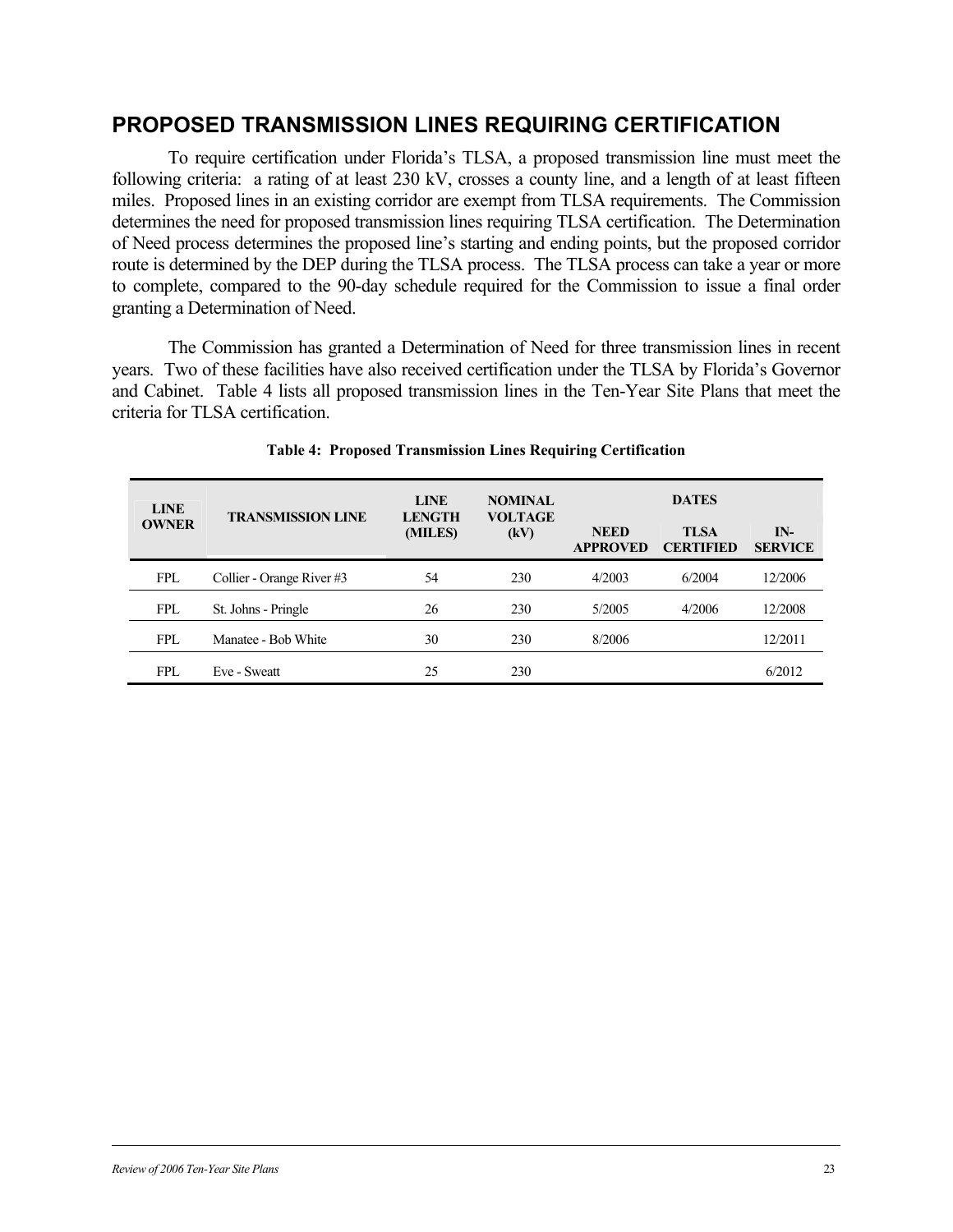## **5. GENERATION**

### **LOAD AND ENERGY FORECAST**

A utility's load and energy forecast is the starting point for determining the timing and size of new capacity additions needed to reliably serve load. As such, forecast accuracy plays an essential role in a utility's determination of future needs. For nine of the eleven reporting utilities, the Commission reviewed the historical forecast accuracy of total retail energy sales for the five-year period from 2001-2005. There were insufficient historical data to analyze the historical forecast accuracy of FMPA and OUC. The Commission's analysis compared actual energy sales for each year to energy sales forecasts made three, four, and five years prior. For example, actual 2005 energy sales were compared to 2005 forecasts made in 2000, 2001, and 2002. These differences, expressed as a percentage error rate, were used to calculate two measures of a utility's historical forecast accuracy: average forecast error  $6$  and average absolute forecast error.<sup>7</sup>

Table 5 shows the historical forecast accuracy of total retail energy sales for the 2004, 2005, and 2006 Ten-Year Site Plans for the nine reporting utilities with sufficient historical data. Overall, Florida's utilities have done a better job of forecasting retail energy sales over the last three years, as the forecast errors have steadily decreased during that period.

|                                      | <b>FORECAST ERROR (%)</b> |                                   |  |  |
|--------------------------------------|---------------------------|-----------------------------------|--|--|
| <b>UTILITY</b>                       | <b>AVERAGE</b>            | <b>AVERAGE</b><br><b>ABSOLUTE</b> |  |  |
| Progress Energy Florida              | $-0.41$                   | 0.71                              |  |  |
| Florida Power & Light Company        | $-1.40$                   | 1.40                              |  |  |
| <b>Gulf Power Company</b>            | $-0.27$                   | 0.62                              |  |  |
| Tampa Electric Company               | $-0.56$                   | 0.56                              |  |  |
| Gainesville Regional Utilities       | $-0.83$                   | 0.83                              |  |  |
| <b>JEA</b>                           | 0.41                      | 0.81                              |  |  |
| City of Lakeland                     | 0.71                      | 0.86                              |  |  |
| City of Tallahassee                  | 0.41                      | 0.43                              |  |  |
| Seminole Electric Cooperative        | $-0.67$                   | 1.66                              |  |  |
| WEIGHTED AVG (2001-2005) - 2006 TYSP | $-0.29$                   | 0.88                              |  |  |
| WEIGHTED AVG (2000-2004) - 2005 TYSP | $-0.41$                   | 1.02                              |  |  |
| WEIGHTED AVG (1999-2003) - 2004 TYSP | $-0.72$                   | 1.40                              |  |  |

#### **Table 5: Total Retail Energy Sales – Historical Forecast Accuracy**

 $\overline{\phantom{a}}$ Average forecast error indicates a utility's tendency to over-forecast (positive values) or under-forecast (negative values). 7

 $\alpha$  Average absolute forecast error accumulates the magnitude of past forecast errors, ignoring positive and negative signs.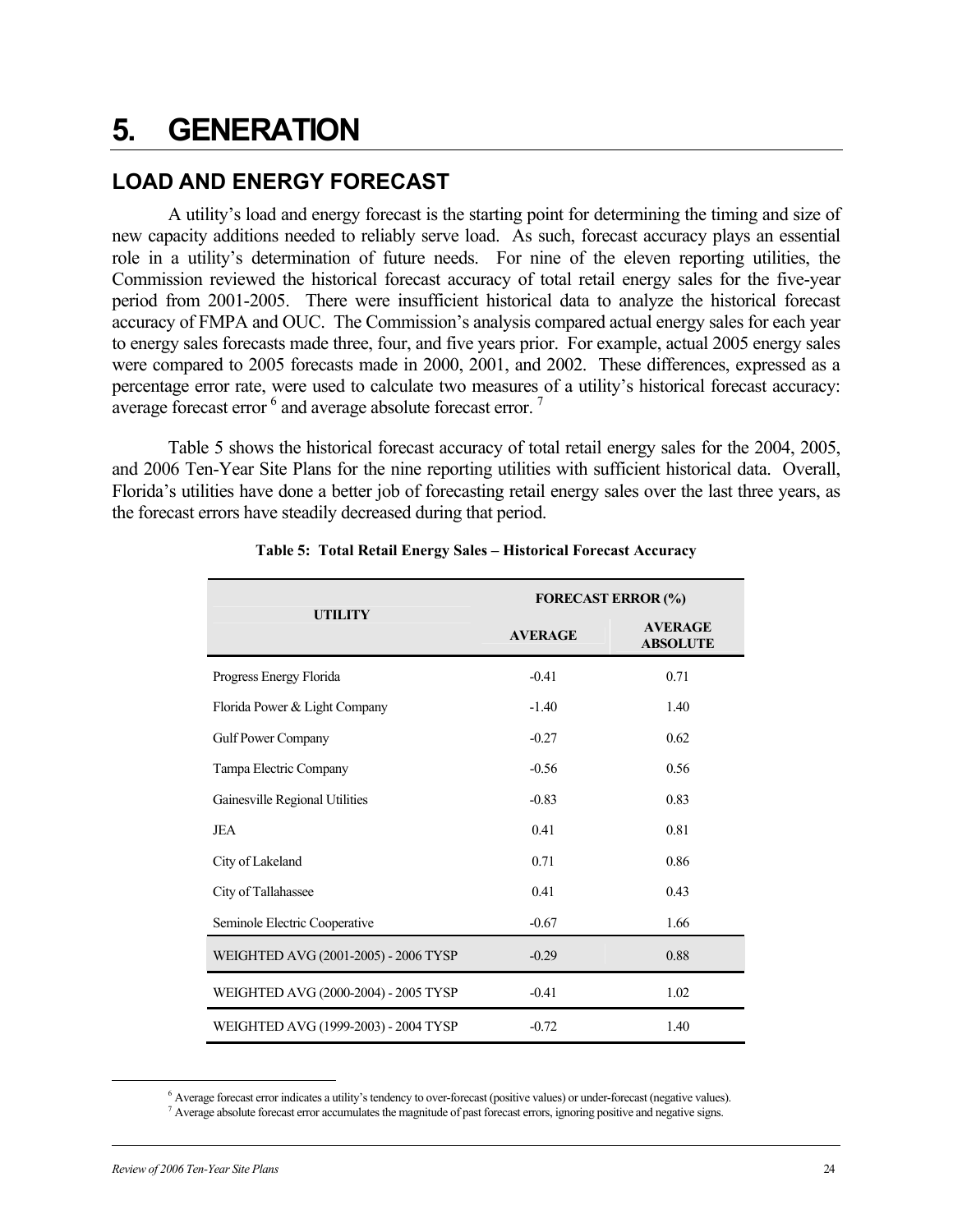### **DEMAND-SIDE MANAGEMENT**

Demand-side management (DSM) reduces customer peak demand and energy requirements, resulting in the deferral of need for new generating units. Dispatchable DSM, such as load management and interruptible service, are utility-controlled measures that allow quick reductions in system peak demand when needed. Non-dispatchable DSM, such as ceiling insulation or building efficiency measures, enables utilities and customers to realize sustained energy savings over time. Non-dispatchable DSM savings are embedded in a utility's demand and energy forecast.

Utilities have offered DSM programs since 1980 based on to the requirements of the Florida Energy Efficiency and Conservation Act (FEECA). FEECA emphasizes reducing the growth rate of weather-sensitive peak demand, reducing and controlling the growth rate of electricity consumption, and reducing the consumption of expensive resources such as petroleum fuels. To meet these objectives, the Commission sets numeric conservation goals, and utilities are responsible for continuing to develop and implement DSM programs to meet these goals. The Commission's broadbased authority over electric utility conservation measures and programs is contained in Rules 25- 17.001 through 25-17.015, Florida Administrative Code.

#### **DSM Goals and Plans**

FEECA requires that all IOUs and any municipal or cooperative utility with annual energy sales of at least 2,000 GWh as of July 1, 1993 meet numeric conservation goals set by the Commission. Seven Florida utilities are subject to FEECA: PEF, FPL, Gulf, TECO, Florida Public Utilities Company  $(FPUC)^8$ , JEA, and OUC.

The Commission set new numeric demand and energy goals for these seven utilities in July 2004. The new numeric goals were generally lower than the previous goals set by the Commission in 1999 for the following reasons:

- The Florida Building Code contains increased minimum energy efficiency levels, thus limiting the amount of incremental savings from utility sponsored programs;
- Many utility DSM programs have reached a saturation in participation levels; and
- The cost of new generating units had declined, which reduced the cost-effectiveness of several DSM programs. However, the Commission has seen this trend begin to reverse.

As avoided costs have been on the rise due to increasing fuel prices and overall increasing plant construction costs of all fuel types, the FEECA utilities have begun to re-evaluate the costeffectiveness of all current DSM programs. Increased avoided cost should lead to larger numbers of cost-effective DSM programs, with higher rebate levels to encourage greater participation by utility customers. An example of this was FPL's two new DSM programs and eight modified programs, which the Commission approved in August 2006. Through greater customer participation, caused in part by higher customer incentives, FPL expects its new and revised programs to lead to additional summer peak demand savings of 454 MW, winter peak demand savings of 310 MW, and annual energy savings of 54 GWh. PEF and TECO also received Commission approval during 2006 for modifications to their DSM programs, while FPL and TECO have green pricing programs in which

 $\frac{1}{8}$ <sup>8</sup> FPUC is a non-generating, investor-owned utility subject to FEECA's requirements.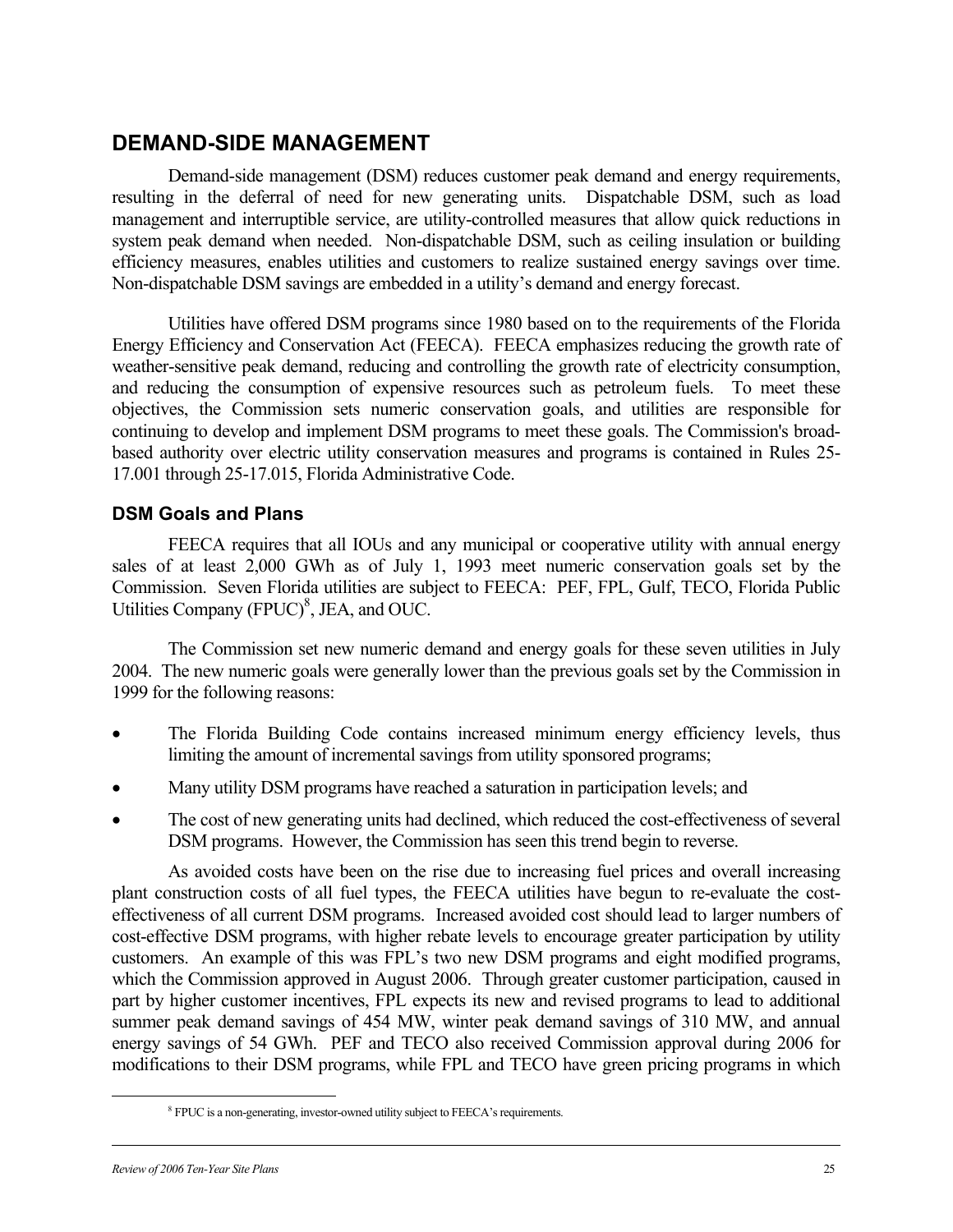voluntary contributions fund utility purchases of clean renewable energy. PEF has a petition before the Commission to once again offer its residential load control program on a year-round basis rather than only during winter months. Overall, demand and energy savings from utility-sponsored conservation programs are expected to surpass current goals by as much as 50%. The Commission will continue to explore means of cost-effectively increasing the amount of DSM savings available from utility conservation programs.

In February of each year, the Commission publishes an annual report describing the utilities' conservation and DSM activities pursuant to  $FEECA<sup>9</sup>$ . Included in the Commission's report is a summary of all utility DSM programs, a comparison of current and previous numeric goals, and a general assessment of utility conservation activities. Overall, Florida's utilities have been successful in meeting the overall objectives of FEECA. Since enactment of FEECA, utility conservation programs have resulted in cumulative statewide peak demand savings of 4983 MW summer and 5577 MW winter, as well as annual energy savings of 5896 GWh for 2006.

Figures 10, 11, and 12, below and on the next page, illustrate the projected total amounts of annual energy consumption, summer peak demand, and winter peak demand savings from utilitysponsored DSM programs over the ten-year planning horizon.





 <sup>9</sup> *Annual Report on Activities Pursuant to the Florida Energy Efficiency and Conservation Act*, February 2006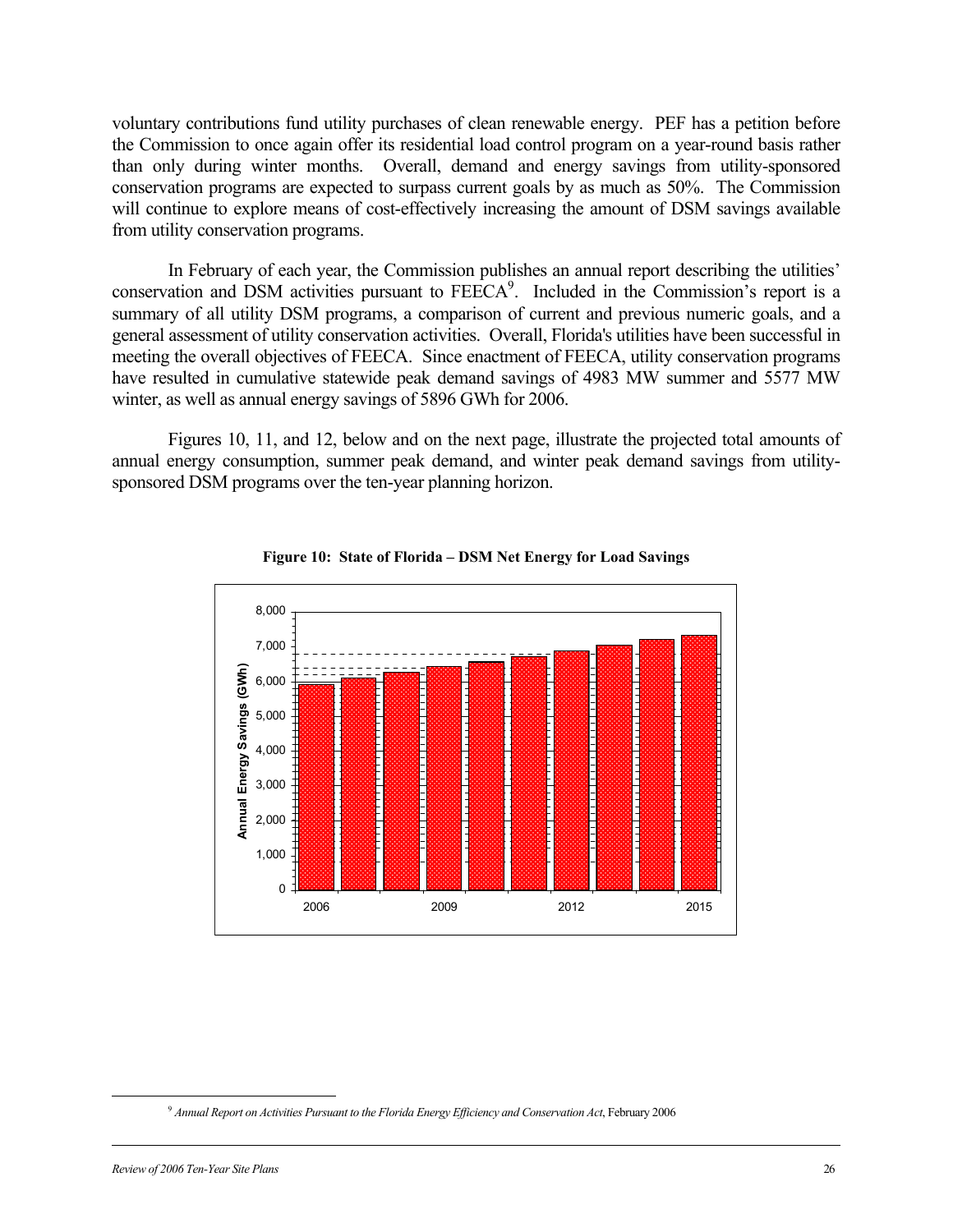

**Figure 11: State of Florida – DSM Summer Peak Demand Savings** 

**Figure 12: State of Florida – DSM Winter Peak Demand Savings** 

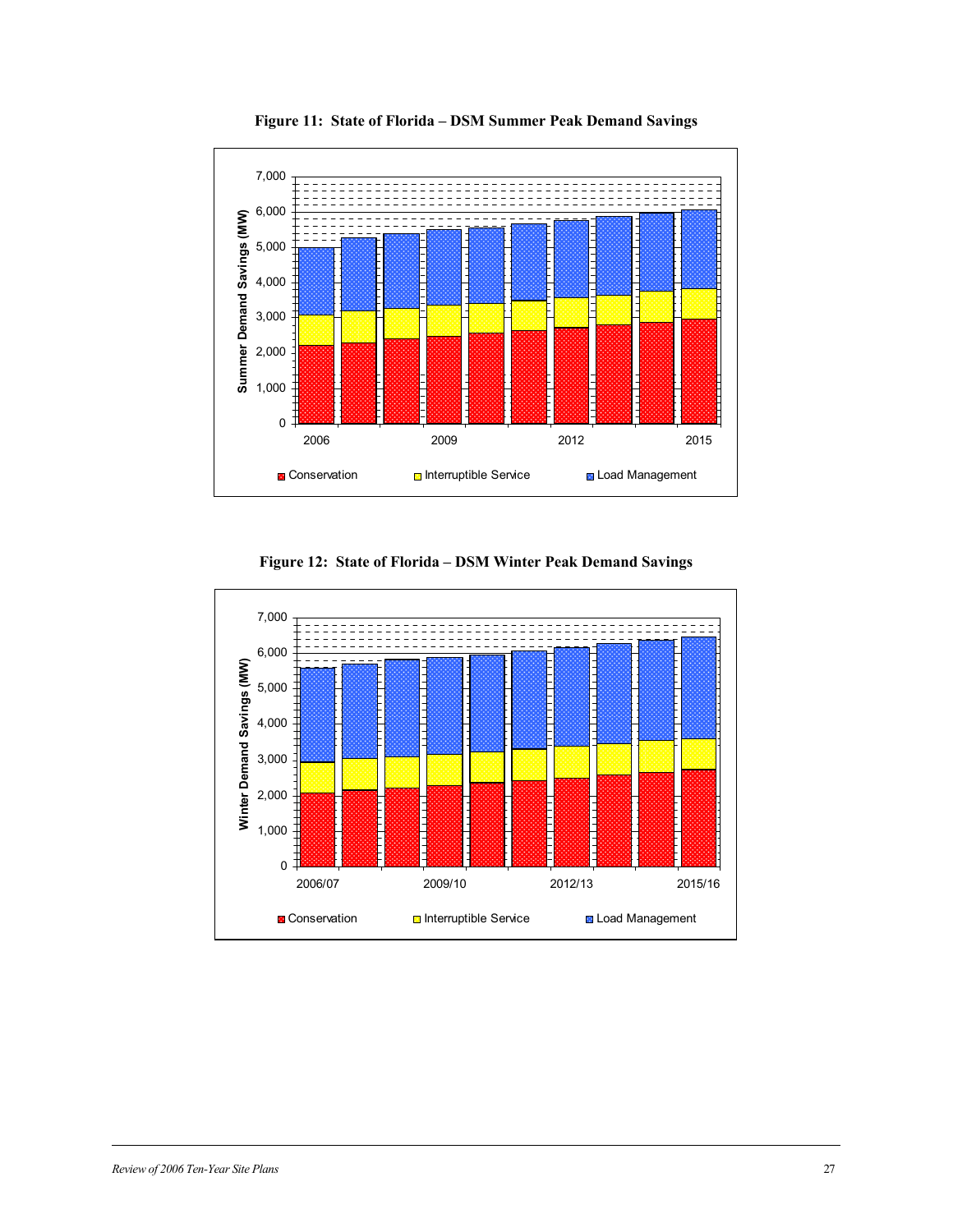#### **Energy Conservation Cost Recovery**

IOUs have the opportunity to recover prudently incurred expenditures associated with Commission-approved DSM programs through the Energy Conservation Cost Recovery Clause (ECCR). Since 1981, Florida's IOUs have collected approximately \$4.15 billion through the ECCR clause, with nearly \$2.54 billion of that amount recovered in the last ten years. Annual ECCR expenditures have stabilized at just under \$250 million per year over the past six years for two primary reasons: DSM programs have reached saturation in participation levels, and DSM program costeffectiveness declined due to the relatively lower cost of new generating units. However, the Commission has seen this trend begin to reverse. With increased avoided cost, DSM program costeffectiveness should improve.

Florida's utilities have reduced enough peak demand to avoid the construction of approximately ten 500 MW generating plants since the enactment of FEECA. Despite these efforts, however, projections indicate that future demand and energy savings from conservation and DSM programs will not keep up with increased growth during the planning horizon. Table 6 shows the projected average annual growth rates of demand and energy savings from DSM compared to forecasts for demand and energy growth in the state.

|                     | <b>AVERAGE ANNUAL GROWTH RATE (%)</b> |                                         |  |  |
|---------------------|---------------------------------------|-----------------------------------------|--|--|
|                     | <b>DSM PROGRAM</b><br><b>SAVINGS</b>  | <b>DEMAND/ENERGY</b><br><b>FORECAST</b> |  |  |
| Summer Peak Demand  | $2.2\%$                               | 2.39%                                   |  |  |
| Winter Peak Demand  | 1.62%                                 | 2.36%                                   |  |  |
| Net Energy For Load | 2.47%                                 | $2.74\%$                                |  |  |

#### **Table 6: Projected Growth Rates of DSM Savings Compared to Demand and Energy**

For residential customers, per-capita energy consumption has steadily increased in the past ten years and is expected to continue to rise during the planning horizon. Possible reasons for these increases include the following:

- Average home size continues to increase over time.
- Today's homes have more, and larger, electricity-consuming appliances than in past years.
- Natural gas, used by many residents nationwide for heating, water heating, and cooking, is still relatively unavailable in parts of Florida.
- Per-capita income has risen since the mid-1980s, while electric rates remained stable between 1980 and 2000 as shown previously in Figure 2. As a result, electricity has been an affordable commodity.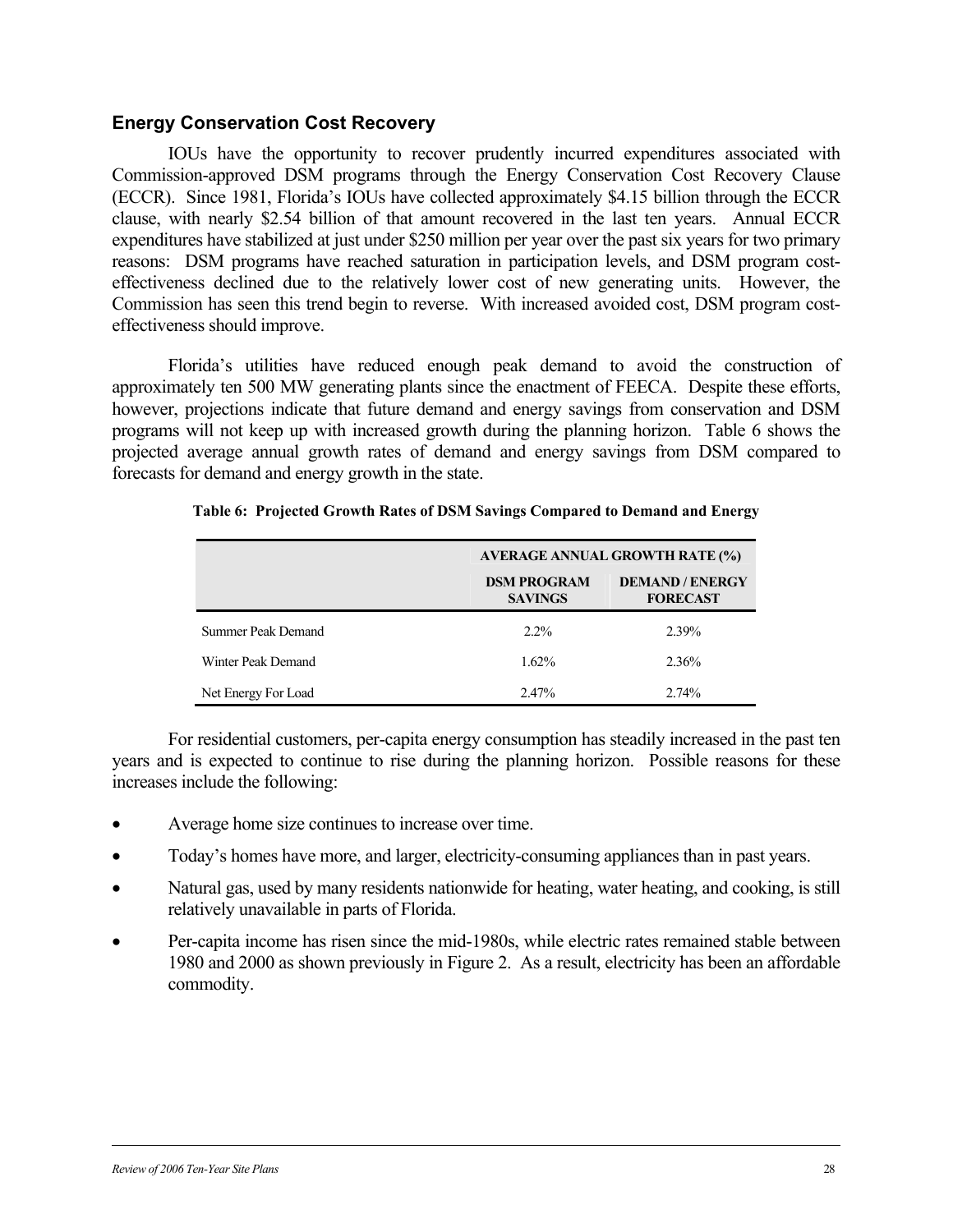As shown in Figure 13, statewide per-capita energy consumption usage increased at an average of 0.75% per year over the past ten years, while forecasted growth is an average of 0.84% per year over the planning horizon. The 2006 forecast of per-capita residential energy consumption is lower than comparable period forecasts made in 2004 and 2005. This reduction may be an indication that rising electricity prices are a price signal to customers to moderate their consumption of electricity.



**Figure 13: State of Florida – Energy Consumption per Residential Customer** 

While Florida's utilities have been successful overall in meeting the objectives of FEECA, the Commission believes that customer choice plays a role in helping the state's utilities achieve the overall goals of FEECA. Electric customers can contribute to meeting these goals through buying smaller homes, owning energy-efficient appliances including air conditioning systems, making energy-efficiency improvements to their homes to reduce energy losses, and taking advantage of natural gas for heating, water heating, and cooking where available and cost-effective. Customer choices to reduce energy consumption will help electric utilities to defer the need for future generating units and transmission lines. As fossil fuels, plant sites, and transmission corridors become increasingly scarce in the state, it is important to utilize existing resources as long as possible by taking full advantage of DSM and energy conservation measures.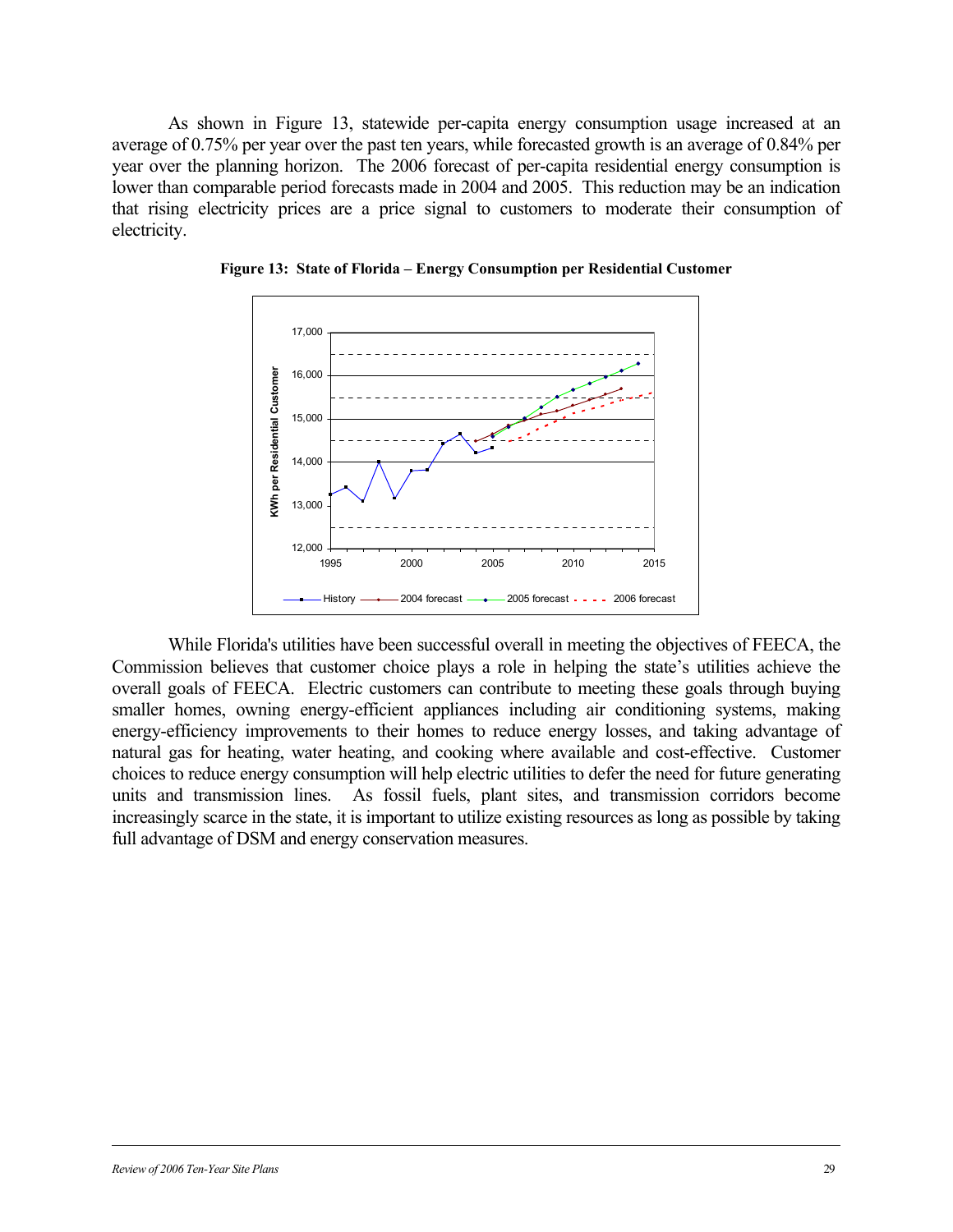#### **RENEWABLE ENERGY**

In Florida, renewable energy comes primarily from waste-to-energy, phosphate processes, landfill gas, and hydroelectric sources. Electric utilities and non-utility generators produce over 1,100 MW of renewable energy in Florida. Renewable energy facilities currently produce 603 MW of nonfirm energy for internal use (self-service) or for sale to utilities on an as-available basis. As a result, the state's utilities do not count on this non-firm energy for reliability purposes. Renewable energy facilities also provide firm capacity benefits to the state. Florida's electric utilities currently purchase 511 MW of firm capacity from renewable energy sources.

Despite generating over 1,100 MW of energy, renewable energy facilities do not account for a large portion of Florida's energy generation. Historically, relatively high capital and operating costs as well as limited applications have hampered the development of renewable energy in the state. The percentage contribution of renewable energy to net energy for load (NEL) since 2000, for the reporting utilities, is shown in Table 7.

| <b>UTILITY</b>                               | 2000      | 2001      | 2002      | 2003      | 2004      | 2005      |
|----------------------------------------------|-----------|-----------|-----------|-----------|-----------|-----------|
| Florida Power & Light Company                | 1.6%      | $1.4\%$   | $1.5\%$   | $1.5\%$   | 1.5%      | $1.4\%$   |
| <b>Gulf Power Company</b>                    | $< 1.0\%$ | $< 1.0\%$ | $< 1.0\%$ | $< 1.0\%$ | $< 1.0\%$ | $< 1.0\%$ |
| Progress Energy Florida                      | $3.9\%$   | 3.5%      | 3.4%      | $3.3\%$   | $3.1\%$   | 2.8%      |
| Tampa Electric Company                       | 1.5%      | 1.7%      | 1.9%      | 1.8%      | 1.7%      | $2.2\%$   |
| Gainesville Regional Utilities <sup>10</sup> | ---       |           |           | ---       | $0.2\%$   | $0.3\%$   |
| JEA                                          | $< 1.0\%$ | $< 1.0\%$ | $< 1.0\%$ | $< 1.0\%$ | $< 1.0\%$ | $< 1.0\%$ |
| City of Lakeland                             | $< 1.0\%$ | $< 1.0\%$ | $< 1.0\%$ | $< 1.0\%$ | $< 1.0\%$ | $< 1.0\%$ |
| Orlando Utilities Commission                 | $1.0\%$   | $1.0\%$   | $1.0\%$   | $1.0\%$   | $1.0\%$   | $1.0\%$   |
| City of Tallahassee                          | $< 1.0\%$ | $< 1.0\%$ | $< 1.0\%$ | $< 1.0\%$ | $< 1.0\%$ | $< 1.0\%$ |
| Seminole Electric Cooperative                | 2.8%      | 2.6%      | 2.4%      | 2.3%      | 2.4%      | 2.7%      |

**Table 7: Reporting Utilities – Contribution of Renewable Energy to Net Energy for Load** 

<sup>&</sup>lt;sup>10</sup> GRU only reported data for 2004 and 2005.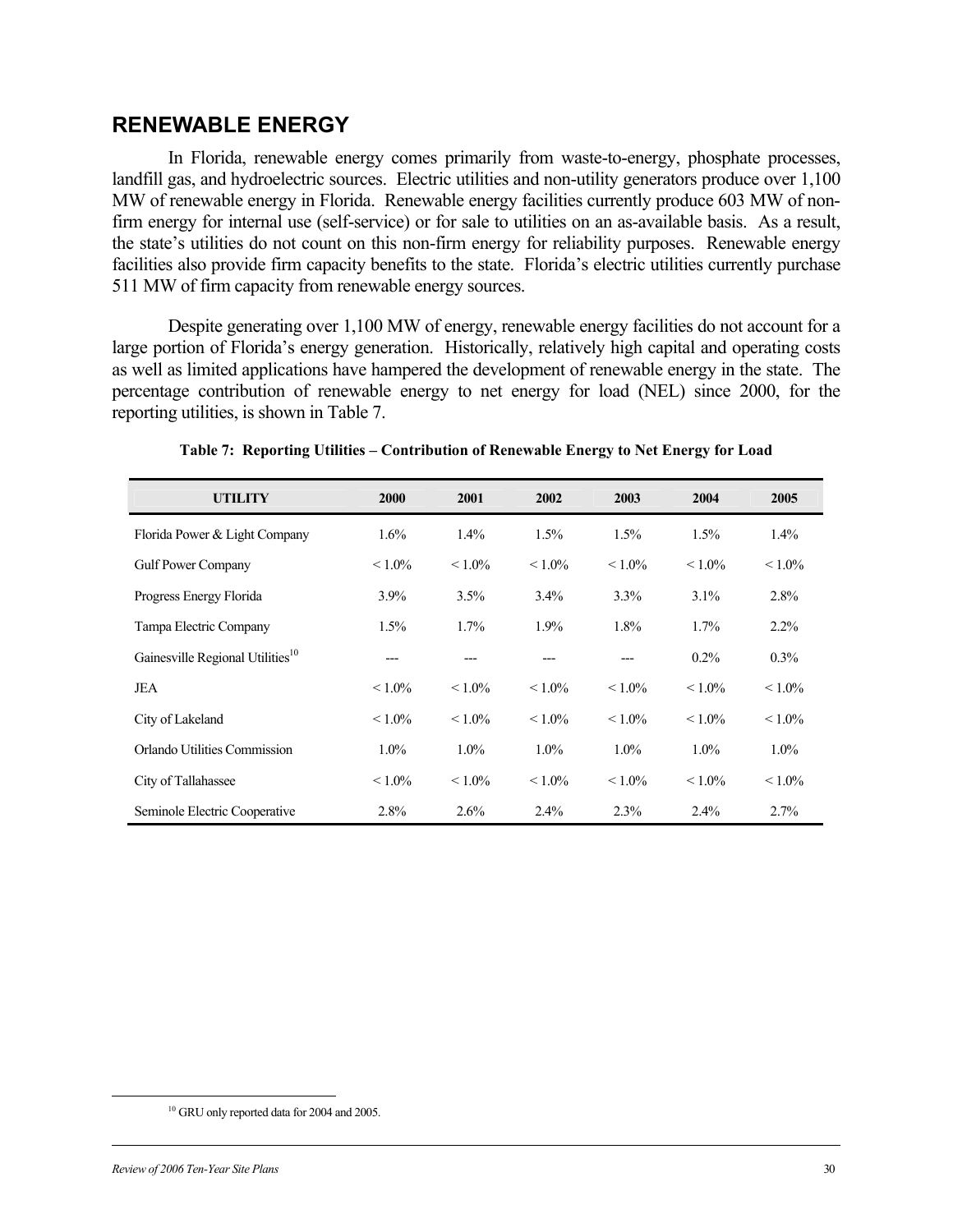Table 8 is a list of all renewable energy sources in the state that provide self-service generation or as-available energy to the state's electric system.

| <b>UTILITY</b>                          | <b>FACILITY</b>                    | <b>FUEL TYPE</b>             | <b>CAPACITY</b><br>(MW) |
|-----------------------------------------|------------------------------------|------------------------------|-------------------------|
| <b>FMPA</b>                             | Metro Key West                     | <b>MSW</b>                   | 2.5                     |
|                                         |                                    | <b>MSW Subtotal</b>          | 2.5                     |
| <b>FPL</b>                              | Tomoka Farms                       | Landfill Gas                 | 3.8                     |
| <b>TECO</b>                             | City of Tampa                      | Landfill Gas                 | 1.4                     |
|                                         |                                    | <b>Landfill Gas Subtotal</b> | 5.2                     |
| PEF                                     | Potash Corp. of Saskatchewan       | Waste Heat                   | 42.0                    |
| <b>TECO</b>                             | Cargill Millpoint                  | <b>Waste Heat</b>            | 41                      |
| <b>TECO</b>                             | Cargill Ridgewood                  | Waste Heat                   | 57.1                    |
| <b>TECO</b>                             | CF Industries                      | Waste Heat                   | 27.4                    |
| <b>TECO</b>                             | Greenbay                           | Waste Heat                   | 25.1                    |
| <b>TECO</b>                             | <b>IMC New Wales</b>               | <b>Waste Heat</b>            | 50.8                    |
| <b>TECO</b>                             | <b>IMC South Pierce</b>            | Waste Heat                   | 28.5                    |
|                                         |                                    | <b>Waste Heat Subtotal</b>   | 271.9                   |
| <b>FMPA</b>                             | <b>US</b> Sugar                    | <b>Biomass</b>               | 26.5                    |
| <b>FPL</b>                              | Georgia Pacific                    | <b>Biomass</b>               | 52.0                    |
| <b>FPL</b>                              | Okeelanta                          | <b>Biomass</b>               | 70.0                    |
| ${\rm FPL}$                             | <b>US Sugar Bryant</b>             | <b>Biomass</b>               | 20.0                    |
| Gulf                                    | <b>International Paper Company</b> | <b>Biomass</b>               | 78.2                    |
| Gulf                                    | <b>Stone Container Company</b>     | <b>Biomass</b>               | 39.0                    |
| PEF                                     | Proctor & Gamble (Buckeye)         | <b>Biomass</b>               | 38.0                    |
|                                         |                                    | <b>Biomass Subtotal</b>      | 323.7                   |
| <b>TOTAL NON-FIRM ENERGY RENEWABLES</b> |                                    |                              |                         |

**Table 8: State of Florida - Self-Service and Non-Firm Renewable Energy Sources**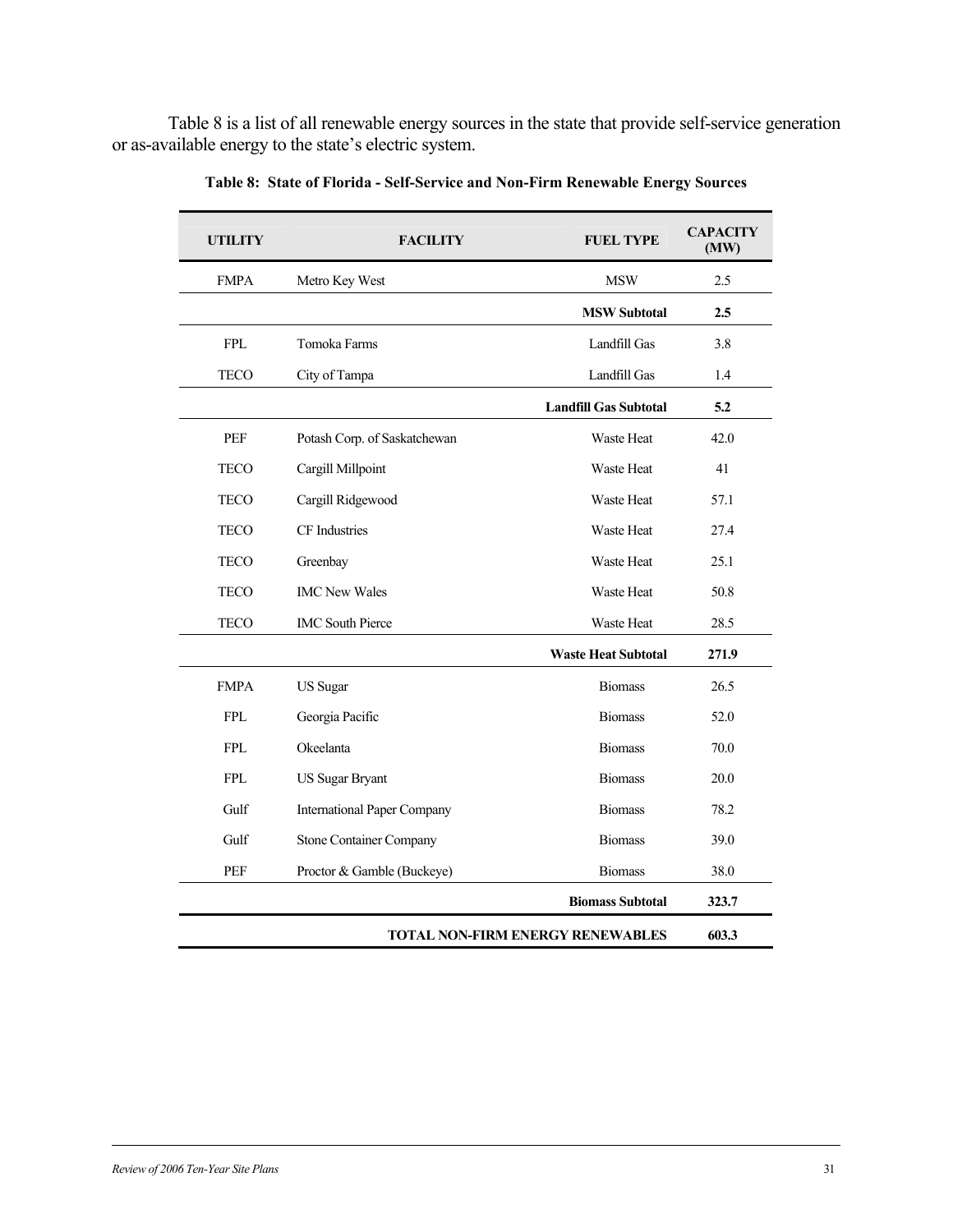Table 9 is a list of all renewable energy facilities that sell firm capacity to Florida's electric utilities.

| UTILITY           | <b>FACILITY</b>                         | <b>FUEL TYPE</b>           | <b>CAPACITY</b><br>(MW) |
|-------------------|-----------------------------------------|----------------------------|-------------------------|
| <b>FPL</b>        | <b>Broward North</b>                    | <b>MSW</b>                 | 56.0                    |
| <b>FPL</b>        | <b>Broward South</b>                    | <b>MSW</b>                 | 54.1                    |
| <b>FPL</b>        | Palm Beach County Solid Waste Authority | MSW                        | 47.5                    |
| PEF               | Bay County (Montenay Bay)               | MSW                        | 11.0                    |
| <b>PEF</b>        | Dade County                             | <b>MSW</b>                 | 43.0                    |
| <b>PEF</b>        | Lake County (Covanta Lake)              | <b>MSW</b>                 | 12.8                    |
| PEF               | Pasco County (Covanta Pasco)            | <b>MSW</b>                 | 23.0                    |
| <b>PEF</b>        | Pinellas County                         | MSW                        | 54.8                    |
| <b>SEC</b>        | Lee County                              | <b>MSW</b>                 | 35.0                    |
| <b>TECO</b>       | City of Tampa (McKay Bay)               | <b>MSW</b>                 | 15.5                    |
| <b>TECO</b>       | Hillsborough County                     | <b>MSW</b>                 | 23.0                    |
|                   |                                         | <b>MSW Subtotal</b>        | 375.7                   |
| <b>PEF</b>        | Jefferson Power                         | <b>Biomass</b>             | 2.0                     |
| <b>PEF</b>        | Ridge Generating Station                | <b>Biomass</b>             | 39.6                    |
| <b>SEC</b>        | Telogia Power                           | 12.0<br><b>Biomass</b>     |                         |
|                   |                                         | <b>Biomass Subtotal</b>    | 53.6                    |
| <b>PEF</b>        | Cargill Fertilizer                      | Waste Heat                 | 15.0                    |
| <b>PEF</b>        | US Agri-Chem                            | <b>Waste Heat</b>          | 5.6                     |
|                   |                                         | <b>Waste Heat Subtotal</b> | 20.6                    |
| <b>TAL</b>        | C. H. Corn Dam                          | Hydro                      | 11.0                    |
| Fed. Govt. (SEPA) | Jim Woodruff Dam                        | Hydro                      | 43.5                    |
|                   |                                         | <b>Hydro Subtotal</b>      | 54.5                    |
| <b>SEC</b>        | <b>BioEnergy Partners</b>               | <b>Landfill Gas</b>        | 7.0                     |
|                   | 511.4                                   |                            |                         |

**Table 9: State of Florida - Renewable Energy Sources Providing Firm Capacity** 

Several renewable capacity contracts are scheduled to expire during the planning horizon, causing the amount of firm renewable capacity purchases to decrease by 220 MW by 2015. If new contracts are signed in the future, these resources will continue to contribute firm capacity from renewable sources to the state's capacity mix.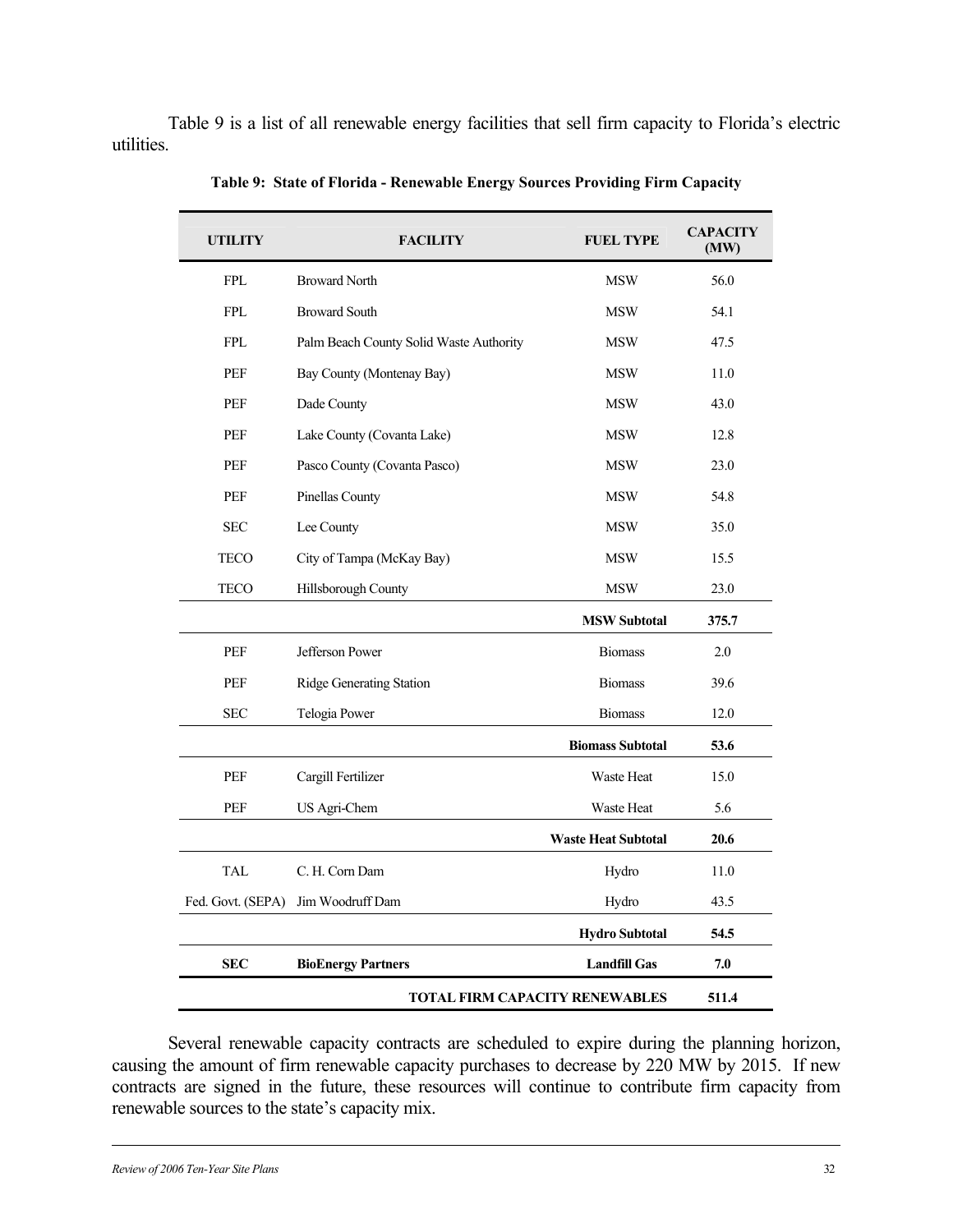Although Florida's utilities purchase firm capacity and energy from non-utility renewable energy providers, utility research into renewable energy has resulted in several self-generation projects which contribute capacity and energy from renewable sources. During 2006, the Commission gathered additional data on these self-generation projects as well as purchases from renewable energy providers. Florida's utilities generate approximately 16 MW of renewable capacity and energy, with 15.5 MW from turbines fueled by landfill or sewer gas, 0.4 MW from solar and photovoltaic resources, and 0.1 MW from solar water heating. The utilities also indicate that a small handful of customers own their own solar thermal and photovoltaic equipment to produce renewable energy to offset all or part of their utility service requirements. Energy production from these facilities averages approximately 2.5 KW per installation. As part of the Ten-Year Site Plan process, the Commission will continue its ongoing efforts to gather data on renewable energy developments in the state.

FPL and TECO have green pricing programs in which electric customers make voluntary contributions to fund utility purchases of clean renewable energy. Utilities also purchase environmental attributes associated with the generation of renewable energy, known as Tradable Renewable Energy Credits (TRECs).

#### **Legislative and Commission Actions to Encourage Renewables**

The 2005 Florida Legislature enacted Section 366.91, Florida Statutes, which required the FEECA utilities to provide a continuously offered standard offer contract for purchasing capacity and energy from renewable energy resources. To further encourage the development of renewable generation in Florida, the 2006 Legislature enacted Section 366.92, Florida Statutes, which authorized the Commission to adopt goals, as appropriate, to increase the use of existing and new renewable energy resources in the state. The intent of both statutes is to protect the economic viability of Florida's existing renewable energy facilities and to promote further development of renewable energy resources in the state.

The Commission has initiated a multi-faceted approach to implement these statutes. In an effort to encourage renewables beyond the requirements of Section 366.91, Florida Statutes, in 2006 the Commission directed the IOUs to file standard offer contracts for renewable energy providers based on a portfolio of generating unit types. A portfolio approach for renewable energy contracts will encourage renewables to play a greater role in enhancing fuel diversity for Florida. FPL, PEF, and TECO were required to file a standard offer contract based on the first coal, combined cycle, combustion turbine, or IGCC unit contained in the Ten-Year Site Plan. The Commission's approval was appealed by a group of industrial cogenerators, making the tariffs unavailable and preventing other renewable generators from taking advantage of standard offer contracts. Rather than acting on the proposed tariffs, the Commission decided first to pursue proposed revisions to its standard offer contract rules to codify the Legislature's intent to encourage renewable generation. The Commission held a hearing on the proposed rule in November 2006, and will adopt a final rule early next year. Upon final rule adoption, the Commission will again direct the IOUs to file standard offer contracts for renewable energy providers as early as April 2007.

As part of the multi-faceted approach, the Commission will conduct a public workshop in January 2007 to investigate further promotion and development of renewable generation in the state. The workshop will provide a forum for the Commission to gather additional information regarding the types of renewable generation that can be feasibly developed in Florida and to discuss measures to encourage such development in Florida.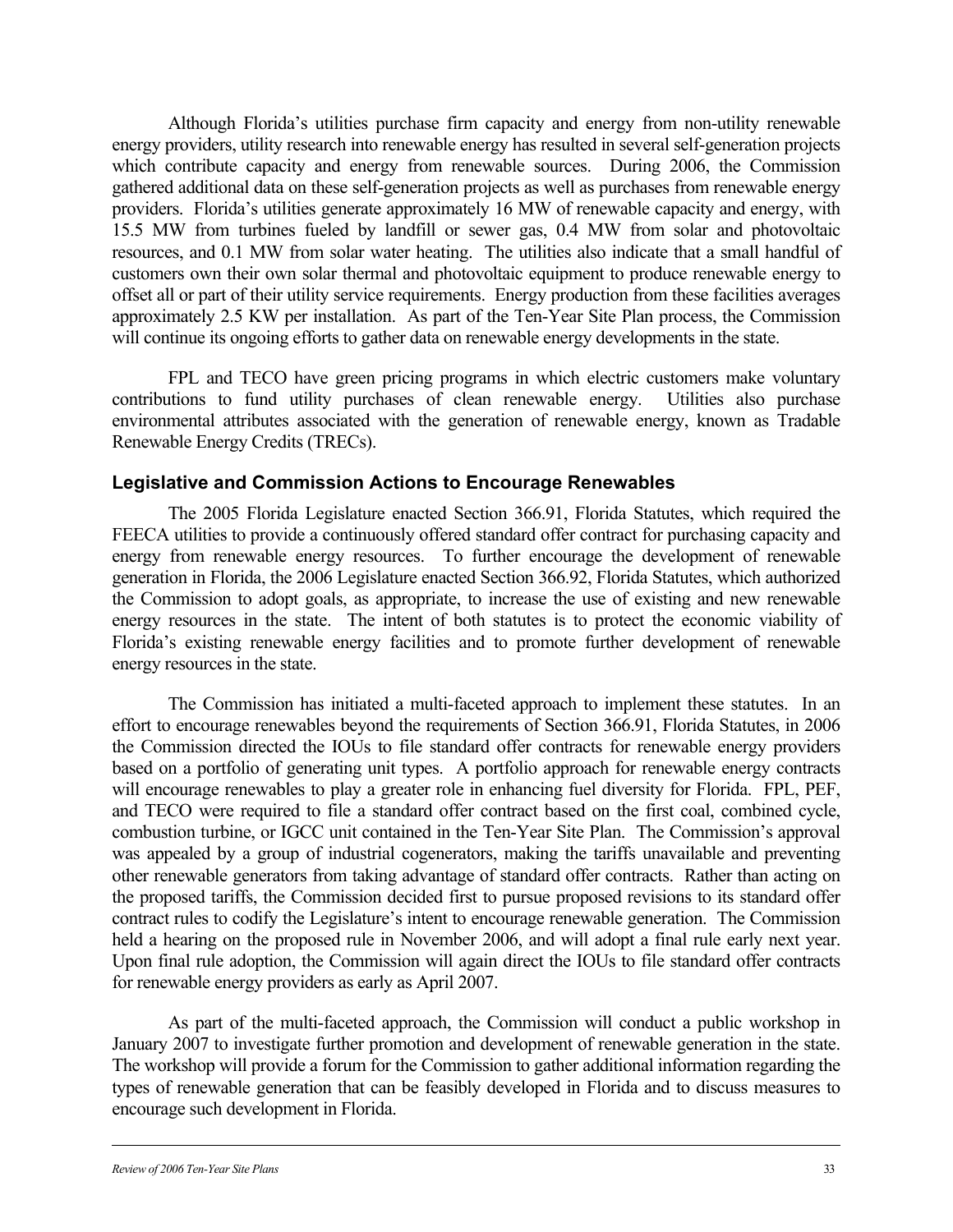### **PROPOSED GENERATING UNITS REQUIRING CERTIFICATION**

To require certification under Florida's PPSA, a proposed generating unit addition must be at least 75 MW of steam-fired generating capacity. The Commission has granted a Determination of Need for several generating units in recent years. Many of these facilities have received certification under the PPSA by Florida's Governor and Cabinet. Table 10 lists all proposed generating units in the Ten-Year Site Plans that meet the criterion for requiring certification under the PPSA. Solid fuel units are shown in *BOLD ITALIC CAPS*.

| <b>UTILITY</b>                                 | <b>GENERATING UNIT</b>                 | <b>WINTER</b><br><b>CAPACITY</b><br>(MW) | <b>DATES</b>                   |                                 |                         |  |
|------------------------------------------------|----------------------------------------|------------------------------------------|--------------------------------|---------------------------------|-------------------------|--|
|                                                | <b>NAME &amp; TYPE</b>                 |                                          | <b>NEED</b><br><b>APPROVED</b> | <b>PPSA</b><br><b>CERTIFIED</b> | $IN-$<br><b>SERVICE</b> |  |
| ${\rm FPL}$                                    | Turkey Point CC Unit 5                 | 1181                                     | 6/2004                         | 2/2005                          | 6/2007                  |  |
| PEF                                            | Hines CC Unit 4                        | 517                                      | 11/2004                        | 6/2005                          | 12/2007                 |  |
| <b>FMPA</b>                                    | Treasure Coast Energy Center CC Unit 1 | 318                                      | 7/2005                         |                                 | 6/2008                  |  |
| <b>FPL</b>                                     | West County Energy Center CC Unit 1    | 1335                                     | 6/2006                         |                                 | 6/2009                  |  |
| <b>FPL</b>                                     | West County Energy Center CC Unit 2    | 1335                                     | 6/2006                         |                                 | 6/2010                  |  |
| $\boldsymbol{O} \boldsymbol{U} \boldsymbol{C}$ | <b>STANTON IGCC UNIT B</b>             | 283                                      | 6/2006                         |                                 | 6/2010                  |  |
| <b>SEC</b>                                     | <b>SEMINOLE PC UNIT 3</b>              | 750                                      | 7/2006                         |                                 | 5/2012                  |  |
| PEF                                            | Unsited CC Unit 1                      | 550                                      |                                |                                 | 6/2011                  |  |
| <b>FMPA/JEA/TAL</b>                            | TAYLOR ENERGY CENTER PC UNIT           | 819                                      |                                |                                 | 6/2012                  |  |
| <b>FPL</b>                                     | <b>UNSITED PC UNIT 1</b>               | 855                                      |                                |                                 | 6/2012                  |  |
| <b>TECO</b>                                    | <b>UNSITED IGCC UNIT 1</b>             | 630                                      |                                |                                 | 1/2013                  |  |
| <b>FPL</b>                                     | <b>UNSITED PC UNIT 2</b>               | 855                                      |                                |                                 | 6/2013                  |  |
| <b>GRU</b>                                     | <b>DEERHAVEN UNIT 3 CFB</b>            | 220                                      |                                |                                 | 6/2013                  |  |
| <b>PEF</b>                                     | <b>UNSITED PC UNIT 1</b>               | 750                                      |                                |                                 | 6/2013                  |  |
| <b>JEA</b>                                     | <b>UNSITED PC UNIT 1</b>               | 250                                      |                                |                                 | 12/2013                 |  |
| <b>FMPA</b>                                    | Unsited CC Unit 4                      | 318                                      |                                |                                 | 6/2014                  |  |
| <b>GULF</b>                                    | Unsited CC Unit A                      | 620                                      |                                |                                 | 6/2014                  |  |
| <b>PEF</b>                                     | <b>UNSITED PC UNIT 2</b>               | 750                                      |                                |                                 | 6/2014                  |  |
| <b>FPL</b>                                     | Unsited CC Unit 5                      | 610                                      |                                |                                 | 6/2015                  |  |
| PEF                                            | Unsited CC Unit 2                      | 550                                      |                                |                                 | 6/2015                  |  |
| TOTAL REQUIRING CERTIFICATION                  |                                        | 13496                                    |                                |                                 |                         |  |

#### **Table 10: Proposed Generating Units Requiring Certification**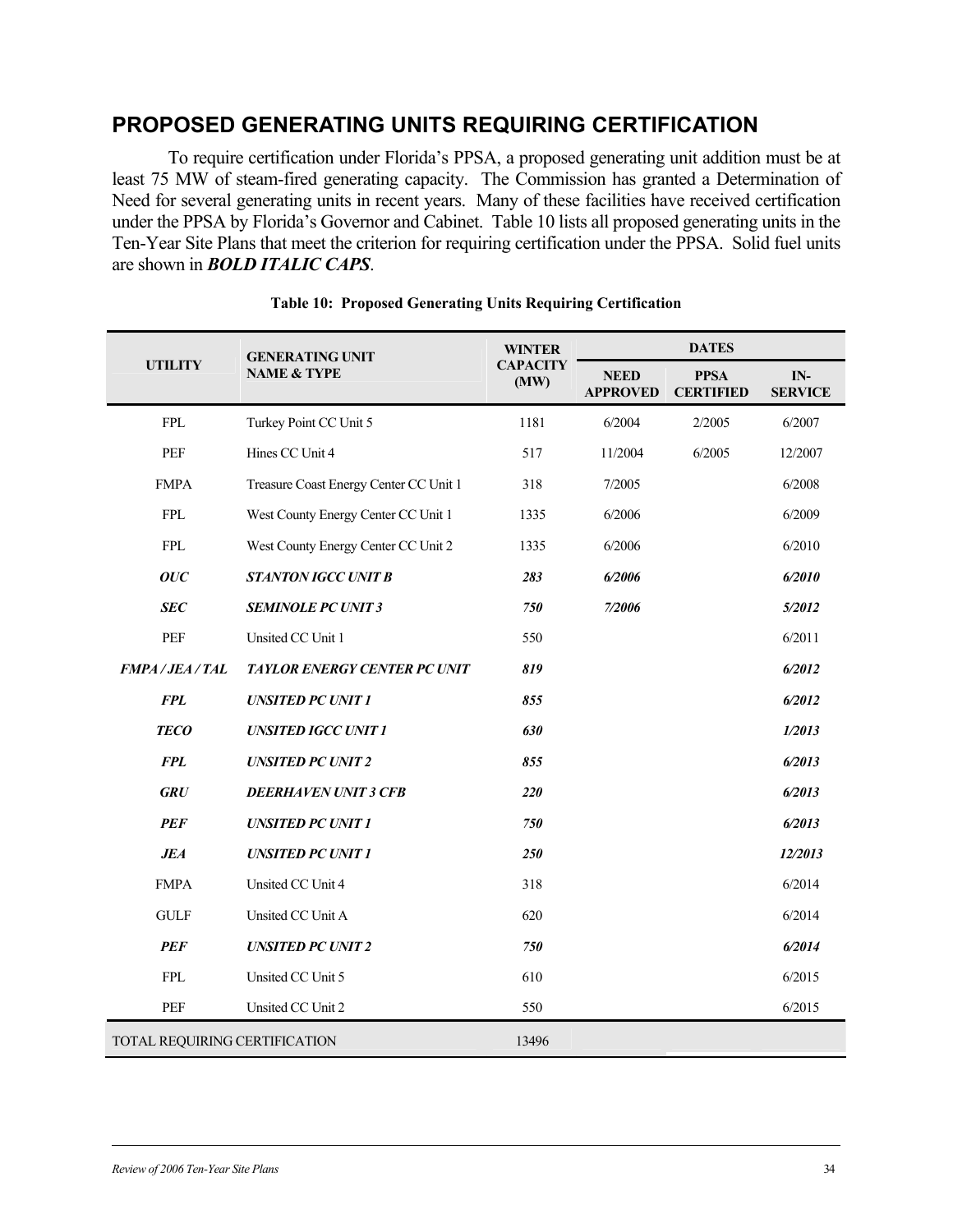## **6. FUEL SUPPLY, PRICE, AND TRANSPORTATION**

Utilities must decide which type of plant to build several years in advance: approximately four years for combined cycle, seven years for coal, and ten or more years for nuclear. As a result, the risk associated with selecting a generation technology is highly dependent on the accuracy of the longterm fuel price forecast. A utility's fuel price forecast is the foundation for determining the type of new capacity additions needed to reliably serve load.

## **NATURAL GAS**

### **Supply and Price**

As shown in Figure 14, imported gas supplies (from Canada and Mexico) and LNG are expected to offset declines in domestic gas supplies. The reporting utilities generally forecast new gas supplies from Canada's Mackenzie Delta region in 2009 and from LNG imports in 2010 and 2011. Although domestic supply is expected to decline, new domestic sources, advances in drilling technology, and unconventional sources should slow the rate of decline. Domestic supply might also be enhanced by development of resources in the Alaska North Slope area.



#### **Figure 14: Natural Gas Consumption in the U.S. by Place of Origin 11**

For this year's Ten-Year Site Plans, the reporting utilities provided forecasts of natural gas prices in nominal dollars on a delivered basis. The utilities generally forecast gas prices to decrease from current levels of around \$11 per MMBtu to approximately \$7 per MMBtu by 2011. Around that time, gas imports from Canada and LNG should become available. The expectation of increased LNG supplies depends on new re-gasification and terminal facilities entering service between 2008 and 2010. These price forecasts significantly rely on expected sizable increases in LNG imports. Any delay in delivering LNG to the state or a decrease in expected amounts of LNG deliveries will place upward pressure on natural gas prices. Starting in 2011, the utilities forecast gas prices to slightly

<sup>&</sup>lt;sup>11</sup> Sources: FPL. The PIRA Energy Group, and internal analysis by FPL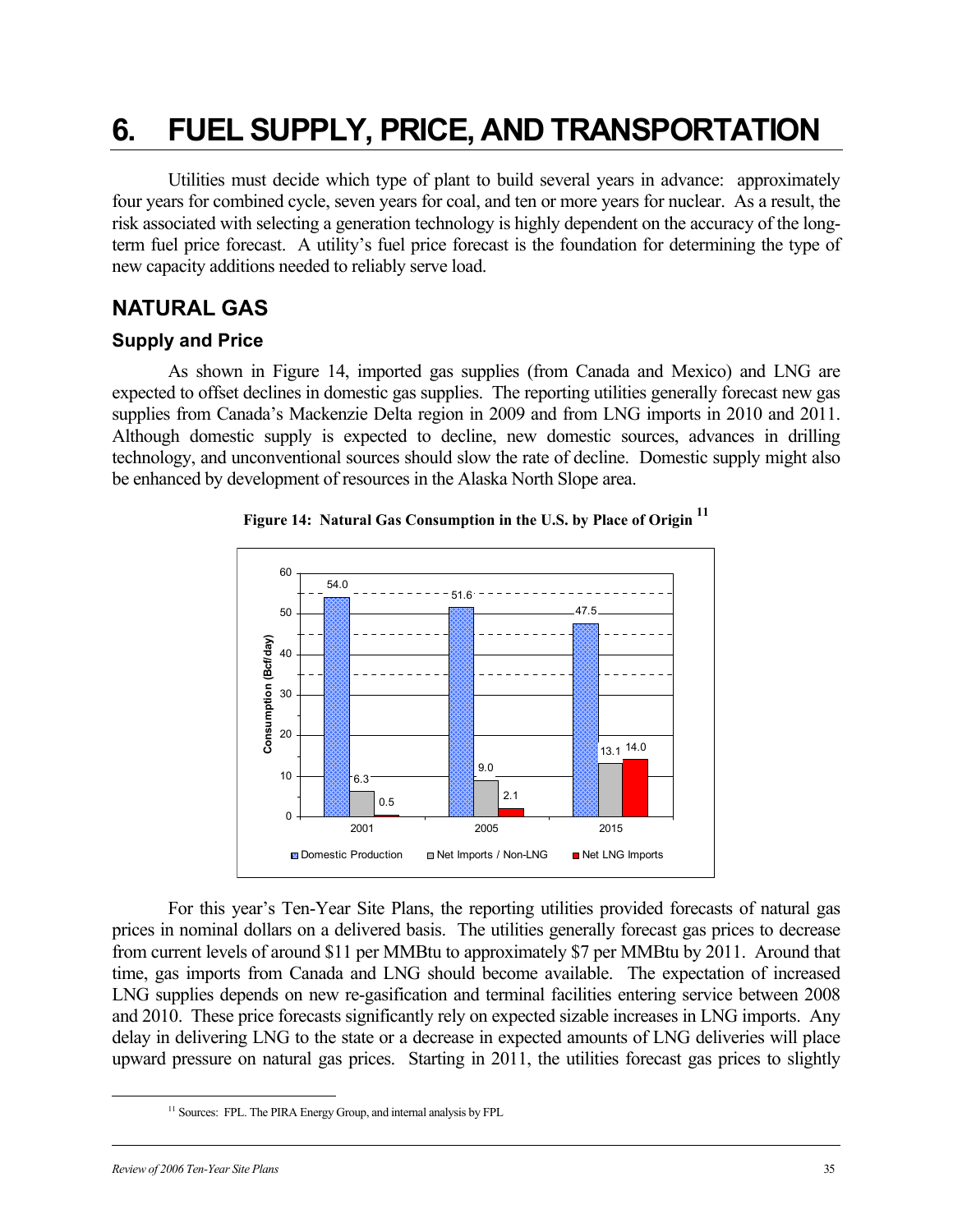increase to approximately \$8 per MMBtu by the end of the planning horizon. Overall, gas prices are expected to decrease at an average annual growth rate of -4.1% during the planning horizon.

#### **Transportation**

In Florida, increased dependency on natural gas could affect the reliability of electric utility generation supply, primarily from the possibility of natural gas supply or transportation disruption. The NERC established a Gas/Electricity Interdependency Task Force to determine reliability impacts and to recommend mitigating measures should reliability risks arise. The NERC task force completed a study in May 2004, concluding in part that gas pipeline reliability can substantially impact electric generation, and that electric system reliability can have an impact on gas pipeline operations. The FRCC also has a Gas/Electricity Interdependency Task Force whose scope is almost identical to that of the NERC task force. The FRCC continues to review the recommendations made by the NERC task force to determine where to specifically focus future analyses. The FRCC has recommended that Peninsular Florida has adequate pipeline capacity for reliability purposes for both current and future natural gas demand. However, with this statement the FRCC assumes that generating units having the capability to burn oil will do so at times of peak demand. Therefore, economics may be the driving factor for any future gas pipeline expansions.

Florida currently relies primarily on two gas pipeline companies, Florida Gas Transmission (FGT) and Gulfstream Natural Gas (Gulfstream), to supply natural gas to electric utilities, industrial customers, and local distribution companies. FGT operates approximately 5,000 miles of pipeline nationwide, with 3,300 miles located in Florida. FGT's system has undergone six expansions since its inception in 1959, increasing pipeline capacity from its original 0.278 Bcf/day to its current 2.2 Bcf/day. Gulfstream has a system pipeline capacity of 1.1 Bcf/day. The first phase of Gulfstream's system, which entered service in 2002, crosses the Gulf of Mexico between Pascagoula, Mississippi and Manatee County, Florida with more than 430 miles of 36" diameter pipe. The Phase II expansion, a 110-mile extension to FPL's Martin plant site in Martin County, entered service in February 2005.

Based on the forecasted requirements of electric utilities and other sectors, the Commission estimates that average pipeline demand will total 3.26 Bcf/day by 2015. Given the 3.3 Bcf/day combined pipeline capacity of FGT and Gulfstream currently, it would appear that, at a minimum, sufficient capacity exists to serve forecasted requirements through the planning horizon. However, the Commission's estimate may be understated. Forecasted gas requirements are based on 2005 gas volumes transported into the state. As customers may have contracted for much more pipeline capacity than was actually used during 2005, the Commission's forecast does not reflect peak period pipeline capacity needs. The Commission does not have jurisdiction over interstate pipelines and, therefore, does not have the authority to require FGT or Gulfstream to submit their contracts for review. In any event, electric utilities requesting Commission approval to construct gas-fired generating units must ensure that pipeline capacity will be available to transport required gas supplies.

#### *In-State Pipeline Transportation Projects*

FGT - On June 15, 2006, the FERC approved FGT's application to construct its Phase VII Expansion Project. This project involves the construction of 33 miles of 36" diameter pipeline looping and the installation of 9,800 horsepower of compression. The expansion will provide approximately 0.16 Bcf/day of additional capacity to transport natural gas from a connection with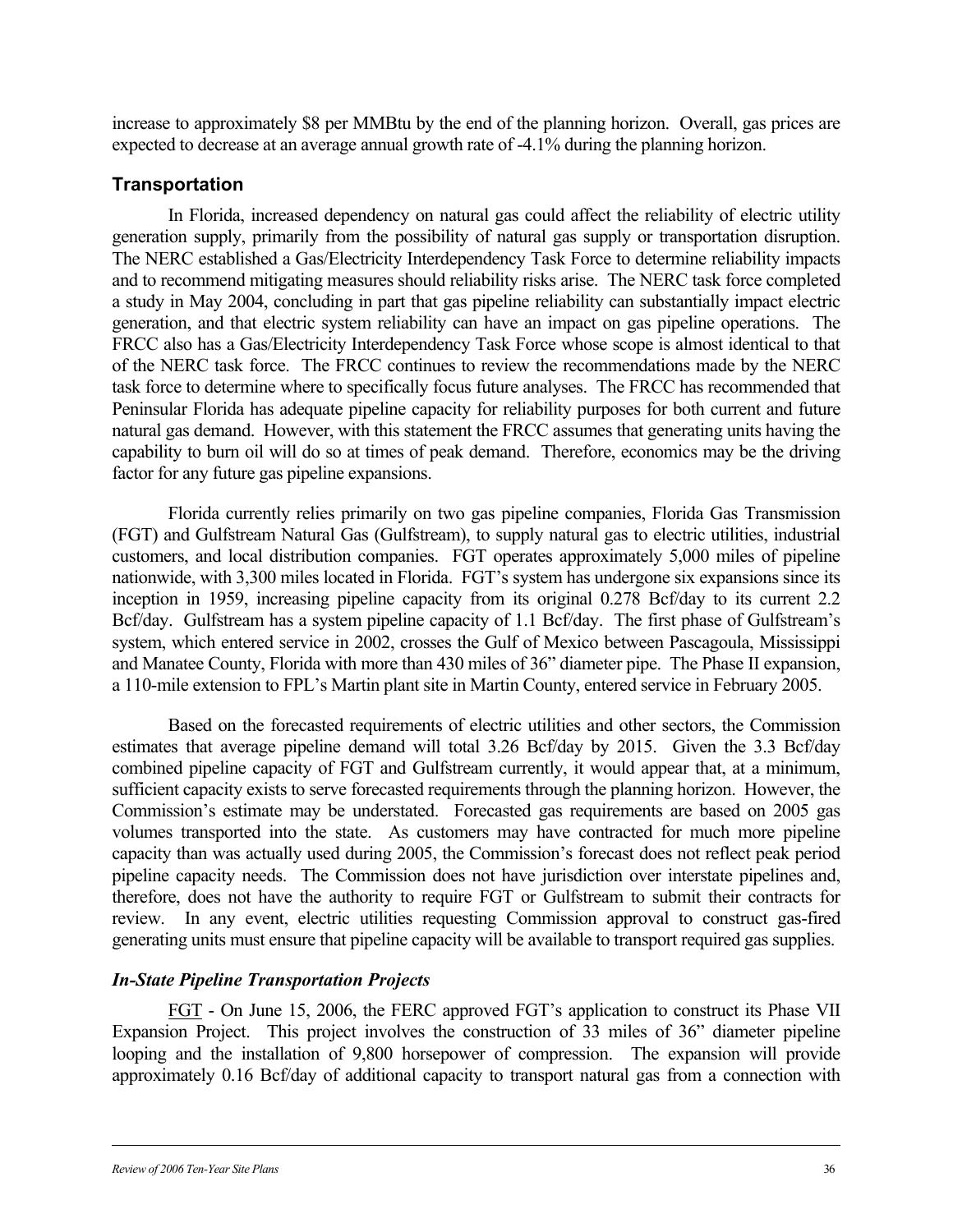Southern Natural Gas Company's proposed Cypress Pipeline project, discussed below. The projected in-service date is May 1, 2009.

Gulfstream - On March 26, 2006, Gulfstream announced a 23-year agreement to provide firm natural gas transportation service to FPL's proposed West County Energy Center in Palm Beach County. To provide the new service, Gulfstream will construct its Phase III expansion, a 35-mile extension of the existing 30" diameter natural gas transmission pipeline from FPL's Martin site. The FPL agreement subscribed the remaining capacity of the Gulfstream system. Gulfstream anticipates construction of Phase III to begin in early 2008 with a targeted completion of summer 2008.

On May 5, 2006 Gulfstream petitioned the FERC to initiate a pre-filing review of the Phase IV expansion, which would provide firm transportation capacity to PEF's Bartow site in Pinellas County. Phase IV includes construction of approximately 17.5 miles of 20" diameter pipeline that would connect the existing Gulfstream pipeline to the Bartow site. Phase IV would also require the installation of additional compression equipment at each end of the original pipeline segment crossing the Gulf of Mexico.

#### *Proposed Out-of-State Pipeline Transportation Projects*

During the past five years, considerable efforts have been made to extract gas from the mature basins of East Texas. Nearly 2 Tcf in estimated ultimate recoverable gas reserves have been developed to date. To bring this gas to market requires construction of new gas pipeline infrastructure. Several proposed out-of-state pipeline projects could bring additional gas supplies to the Southeast, thus easing Florida's primary reliance on Gulf of Mexico sources of natural gas.

Southeast Supply Header - Duke Energy and CenterPoint Energy plan to jointly construct a 270-mile, 36" diameter pipeline extending from the Perryville Hub, in northeast Louisiana<sup>12</sup>, to the Gulfstream system at Pascagoula, Mississippi<sup>13</sup>. Along its proposed route, the pipeline will access several major pipelines serving the eastern United States and have access to several storage facilities. The pipeline is expected to enter service in June 2008. The parties have initiated the pre-filing process with the FERC and expect to file an application by the end of the year. Southeast Supply Header has signed an agreement with FPL for firm transportation service of approximately 0.50 Bcf/day.

Columbia Gulf Transmission - Columbia Gulf plans to construct a pipeline from Perryville, Louisiana, to Pascagoula, Mississippi. Expected to enter service by the end of 2007, the project involves the conversion of an existing oil pipeline to natural gas service plus the expansion of pipeline capacity, primarily through compression. The project will provide interconnects with both FGT and Gulfstream.

Gulf South Pipeline Company - Gulf South has proposed three pipeline expansion projects that would provide access to gas supplies located in the Barnett Shale and Bossier Sands areas of east Texas. The first expansion consists of a new 42" pipeline from Carthage, Texas, to Madison, Louisiana. The second expansion consists of a new 42" pipeline from Madison, Louisiana to Jackson, Mississippi. The third expansion involves the installation of a 36" pipeline from Jackson, Mississippi, to Mobile Bay, Alabama. This third leg of the expansion would provide access to the FGT,

<sup>&</sup>lt;sup>12</sup> Owned by CenterPoint Energy's subsidiary, CenterPoint Energy Gas Transmission Company.<br><sup>13</sup> The Gulfstream pipeline system is 50% percent owned by an affiliate of Duke Energy Gas Transmission.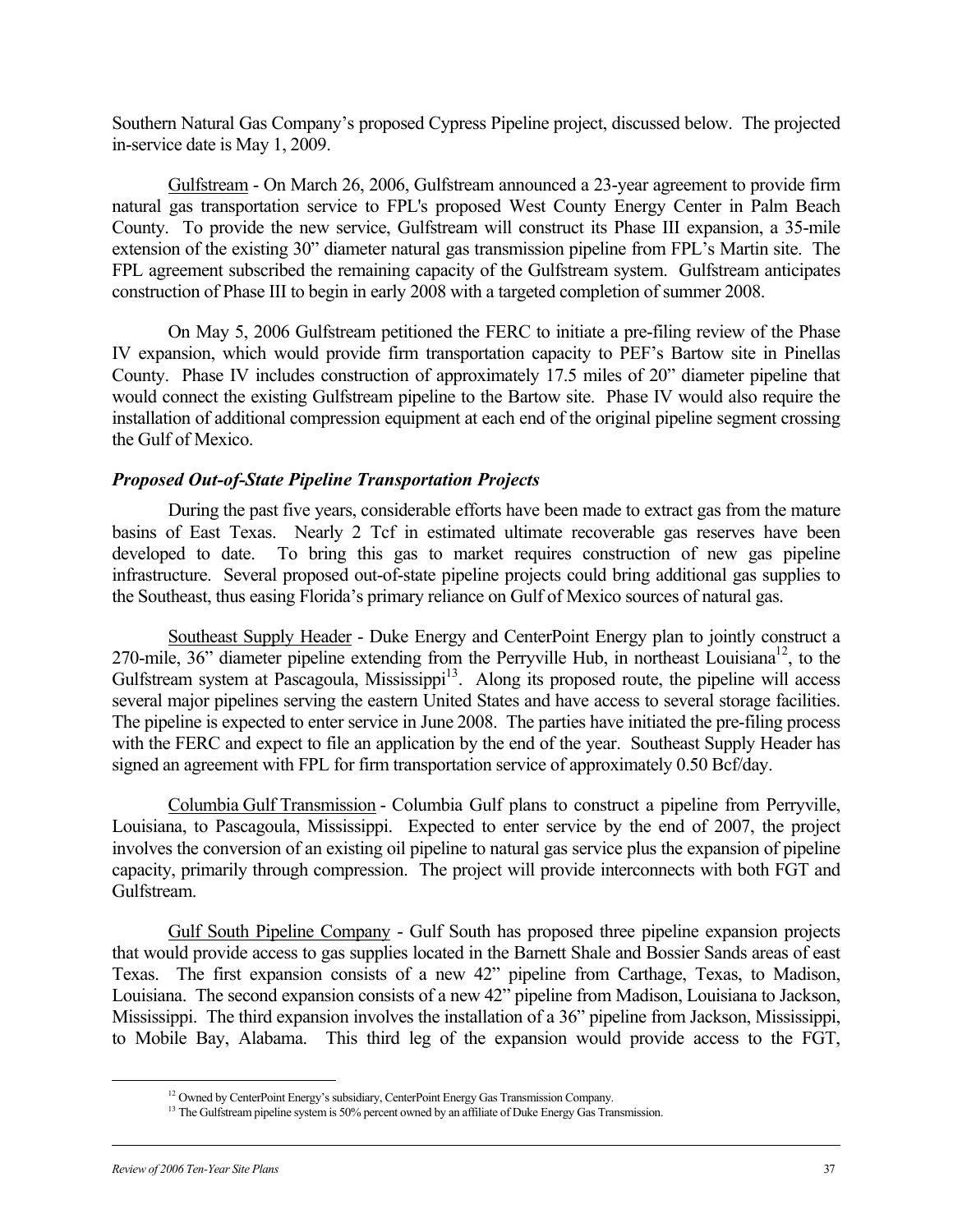Gulfstream, and Southern Natural Gas pipelines, along with access to Petal Storage, Southern Pines Storage, and Gas Storage. Gulf South has submitted pre-filing letters to the FERC for the first two expansions, and an open season occurred in April 2006 to solicit interest in the third expansion. All three expansion projects provide alternatives to Gulf of Mexico gas supplies.

#### **Liquefied Natural Gas**

In an effort to diversify the supplies of natural gas obtained from the Gulf of Mexico, three companies have been pursuing opportunities to bring supplies of liquefied natural gas from offshore processing facilities to Florida. However, some reporting utilities mentioned concerns with LNG. Pipelines and LNG suppliers are proposing gas quality and interchangeability standards that differ from the standards for domestic gas. Compared to domestic gas, LNG has different characteristics based on its origin and the conversion processes. Upgrading generators to accommodate LNG will likely become necessary. LNG providers also require long-term contracts and premium adders to the market price. As a result, only one proposed LNG pipeline project (Cypress, discussed below) currently has a transportation contract with a Florida electric utility.

#### *Proposed LNG Pipeline Transportation Projects*

Cypress - Southern Natural Gas Company has received FERC approval to expand its existing interstate natural gas pipeline system from a point near Savannah, Georgia, to a point interconnecting with FGT's System near Jacksonville, Florida. The project consists of three phases. Phase I includes the initial pipeline of 165 miles of 24" diameter pipe. Phase II and III will consist of additional compression and looping. The source of natural gas will be the Elba Island LNG facility which averages approximately four shipments of LNG per month. Cypress will have the ability to flow gas bidirectional from Florida to points in Georgia. Phase I is expected to be in service in May 2007 with Phase II and III becoming operational in May 2009 and May 2010, respectively. PEF has contracted with Cypress for gas transportation capacity on the proposed line.

Calypso - On April 4, 2006, Suez Energy North America announced that its subsidiary, Calypso LNG, LLC (Calypso) is pursuing the development of a submerged buoy system off the southeast coast of Florida that would serve as an offshore delivery point for  $LNG<sup>14</sup>$ . As proposed, the deep water port would be located in federal waters, approximately 10 miles off the coast of Florida, northeast of Port Everglades. The expected average throughput capacity of the Calypso project is approximately 0.8 Bcf/day. Calypso projects commercial operations to begin in mid-2010.

Two other LNG projects, AES Ocean Express and El Paso Seafarer, have been discussed in past Commission reviews of Ten-Year Site Plans. Both projects had proposed to deliver LNG to southeastern Florida via undersea pipelines connecting to a gasification facility on Grand Bahama Island. AES Ocean Express received a Presidential Permit from the FERC, granting AES authority to construct the project. Before any construction begins, AES must first receive approval from the Bahamian government. El Paso withdrew Seafarer's certificate application at the FERC in October 2006. El Paso believes that the state's current emphasis on fuel diversity will cause demand for the Seafarer to be insufficient to move foreword with permitting at the FERC at this time.

<sup>&</sup>lt;sup>14</sup> The Calypso project was first proposed by Tractabel Calypso Pipeline, LLC and consisted of a gasification unit on the Grand Bahama Island with a pipeline extending from the facilities to Broward County, near Port Everglades. Tractabel is now doing business as Suez.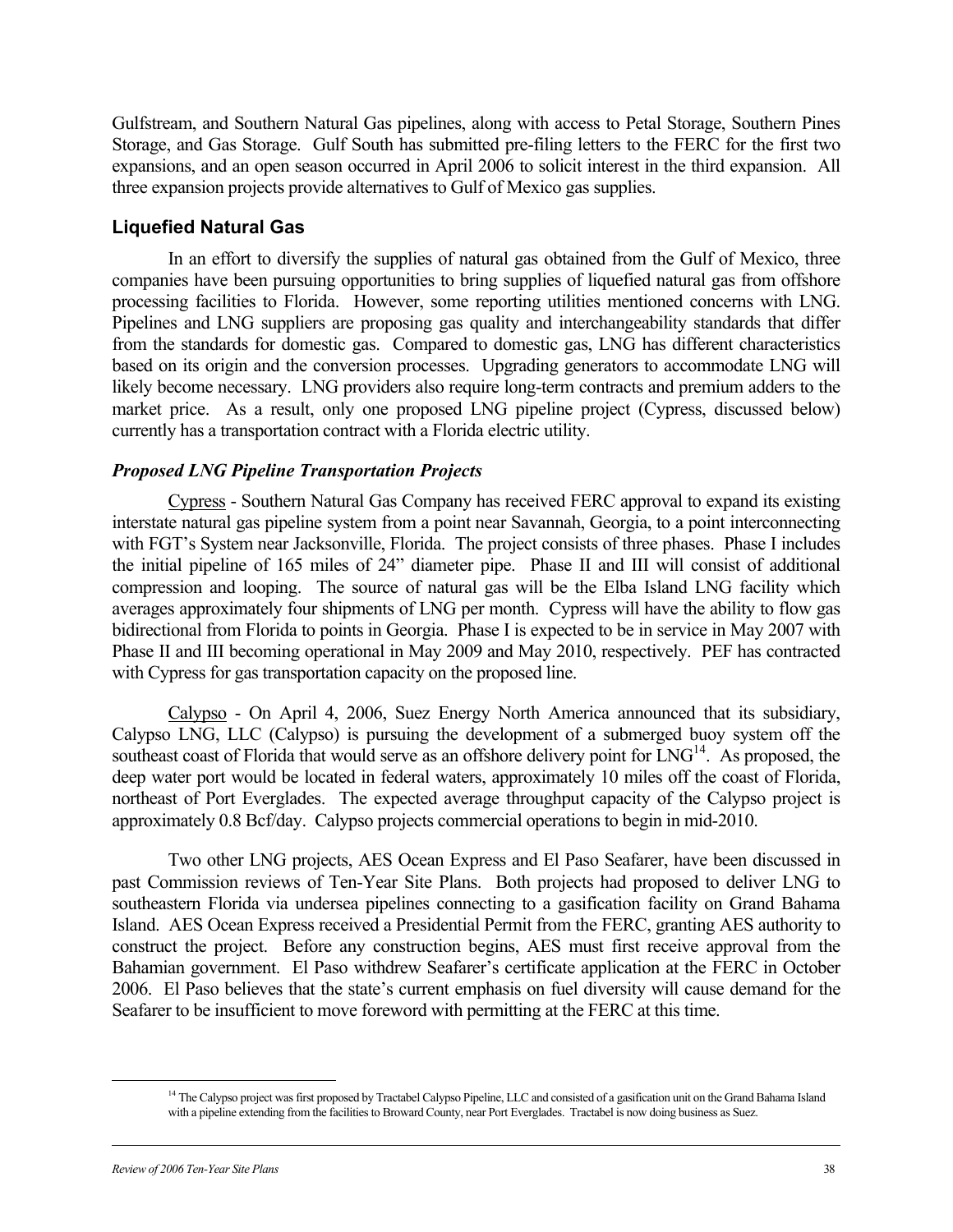#### **COAL**

#### **Supply and Price**

The reporting utilities forecasted coal prices in nominal dollars on a delivered basis. Therefore, there are differences in the forecasted prices depending on the location of the particular utility's coal plant and the mode of transportation. The forecasts use existing long-term contract prices and estimates of spot market prices.

The reporting utilities generally expect stable coal prices, minimally rising at an average annual growth rate of 0.5% during the planning horizon. Demand increases due to new coal-fired units entering commercial service normally provide upward pressure on coal prices, as do higher export levels and rising mining costs. However, ample supplies of domestic coal, and increased use of imported coal, are expected to mitigate upward price trends. Several Florida utilities import coal from Colombia and Venezuela. Current coal prices are high relative to the past five years, which in turn should provide mine operators an incentive to raise production. Increased supply from the Powder River Basin and Illinois Basin, as well as imports, are expected to moderate coal price increases over the planning horizon.

In its Annual Energy Outlook for 2006, the U.S. Energy Information Administration (EIA) expects a slight decrease in average mine mouth prices during the period 2010 to 2015. This decrease is the result of production shifting away from high-cost Central Appalachian coal. EIA notes the increase in coal generating units and generally confirms the stable, slightly increasing coal prices forecasted by the reporting utilities.

Several reporting utilities burn a mix of coal and petroleum coke (petcoke), which is a byproduct of petroleum refining. FPL is considering using petroleum coke in its planned coal units. The demand for petcoke should grow with the increase in the number of coal units constructed. However, refinery capacity is expected to heighten in the Gulf Coast area and the Caribbean Basin, which should result in more supplies. Utility forecasts suggest that petcoke prices will be stable.

#### **Transportation**

In recent years, the Commission has observed that Florida's electric utilities have projected delivered coal prices to increase at lower rates than natural gas prices. As this forecasted gap grew, utilities have become more likely to build coal-fired units to meet incremental load. However, one factor that may limit the amount of new coal-fired generation is the high cost borne by utilities to transport coal from the mine to the generating plant. In part, the Commission can attribute these high delivery costs to the distance between Florida and the coal-producing regions of this country and the world. Additionally, rail transportation congestion is a contributor. As railroads expand tracks to alleviate the problem, transportation costs will rise since the railroads will include returns on these expansions in rates. Some reporting utilities -- GRU, OUC, and SEC -- depend entirely on rail for coal transport. TECO relies solely on waterborne transportation for the Big Bend site. Utilities that rely on both transportation modes can reduce costs. A competitive market for coal transportation and delivery, or lack thereof, will have a direct impact on the costs that utilities incur to produce coal-fired generation.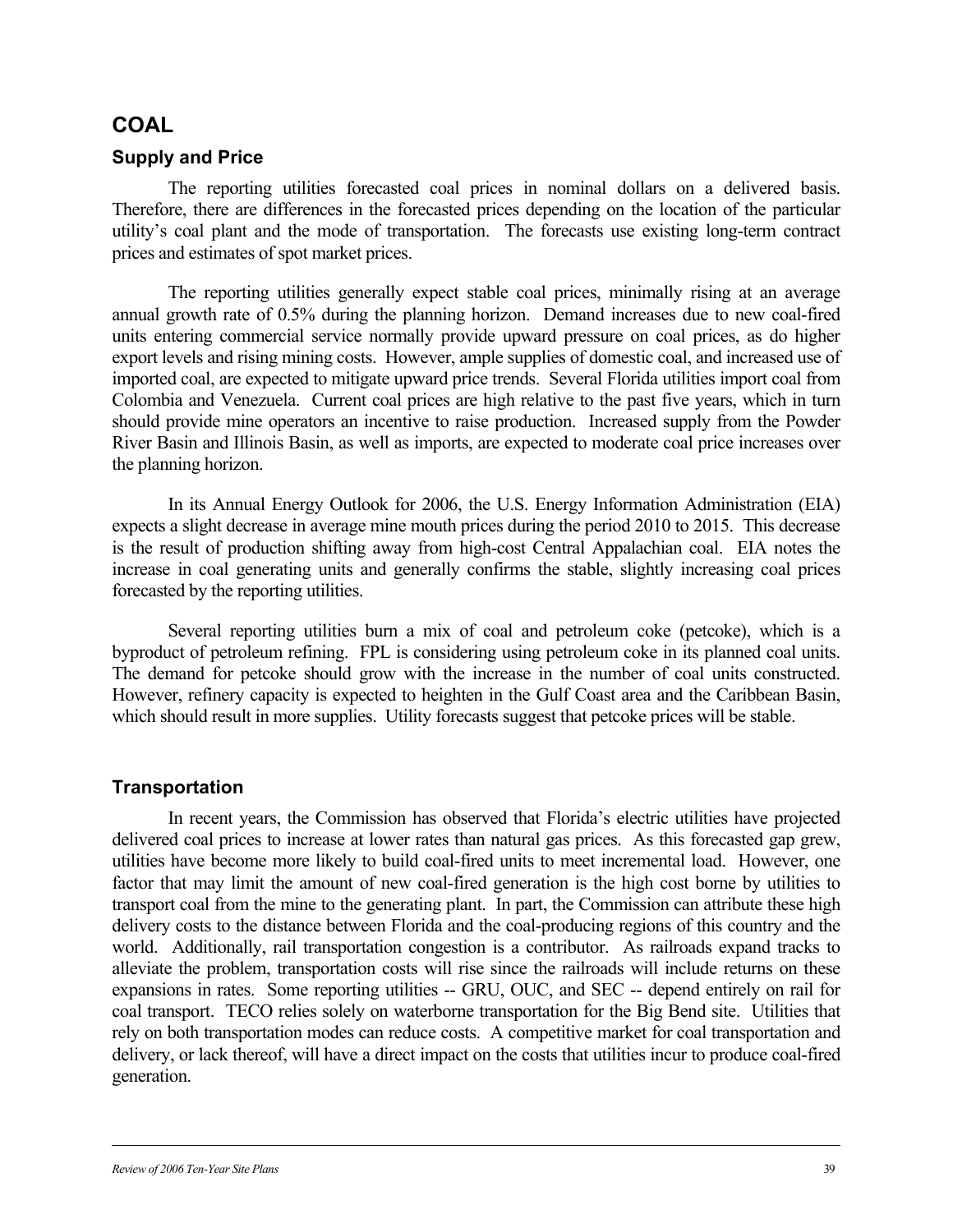Over the planning horizon, EIA sees periodic bottlenecks for railroads transporting western coal to the Eastern U.S. Though EIA sees increasing transportation rates, it forecasts a decrease in average cost because distances will be shorter. EIA forecasts that many new coal-fired plants will be constructed closer to mines.

Under its contract with the CSX railroad, OUC has the ability to ship coal from the Port of Tampa to OUC's Stanton Energy Center. Potentially, a combination of ocean transport with shorthaul rail transport can reduce delivered MMBtu costs. The Commission believes that, for utilities with generating plants at interior sites, the ability to get short-haul rail transport contracts is an important factor for reducing the costs of delivered coal over the planning horizon.

#### **OIL**

#### **Supply and Price**

For the planning period, OPEC countries are expected to gain market share over non-OPEC countries. By 2012, seven countries are expected to account for 50% of world crude oil production. Based on announced exploration and production projects, worldwide oil supplies should increase through 2012.

Crude oil prices should increase with the projected 3% annual global economic growth. Oil prices depend on global economic growth, other competing energy developments, and geopolitics. Platt's, an energy information service, states there will always be a geopolitical risk premium in oil prices. New supplies through 2012 may moderate price increases but, as OPEC gains market share, oil prices are expected to increase at a higher rate.

Several Florida electric utilities currently make significant use of residual (#6 or heavy) oil for generation. The companies provided price forecasts showing nominal delivered prices for residual fuel oil, typically in three categories based on sulfur content. Expected growth in refinery capacity in the Gulf Coast area and the Caribbean Basin should increase available supplies of residual fuel oil. The reporting utilities generally forecast slightly declining residual oil prices through 2010, after which time prices are expected to slightly rise. Overall, prices are expected to decline at an average annual growth rate of -0.9% during the planning horizon.

Florida electric utilities also use distillate (#2 or distillate) oil as a back-up fuel for natural gas plants that are dual-fueled and as a starter fuel for coal plants. The state's utilities do not use significant amounts of distillate oil due to its relatively high price.

### **NUCLEAR**

#### **Supply and Price**

The long-term outlook for nuclear fuel supply and price is currently influenced by the following factors:

- Aging facilities for uranium milling, conversion, and enrichment
- Lack of excess capacity
- Lack of supply diversification at processing facilities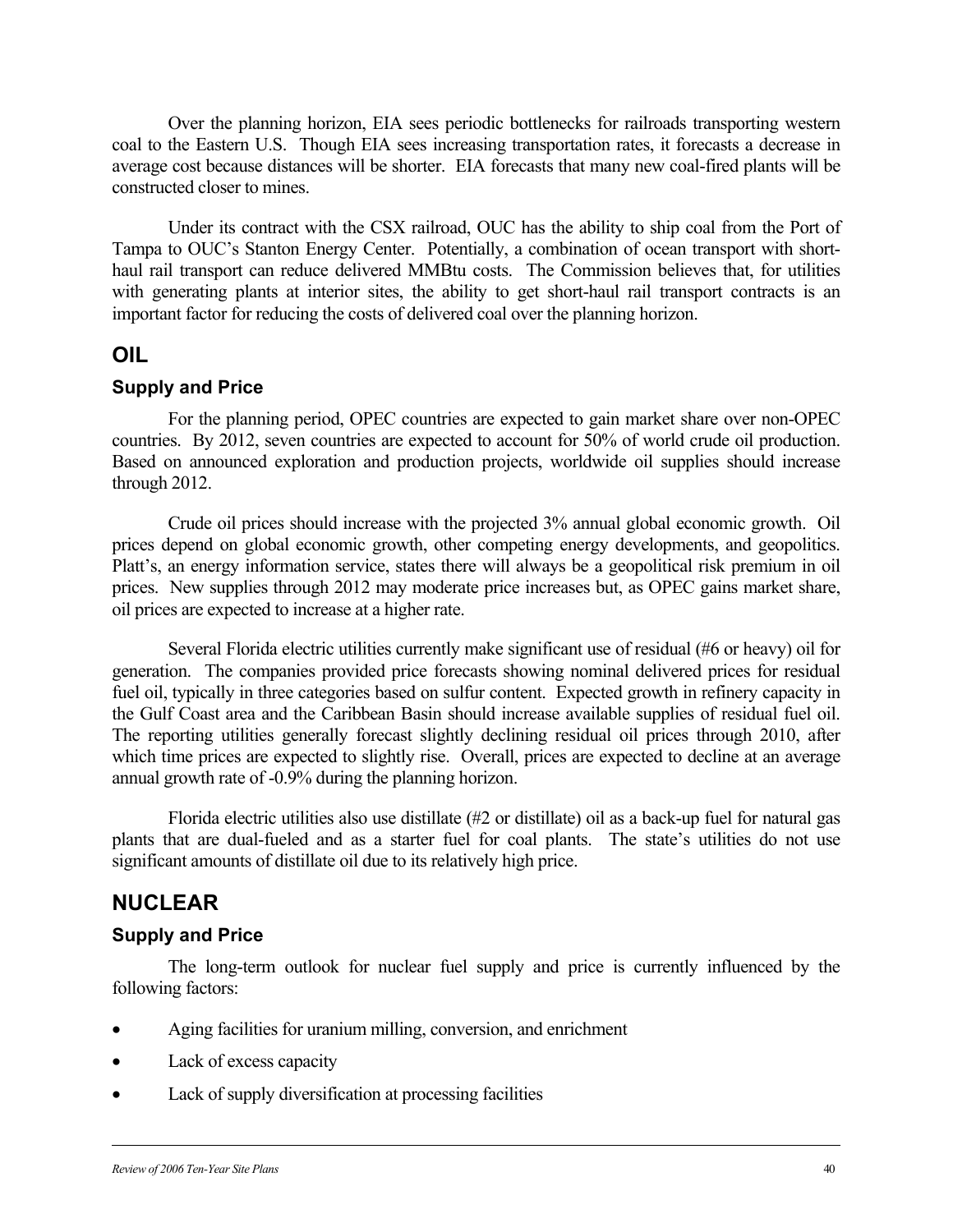- Potential regulatory changes and increased security requirements
- Number and timing of the start-up of new nuclear plants
- Number and timing of the start-up of new mines and milling facilities
- Performance of processing plants

Traditionally, nuclear fuel prices have been very stable. However, based on the above factors, the two utility owners of nuclear units in Florida (FPL and PEF) forecast nuclear fuel prices to increase at an average annual growth rate of 2.3% during the planning horizon. The magnitude of this upward trend is practically unnoticed compared to price fluctuations apparent in some other fuels. An additional feature of industry pricing is that customers depend increasingly on long-term contracts, with terms out to five years, for uranium conversion, enrichment and fabrication.

#### **Waste Disposal**

Spent nuclear fuel disposal is a primary concern for electric utilities nationwide. The U.S. DOE has been collecting a 0.1 cents/KWh fee on nuclear generation to finance the management and disposal of spent nuclear fuel. Nationwide, ratepayers pay nearly \$600 million annually into the DOE's Nuclear Waste Fund. FPL and PEF ratepayers pay a combined total of nearly \$25 million per year into the fund. However, the DOE has yet to begin accepting spent nuclear fuel, and utilities nationwide may incur significant costs to build more on-site spent fuel storage capacity. If the DOE does not remove spent nuclear fuel from on-site storage facilities, as many as 80% of the spent fuel pools nationwide could reach capacity by 2010.

The Commission is involved in resolving this issue on a number of fronts. Through direct contact with Florida's Congressional delegation and the Governor's Washington Office, as well as through our affiliations with the National Association of Regulatory Utility Commissioners (NARUC) and the Nuclear Waste Strategy Coalition, the Commission continually raises this issue on behalf of millions of Florida consumers who have paid for performance that was promised but not timely executed. Our efforts thus far have focused on: protecting the Nuclear Waste Fund to ensure that it will be used as intended (for the removal and disposal of spent nuclear fuel); ensuring that a permanent disposal facility for spent nuclear fuel is constructed and operational; and supporting litigation against the federal government for damages associated with its delayed performance per contracts signed with nuclear-generating utilities.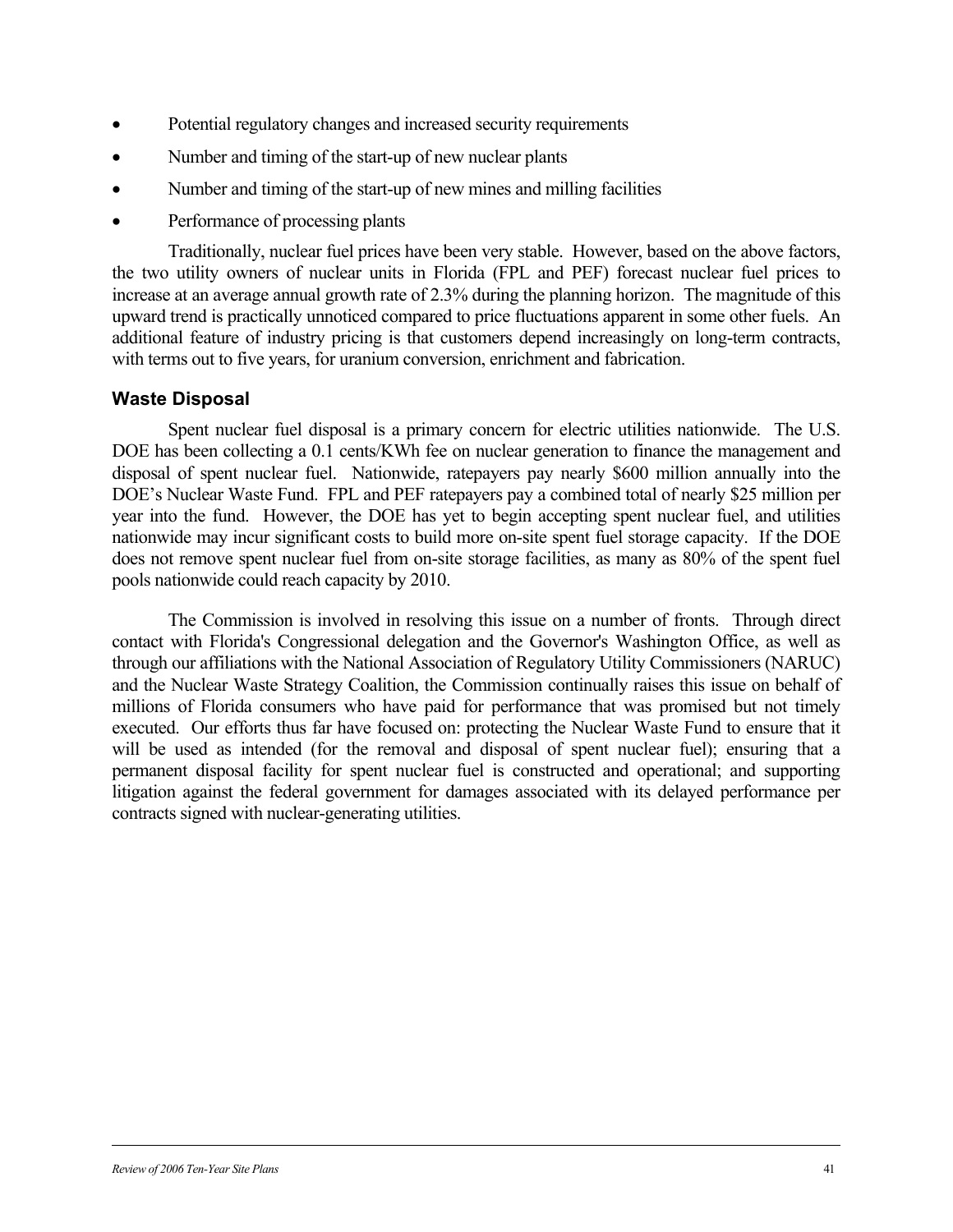## **7. STATE, REGIONAL, AND LOCAL AGENCY REVIEW**

Pursuant to the requirements of Section 186.801, Florida Statutes, the Commission solicits comments from state, regional, and local planning agencies on the Ten-Year Site Plans regarding various issues of concern. These comments focus primarily on potential conflicts with natural resources and growth management policies. The following pages contain a summary of the comments received from the review agencies.

#### **Florida Municipal Power Agency**

Florida Department of Environmental Protection - FMPA's Ten-Year Site Plan is adequate for planning purposes.

#### **Florida Power & Light Company**

Florida Department of Environmental Protection - FPL's Ten-Year Site Plan is adequate for planning purposes.

Central Florida Regional Planning Council - Much of the Central Florida region is within the Southern Water Use Caution Area (SWUCA), where water resources are of great concern. New permits for ground water use within the SWUCA will be difficult to obtain and cannot be assumed. Water resource allocation is now highly competitive. Projected water use and ground water withdrawals, have become a critical element in land use planning.

East Central Florida Regional Planning Council - The proposed projects in FPL's Ten-Year Site Plan are consistent with the Council's Strategic Regional Policy Plan.

South Florida Regional Planning Council - FPL's Ten-Year Site Plan is generally compatible with goals and policies of the Council's Strategic Regional Policy Plan. Consideration of ultra low sulfur diesel as an alternative backup fuel is a positive step since it will further minimize air emissions of hazardous pollutants. Additional transmission lines in the region, located in existing easements, are necessary infrastructure for the economic growth of the region, and are not a subject of concern regarding the goals and policies of the Council's Strategic Regional Policy Plan. FPL has balanced conservation measures with expansion of energy-generating facilities.

Southwest Florida Regional Planning Council - FPL's Identification of the Ft. Myers site as a potential site for expansion is regionally significant and consistent with regional goals with respect to the provision of critical power generation capabilities in the region that will assure continued economic growth and the citizens' well-being.

Treasure Coast Regional Planning Council - FPL's Ten-Year Site Plan is inconsistent with the Council's Strategic Regional Policy Plan. Regional Goal 9.1 calls for decreased vulnerability of the region to fuel price increases and supply interruptions. The Council recognizes the need for fuel diversity to accomplish this goal, but selecting coal as a fuel source for a new power plant is not consistent with Regional Strategy 9.1.1, which is to reduce the Region's reliance on fossil fuels.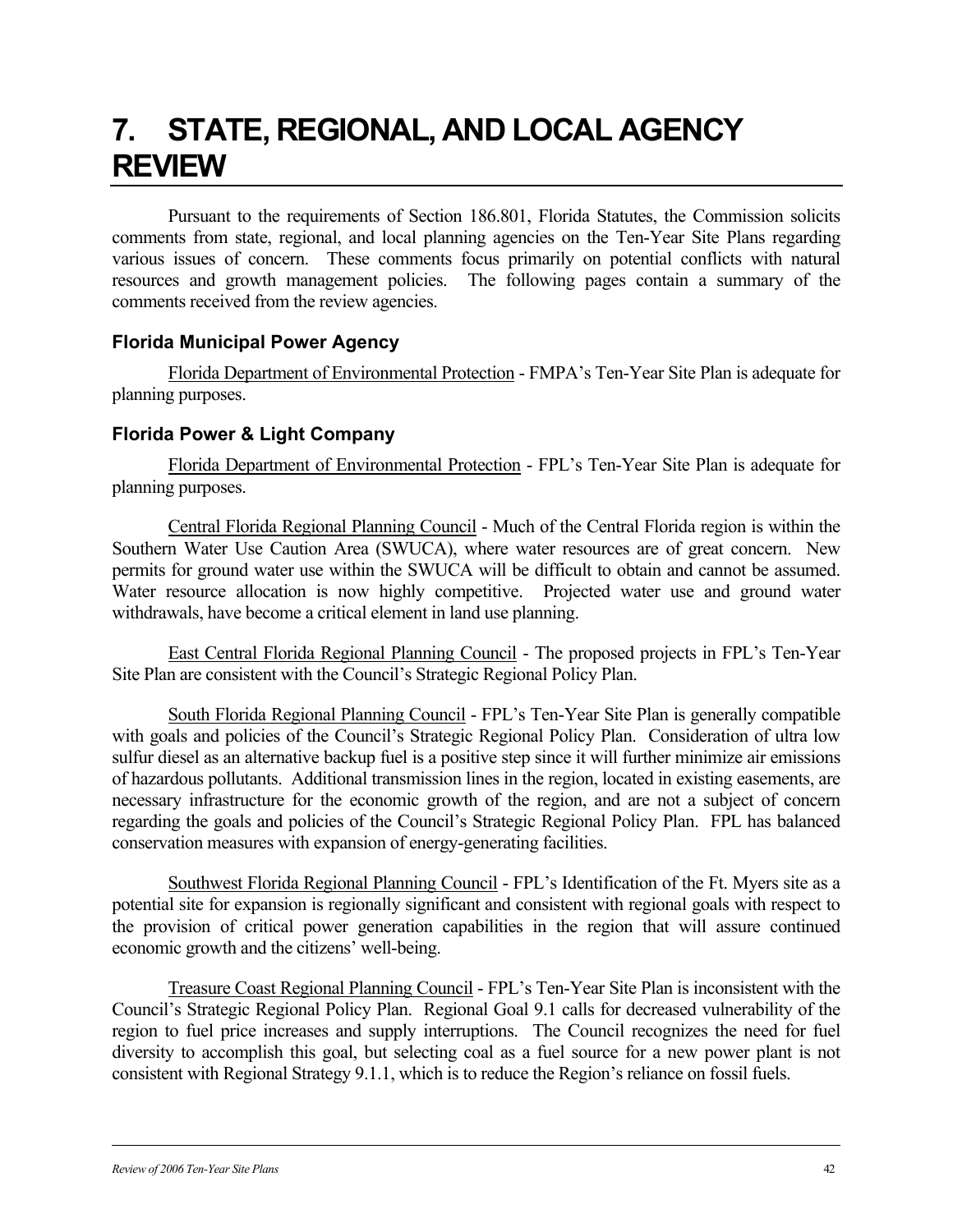The Council urges FPL and the State of Florida to continue developing new programs to: (1) reduce the reliance on coal and oil as future energy sources; (2) increase conservation activities to offset the need to construct new power plants; and (3) increase the reliance on photovoltaic systems to produce electricity. The complete costs of burning fossil fuels, such as the costs to prevent environmental pollution and costs to the health of the citizens, need to be considered in evaluating these systems. The state should amend the regulatory framework to provide financial incentives for the power producers and the customers to increase conservation measures and to rely largely on clean alternative energy resources.

South Florida Water Management District - The potential Andytown plant site, an existing substation site, is located within the footprint of the Broward County Water Preserve Area 3A/3B Seepage Management Area (SMA). The 3A/3B SMA is one of the Acceler8 projects being implemented by the State of Florida. This project is also identified in the Comprehensive Everglades Restoration Plan (CERP). It is currently being implemented through a State and Federal partnership between the U.S. Army Corps of Engineers and the District, with the District acting as the local sponsor for the project. Project purposes include moderation of fluctuating water levels within the 3A/3B SMA and Water Conservation area 3, leading to ecological restoration of this area of the historical Everglades. Consequently, the District is actively working with FPL to identify an alternate site or develop a site design that does not adversely impact the State's ability to implement this important Acceler8/CERP project.

Southwest Florida Water Management District - The Manatee site is located in the Southern Water Use Caution Area (SWUCA), where water resources are of great concern. Salt water intrusion, lowered lake levels, and reduced stream flows are due in part from past groundwater withdrawals. FPL's Ten-Year Site Plan includes information regarding the Manatee site's use of storm water, treated wastewater, recovered service water, makeup water from the Little Manatee River, and three standby wells. Further, FPL is evaluating alternative sources for use at the site. The District appreciates FPL's efforts to recognize the importance of the use of sources other than groundwater and conserving water.

St. Johns River Water Management District - Prior to proceeding with any improvements or expansions for the eight potential plant sites, FPL should determine and evaluate the actual water demands, the water availability from local utilities, and the potential impacts. When locating sites, FPL should not only take into account the availability of water to meet the demands of the facility, but should also consider potential impacts due to facility water use, as well as the cumulative impacts of locating a facility at a given location.

#### **Gainesville Regional Utilities**

Florida Department of Environmental Protection - GRU's Ten-Year Site Plan is adequate for planning purposes.

#### **Gulf Power Company**

Florida Department of Environmental Protection - Gulf's Ten-Year Site Plan is adequate for planning purposes.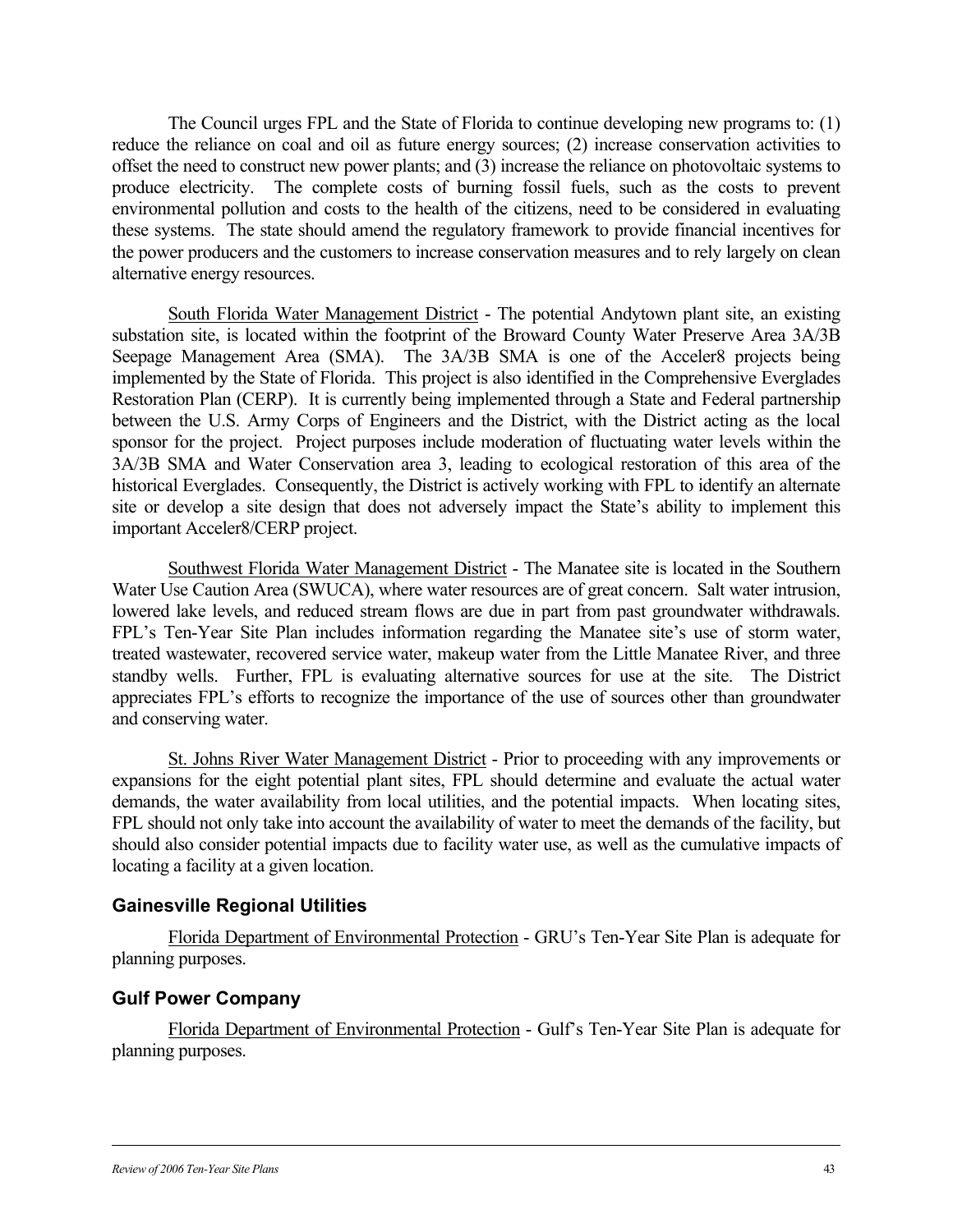Apalachee Regional Planning Council - Gulf's Ten-Year Site Plan is consistent with the Council's Strategic Regional Policy Plan. The Council recommends that Gulf include a preliminary assessment of the Scholz site's hydrogeology and groundwater resources to demonstrate that the site is suitable for future plant additions.

West Florida Regional Planning Council - Gulf's Ten-Year Site Plan is consistent with the Council's Strategic Regional Policy Plan.

#### **JEA**

Florida Department of Environmental Protection - JEA's Ten-Year Site Plan is adequate for planning purposes.

St. Johns River Water Management District - Has no comment on JEA's Ten-Year Site Plan.

Jacksonville-Duval County - JEA's Ten-Year Site Plan is a suitable planning document.

#### **City of Lakeland**

Florida Department of Environmental Protection - LAK's Ten-Year Site Plan is adequate for planning purposes.

Central Florida Regional Planning Council - Much of the Central Florida region is within the Southern Water Use Caution Area (SWUCA), where water resources are of great concern. New permits for ground water use within the SWUCA will be difficult to obtain and cannot be assumed. Water resource allocation is now highly competitive. Projected water use and ground water withdrawals, have become a critical element in land use planning.

Southwest Florida Water Management District - LAK does not plan any new generating units in the District.

#### **Orlando Utilities Commission**

Florida Department of Environmental Protection - OUC's Ten-Year Site Plan is adequate for planning purposes.

East Central Florida Regional Planning Council - The proposed projects in OUC's Ten-Year Site Plan are consistent with the Council's Strategic Regional Policy Plan.

South Florida Water Management District - Has no comment on OUC's Ten-Year Site Plan.

St. Johns River Water Management District - Has no comment on OUC's Ten-Year Site Plan.

#### **Progress Energy Florida**

Florida Department of Environmental Protection - PEF's Ten-Year Site Plan is adequate for planning purposes.

Central Florida Regional Planning Council - Much of the Central Florida region is within the Southern Water Use Caution Area (SWUCA), where water resources are of great concern. New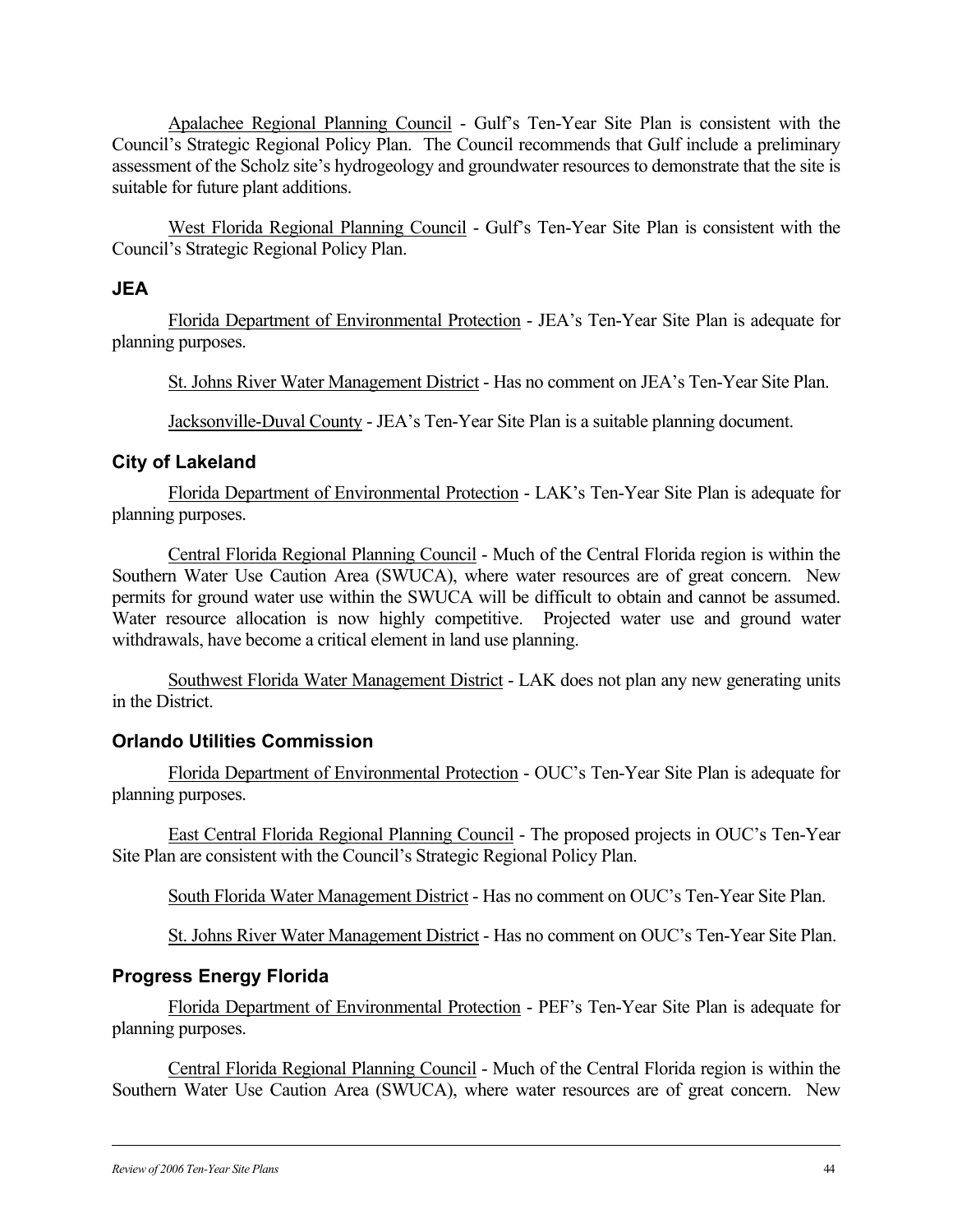permits for ground water use within the SWUCA will be difficult to obtain and cannot be assumed. Water resource allocation is now highly competitive. Projected water use and ground water withdrawals, have become a critical element in land use planning.

East Central Florida Regional Planning Council - The proposed projects in PEF's Ten-Year Site Plan are consistent with the Council's Strategic Regional Policy Plan.

Tampa Bay Regional Planning Council - Proposed changes to the Polk site will have a net positive impact on air quality and water quality in, and surrounding, the Tampa Bay region. PEF's Ten-Year Site Plan is consistent with the Council's Strategic Regional Policy Plan.

Withlacoochee Regional Planning Council - PEF's Ten-Year Site Plan is consistent with regional goals relating to energy use, air quality, economic development, and efficient movement of goods and services within and through the Withlacoochee region.

South Florida Water Management District - Has no comment on PEF's Ten-Year Site Plan.

Southwest Florida Water Management District - PEF's Ten-Year Site Plan includes no information regarding potential additional water use, future demand, or sources to meet those demands for the Bartow and Crystal River site or the unsited planned additional units. Therefore, the document does not address the essential need to plan for future water supplies to serve the needs of the planned expansions. Although PEF has not planned additional capacity for the Anclote site, the site is located in the Northern Tampa Bay Water Use Caution Area, where water resources are of great concern due to impacts resulting form historic consumptive use.

St. Johns River Water Management District - Actual water demands need to be determined and potential impacts should be evaluated prior to proceeding with any plant improvements or expansions.

Citrus County - PEF's Ten-Year Site Plan does not conflict with natural resources or growth management policies.

Volusia County - The County has no objection to PEF's Ten-Year Site Plan.

#### **Seminole Electric Cooperative**

Florida Department of Environmental Protection - SEC's Ten-Year Site Plan is adequate for planning purposes.

Central Florida Regional Planning Council - Much of the Central Florida region is within the Southern Water Use Caution Area (SWUCA), where water resources are of great concern. New permits for ground water use within the SWUCA will be difficult to obtain and cannot be assumed. Water resource allocation is now highly competitive. Projected water use and ground water withdrawals, have become a critical element in land use planning.

Southwest Florida Water Management District - The Payne Creek site is located in the SWUCA. SEC's Ten-Year Site Plan includes no information regarding potential additional water use, future demand, or sources to meet those demands for the Payne Creek site or the unsited planned